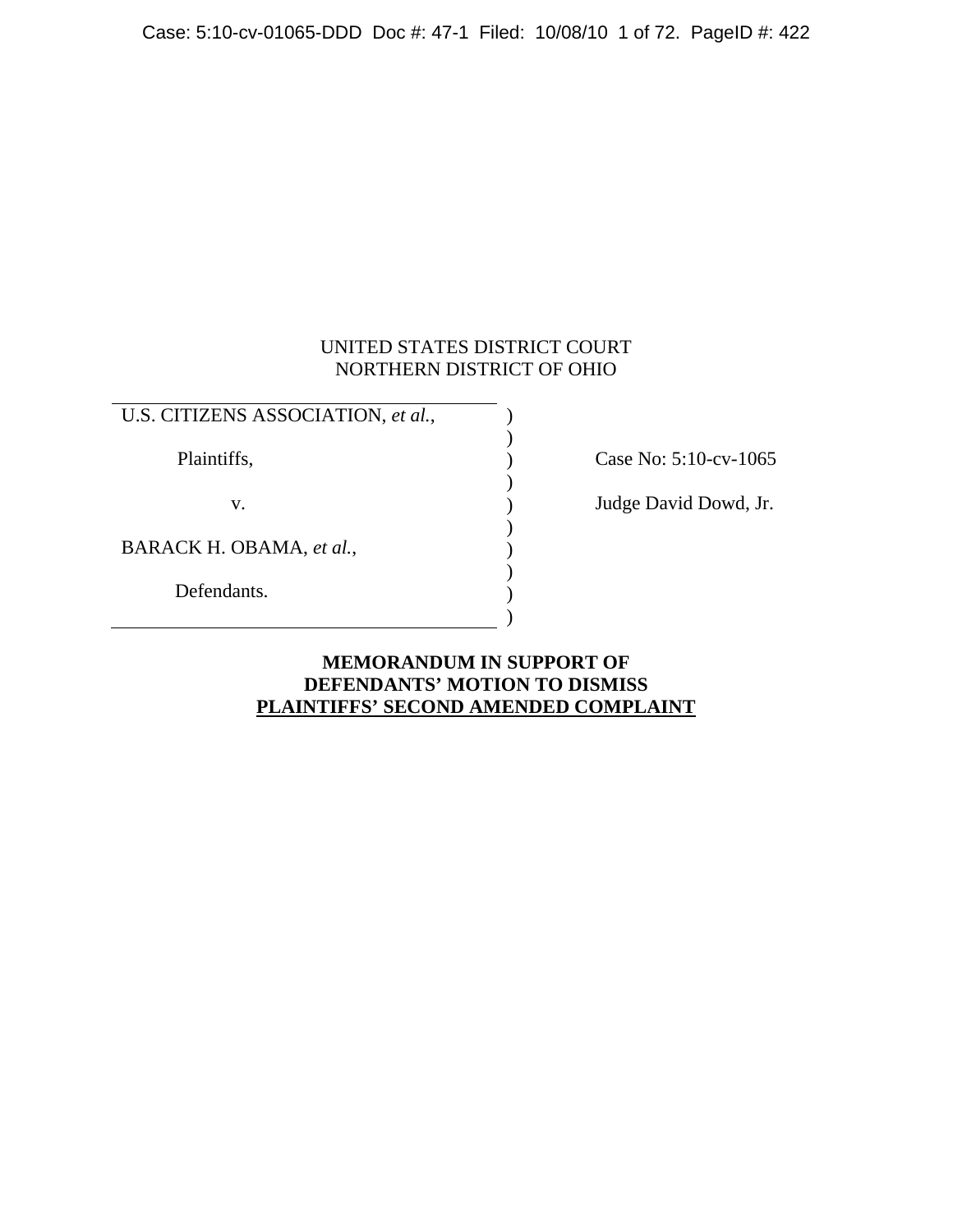## **TABLE OF CONTENTS**

| $\mathbf{I}$ .                                                                                                                                                                                                       |
|----------------------------------------------------------------------------------------------------------------------------------------------------------------------------------------------------------------------|
|                                                                                                                                                                                                                      |
|                                                                                                                                                                                                                      |
| 2. Plaintiffs' Alleged Present Injury Is Not Fairly Traceable                                                                                                                                                        |
|                                                                                                                                                                                                                      |
|                                                                                                                                                                                                                      |
| II.<br>The Minimum Coverage Provision Falls Within Congress's Constitutional                                                                                                                                         |
| A. The Comprehensive Regulatory Measures of the ACA, Including the<br>Minimum Coverage Provision, Are a Proper Exercise of Congress's Powers<br>Under the Commerce Clause and the Necessary and Proper Clause<br>.20 |
| 1. Congress's Authority to Regulate Interstate Commerce Is Broad21                                                                                                                                                   |
| 2. The ACA, and the Minimum Coverage Provision, Regulate<br>.24                                                                                                                                                      |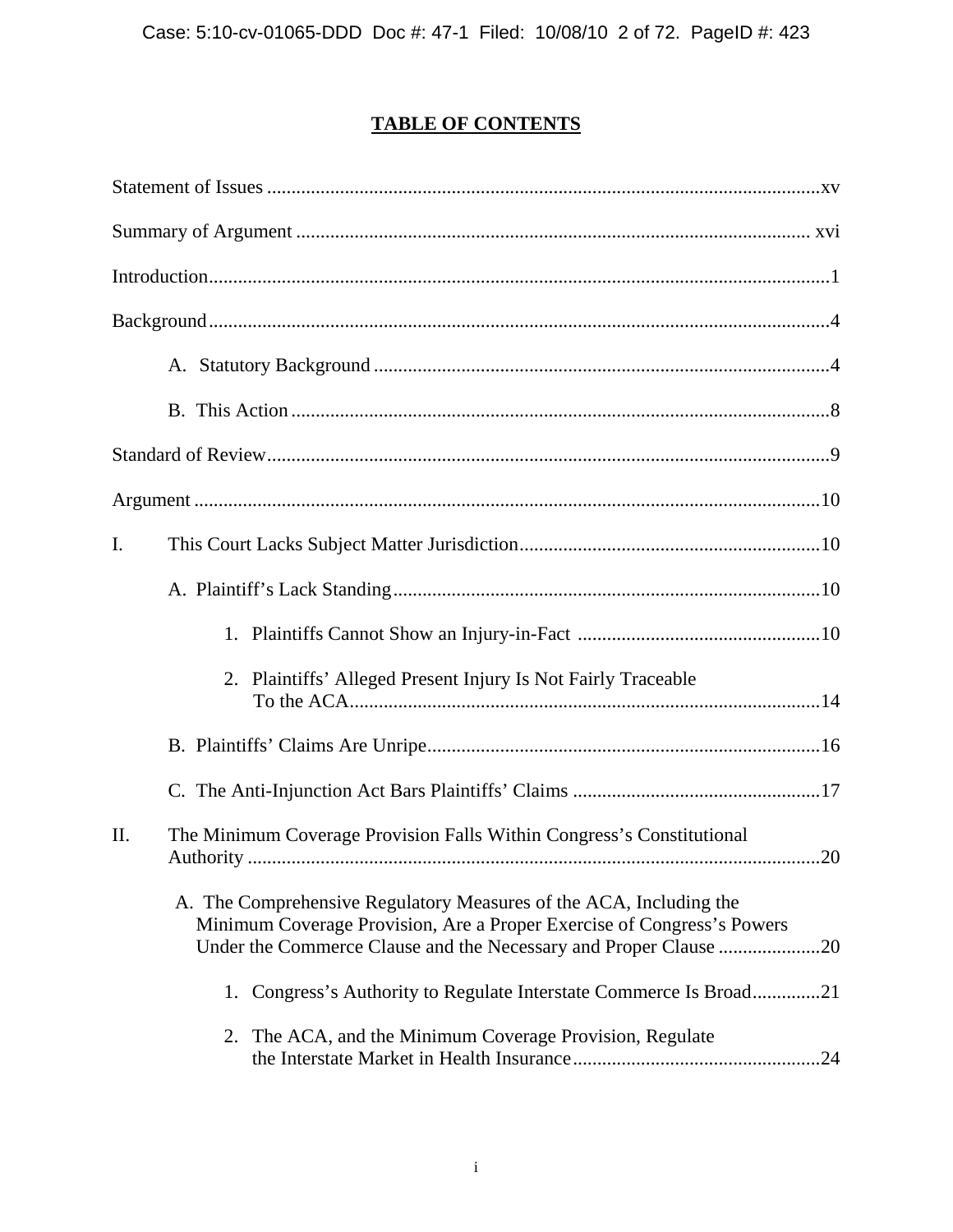|      | The Minimum Coverage Provision Is an Integral Part of the Larger<br>3.<br>Regulatory Scheme, and Is Necessary and Proper to Congress's |    |
|------|----------------------------------------------------------------------------------------------------------------------------------------|----|
|      | 4. The Minimum Coverage Provision Regulates Conduct with                                                                               |    |
|      | B. The Minimum Coverage Provision Is a Valid Exercise of Congress's                                                                    |    |
| III. | The Minimum Coverage Provision Does Not Violate the Constitution's                                                                     |    |
|      | A. The Minimum Coverage Provision Does Not Infringe on Plaintiffs'                                                                     |    |
|      | B. The Minimum Coverage Provision Does Not Infringe on Plaintiffs'                                                                     |    |
| IV.  | The Minimum Coverage Provision Is Consistent With Due Process 45                                                                       |    |
|      | A. The Minimum Coverage Provision Does Not Violate a Purported                                                                         |    |
|      | B. The Minimum Coverage Provision Does Not Violate a Purported                                                                         |    |
|      |                                                                                                                                        | 50 |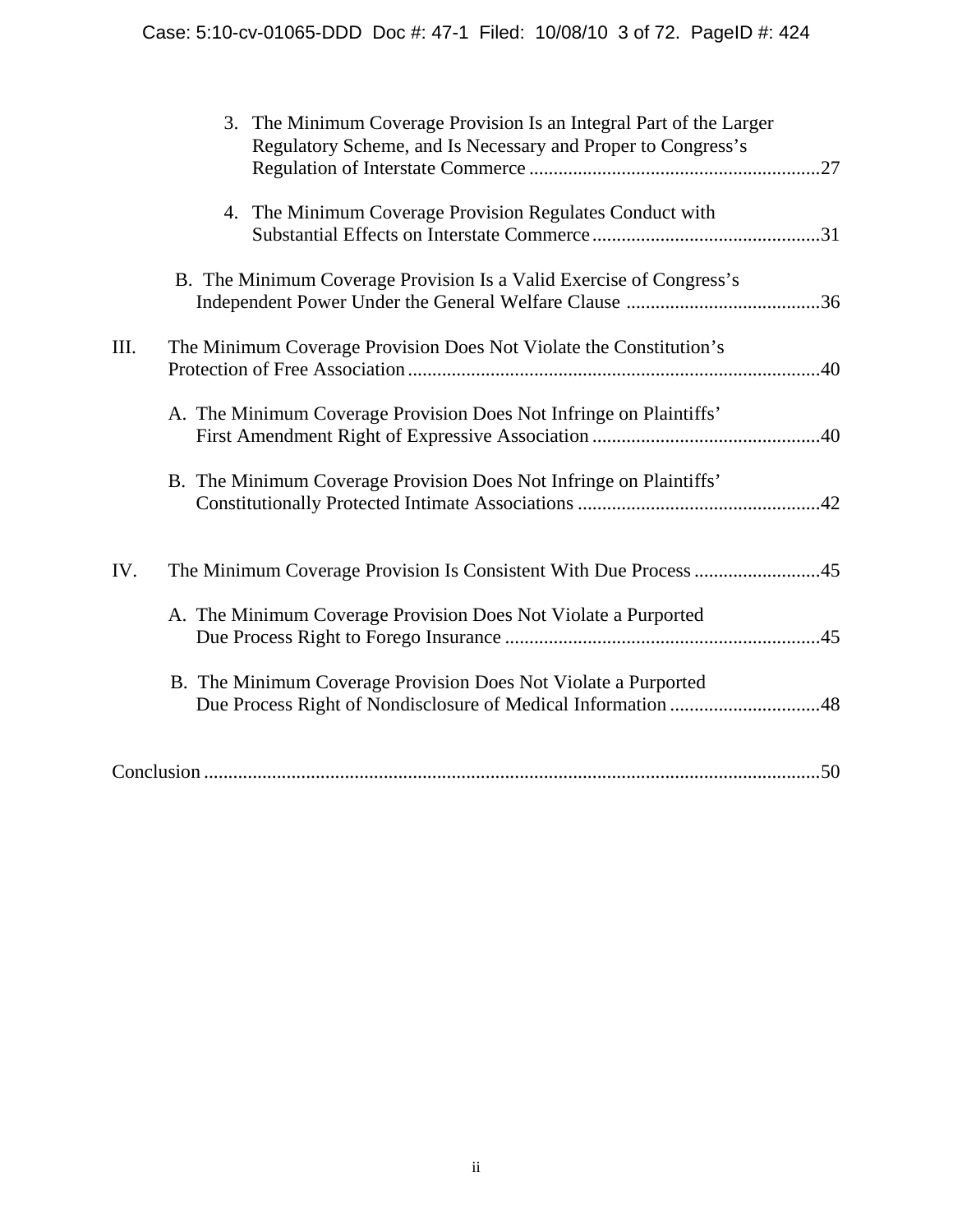## **TABLE OF AUTHORITIES**

## *Cases:*

| Abbott Laboratories v. Gardner,                          |  |
|----------------------------------------------------------|--|
| Adair v. United States,                                  |  |
| Allen v. Wright                                          |  |
| Alexander v. "Americans United" Inc.,                    |  |
| American Manufacturers Mutual Insurance Co. v. Sullivan, |  |
| Ammex, Inc. v. Cox,                                      |  |
| Anderson v. City of LaVergne                             |  |
| Angstadt v. Mid-West School District,                    |  |
| Ashcroft v. Iqbal,                                       |  |
| Baldwin v. Sebelius                                      |  |
| Barr v. United States,                                   |  |
| Bartley v. United States,                                |  |
| Bell Atlantic Corp. v. Twombly,                          |  |
| Blanchette v. Connecticut General Insurance Corps.,      |  |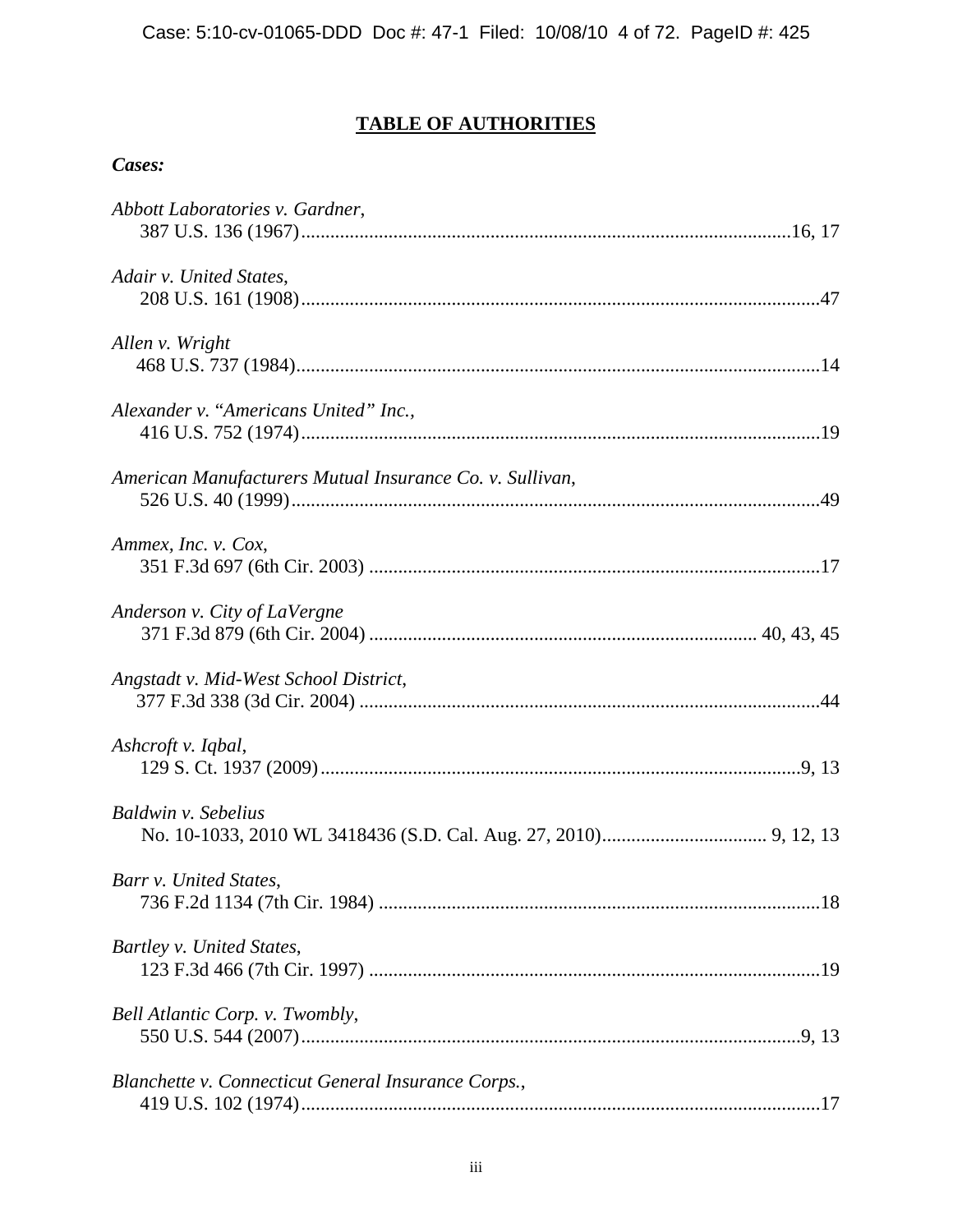| Blau v. Fort Thomas Public School District,                             |  |
|-------------------------------------------------------------------------|--|
| Bloch v. Ribar,                                                         |  |
| Bob Jones University v. Simon,                                          |  |
| Boy Scouts of America v. Dale,                                          |  |
| Burroughs v. United States,                                             |  |
| Chavez v. Martinez,                                                     |  |
| Christensen v. County of Boone, Ill.,                                   |  |
| Citizens for Health v. Leavitt,                                         |  |
| Coyne v. American Tobacco Co.,                                          |  |
| Cutter v. Wilkinson,                                                    |  |
| Daniel v. Paul,                                                         |  |
| Dickens v. United States,                                               |  |
| Doe v. Michigan Department of State Police,                             |  |
| Ecclesiastical Order of the ISM of AM, Inc. v. Internal Revenue Service |  |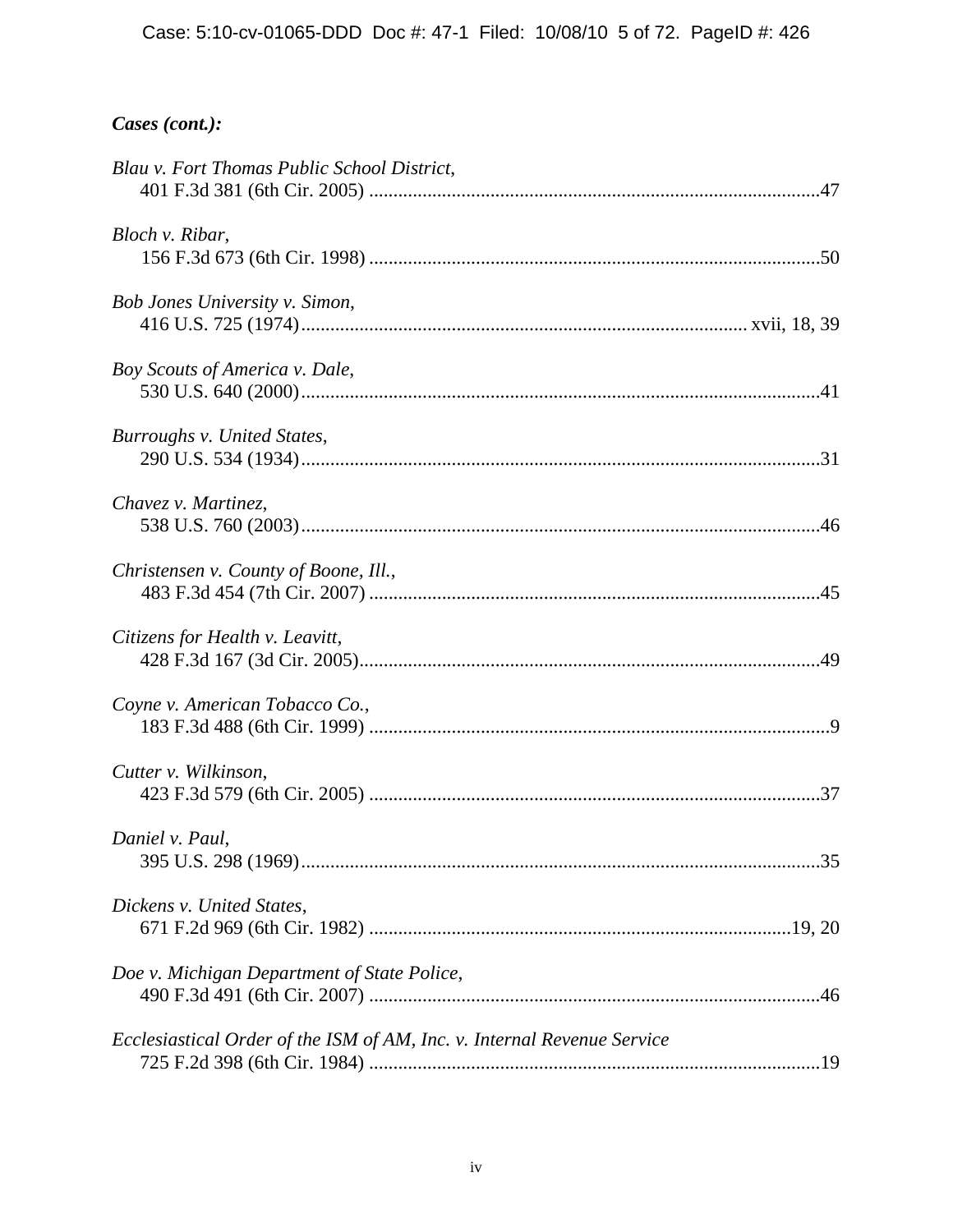| Fair Employment Council of Greater Washington v. BMC Marketing Corp., |  |
|-----------------------------------------------------------------------|--|
| Fednav, Ltd. v. Chester,                                              |  |
| Friends of the Earth, Inc. v. Laidlaw Environmental Services.,        |  |
| Glickman v. Wileman Bros. & Elliott,                                  |  |
| Gonzales v. Raich,                                                    |  |
| Grand Lodge of Fraternal Order of Police v. Ashcroft,                 |  |
| Hansen v. Department of Treasury,                                     |  |
| Heart of Atlanta Motel v. United States,                              |  |
| Helvering v. Davis,                                                   |  |
| Hodel v. Virginia Surface Mining & Reclamation Association,           |  |
| Kallstrom v. City of Columbus,                                        |  |
| Knowlton v. Moore,                                                    |  |
| Lambert v. Hartman,                                                   |  |
| Lenscrafters, Inc. v. Robinson,                                       |  |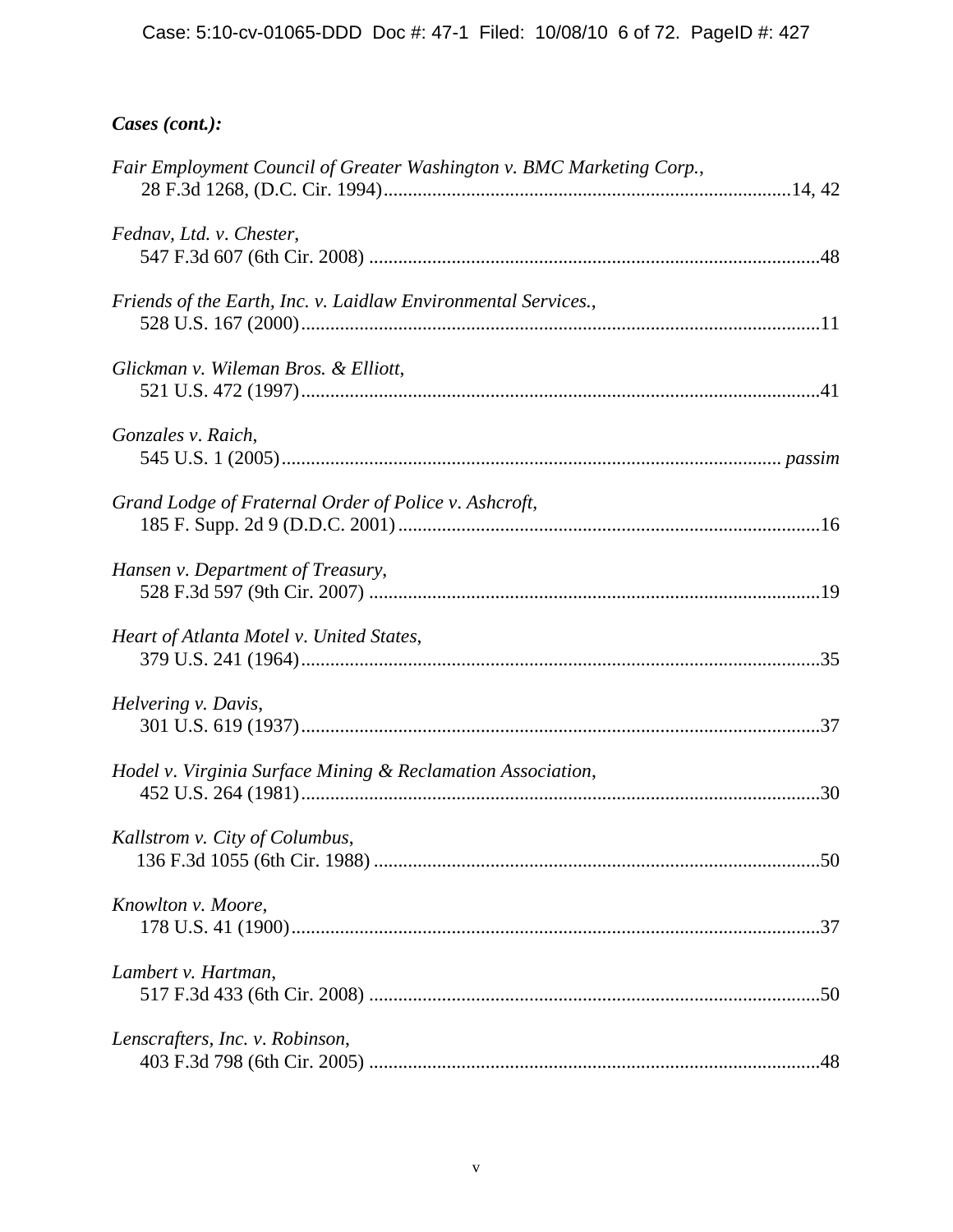| License Tax Cases,                                                                                  |  |
|-----------------------------------------------------------------------------------------------------|--|
| Lincoln Federal Labor Union v. Northwestern Iron & Metal Co.,                                       |  |
| Lujan v. Defenders of Wildlife,                                                                     |  |
| M'Culloch v. Maryland,                                                                              |  |
| McConnell v. Federal Election Commission,                                                           |  |
| McCray v. United States,                                                                            |  |
| Miller v. Nissan Motor Acceptance Corporation,                                                      |  |
| NAACP v. Alabama ex rel. Patterson,                                                                 |  |
| National Association for Advancement of Psychoanalysis v. California<br><b>Board of Psychology,</b> |  |
| National Family Planning & Reproductive Health Association n v. Gonzales,                           |  |
| Nebraska v. Environmental Protection Agency,                                                        |  |
| Neitzke v. Williams,                                                                                |  |
| Nelson v. Sears, Roebuck & Co.,                                                                     |  |
| Norton v. Ashcroft,                                                                                 |  |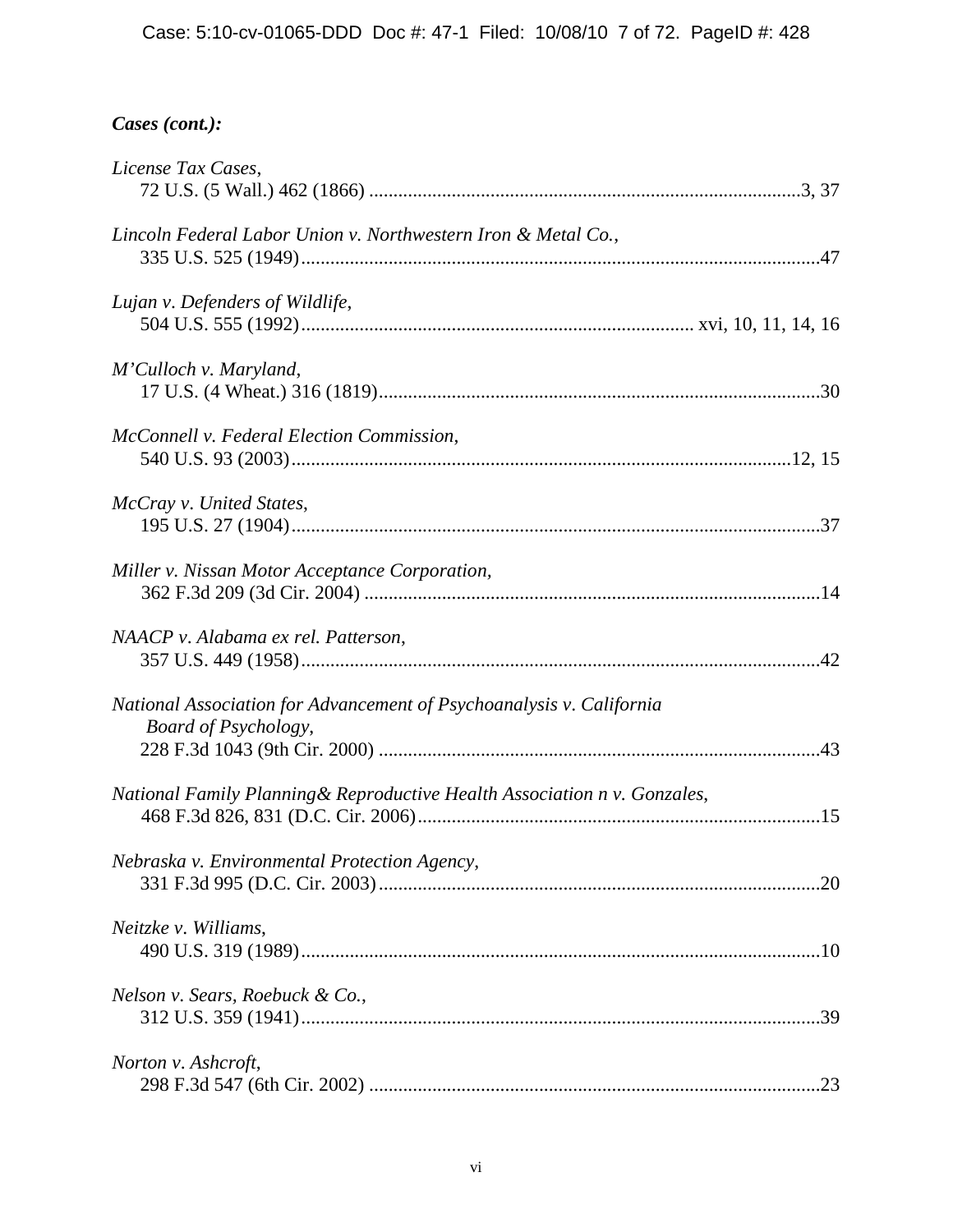| Perez v. United States                                       |  |
|--------------------------------------------------------------|--|
| Prime Media, Inc. v. City of Brentwood,                      |  |
| Roberts v. U.S. Jaycees,                                     |  |
| Rosen v. Tennessee Commissioner of Finance & Administration, |  |
| Rumsfeld v. Forum for Academic & Institutional Rights, Inc., |  |
| Sabri v. United States,                                      |  |
| Sanner v. Board of Trade of City of Chicago,                 |  |
| Simon v. Eastern Kentucky Welfare Rights Org.,               |  |
| Sonzinsky v. United States,                                  |  |
| South Dakota v. Dole,                                        |  |
| Steel Company v. Citizens for a Better Environment,          |  |
| Steward Machine Co. v. Davis,                                |  |
| Summe v. Kenton County Clerk's Office,                       |  |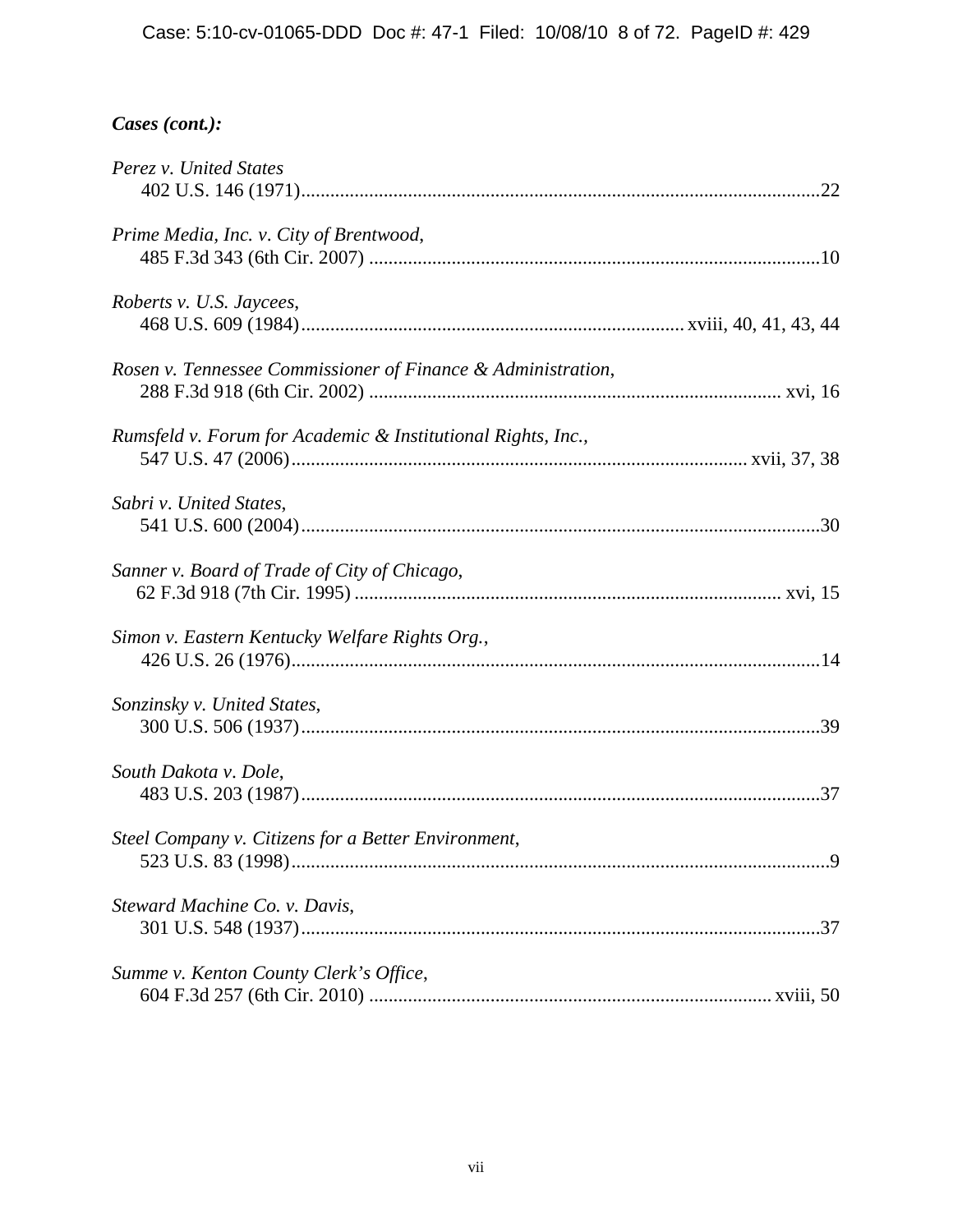| Summers v. Earth Island Institute,                 |  |
|----------------------------------------------------|--|
| Tellabs, Inc. v. Makor Issues & Rights, Ltd.,      |  |
| Texas v. United States,                            |  |
| Thomas More Law Center v. Obama                    |  |
| Thomas S. by Brooks v. Flaherty,                   |  |
| Thomas v. Union Carbide Agricultural Products Co., |  |
| Toilet Goods Association v. Gardner,               |  |
| United States v. Bailey                            |  |
| United States v. Birmley,                          |  |
| United States v. Bowers,                           |  |
| United States v. Clintwood Elkhorn Mining Co.,     |  |
| United States v. Comstock,                         |  |
| United States v. Doremus,                          |  |
| United States v. Faasse,                           |  |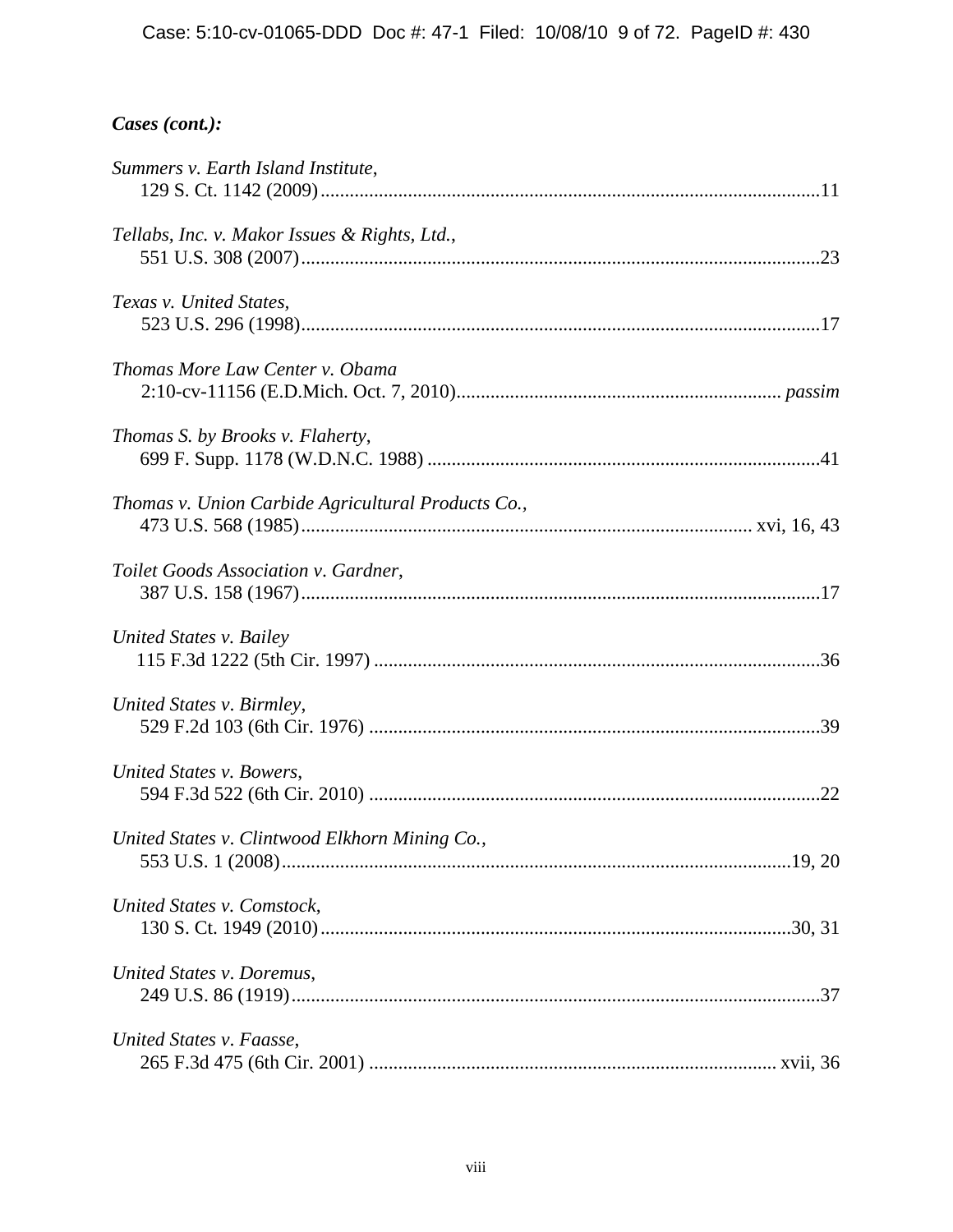| United States v. Kahriger,                                                                                         |  |
|--------------------------------------------------------------------------------------------------------------------|--|
| United States v. Lopez,                                                                                            |  |
| United States v. Morrison,                                                                                         |  |
| United States v. Ostrander,                                                                                        |  |
| United States v. Rose,                                                                                             |  |
| United States v. Sage,                                                                                             |  |
| United States v. Salerno,                                                                                          |  |
| United States v. Sanchez,                                                                                          |  |
| United States v. South-Eastern Underwriters Ass'n,                                                                 |  |
| United States v. Thompson,                                                                                         |  |
| United States v. Wrightwood Dairy Co.,                                                                             |  |
| Usery v. Turner Elkhorn Mining Co.,                                                                                |  |
| Utah Shared Access Alliance v. Carpenter,<br>463 F.3d 1125, (10th Cir. 2006), cert. denied, 550 U.S. 904 (2007) 15 |  |
| Virginia v. Sebelius,                                                                                              |  |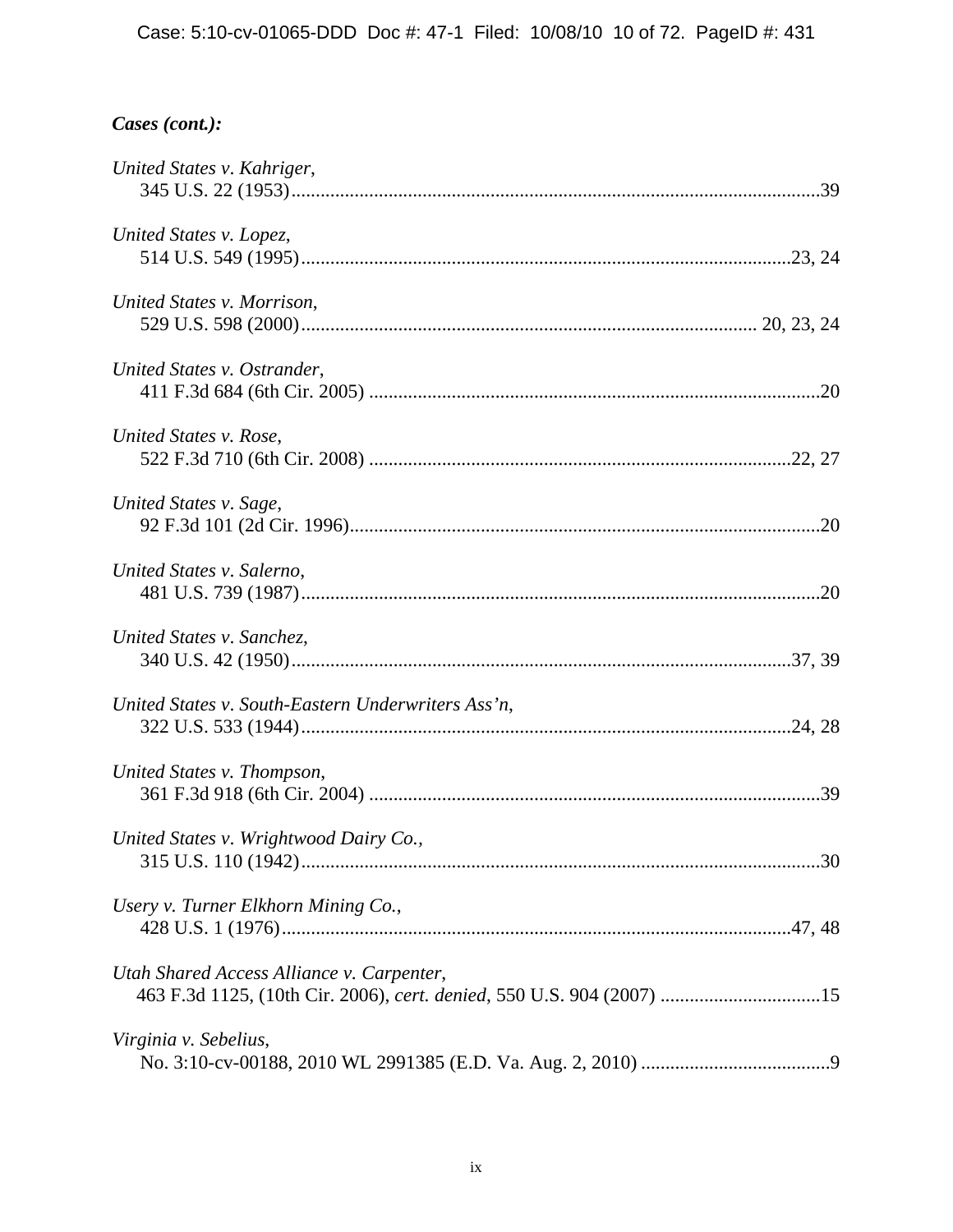| Washington State Grange v. Washington State Republican Party,       |  |
|---------------------------------------------------------------------|--|
| Washington v. Glucksberg,                                           |  |
| West Coast Hotel Co. v. Parrish,                                    |  |
| Whalen v. Roe,                                                      |  |
| Whitmore v. Arkansas,                                               |  |
| Wickard v. Filburn,                                                 |  |
| Wilcher v. City of Akron,                                           |  |
| Wilson v. Collins,                                                  |  |
| Wuliger v. Manufacturers Life Insurance Co.,                        |  |
| <b>Constitution and Statutes:</b>                                   |  |
| $\mathbf{H} \cap \mathbf{C}$ $\mathbf{H}$ $\mathbf{H}$ $\mathbf{H}$ |  |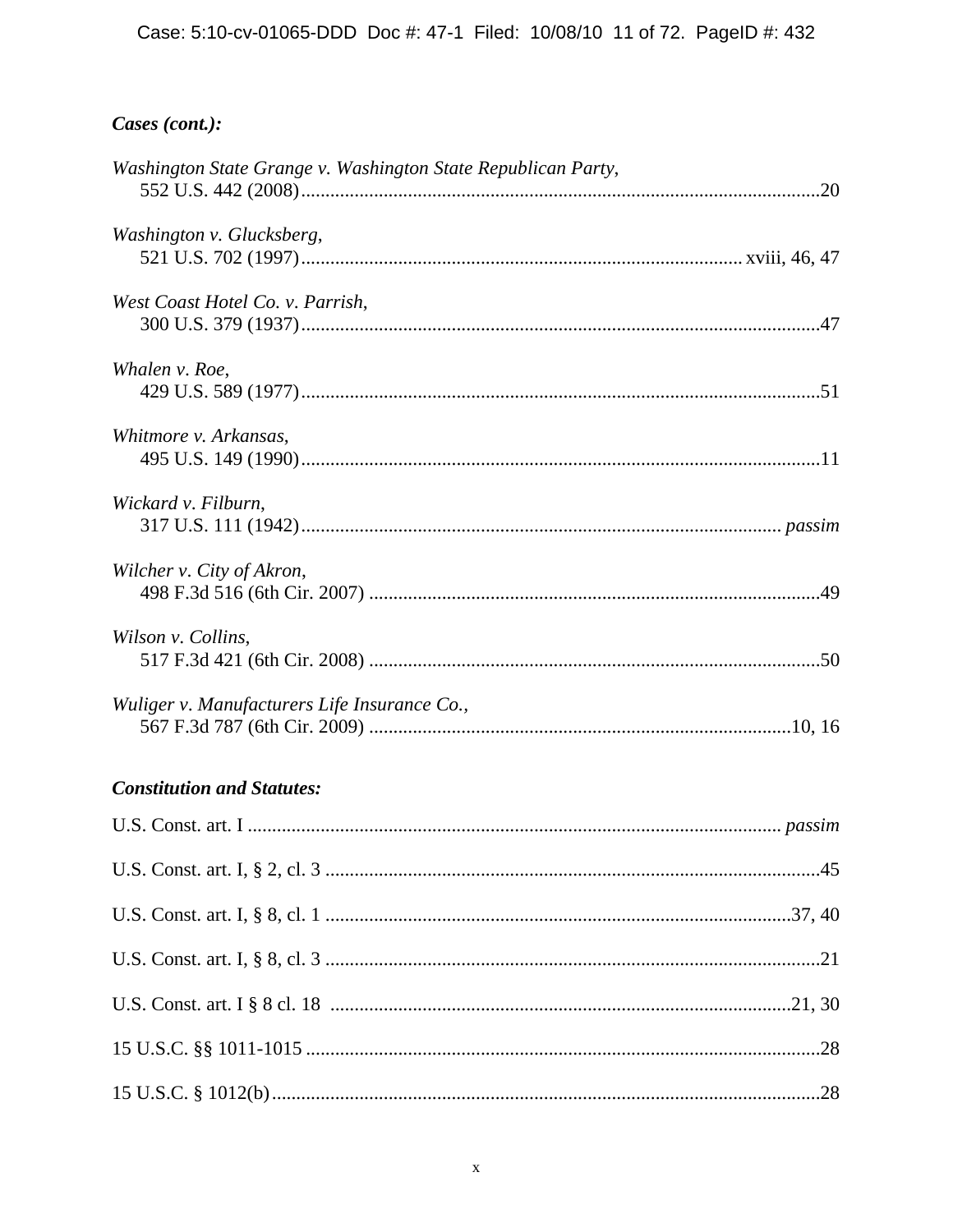## **Constitution and Statutes (cont.):**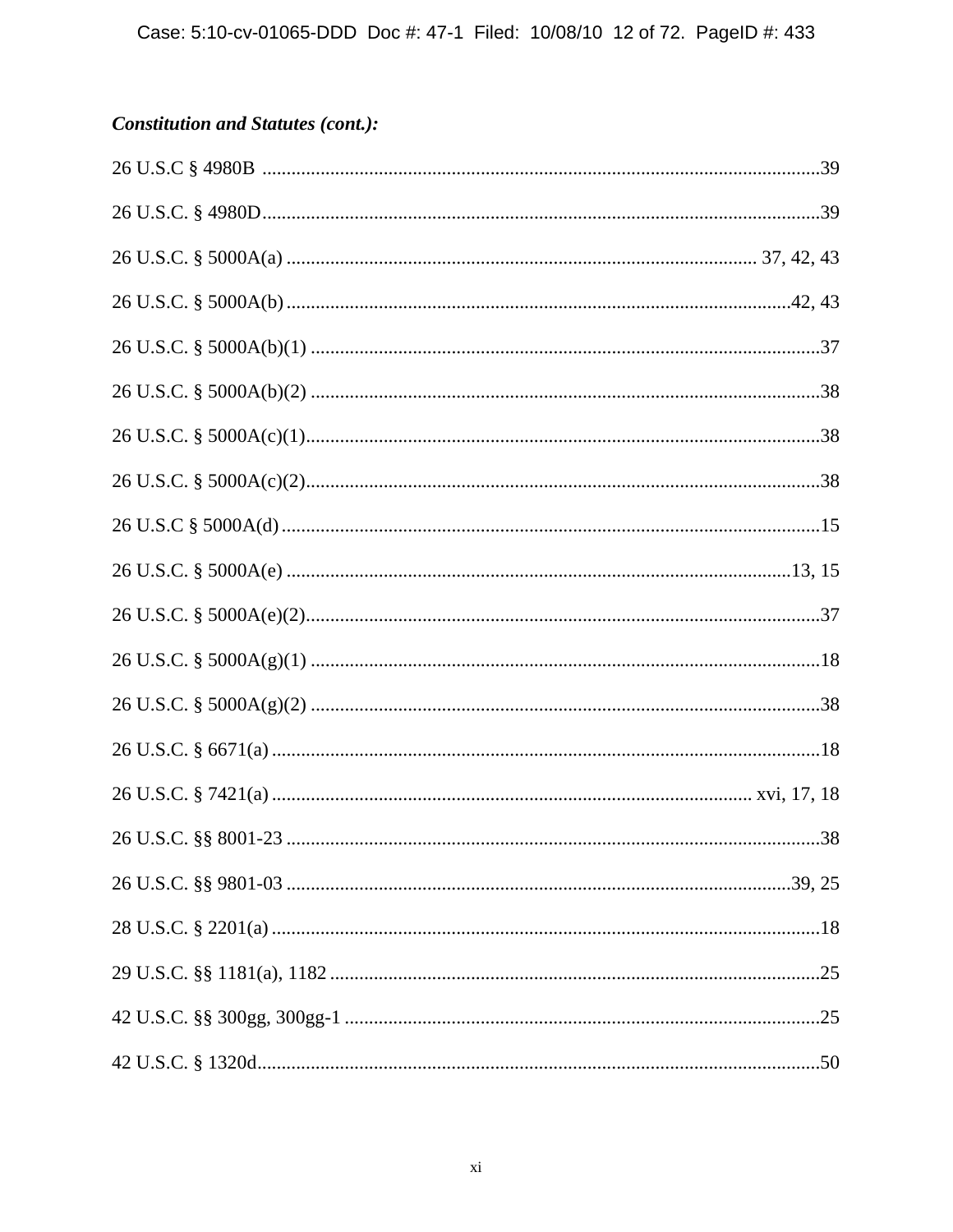## **Constitution and Statutes (cont.):**

| Pub. L. No. 111-148, 124 Stat. 119 (2010):  |  |
|---------------------------------------------|--|
|                                             |  |
|                                             |  |
|                                             |  |
|                                             |  |
|                                             |  |
|                                             |  |
|                                             |  |
|                                             |  |
|                                             |  |
|                                             |  |
|                                             |  |
|                                             |  |
|                                             |  |
|                                             |  |
|                                             |  |
|                                             |  |
|                                             |  |
|                                             |  |
|                                             |  |
|                                             |  |
|                                             |  |
|                                             |  |
|                                             |  |
| Pub. L. No. 111-152, 124 Stat. 1029 (2010): |  |
|                                             |  |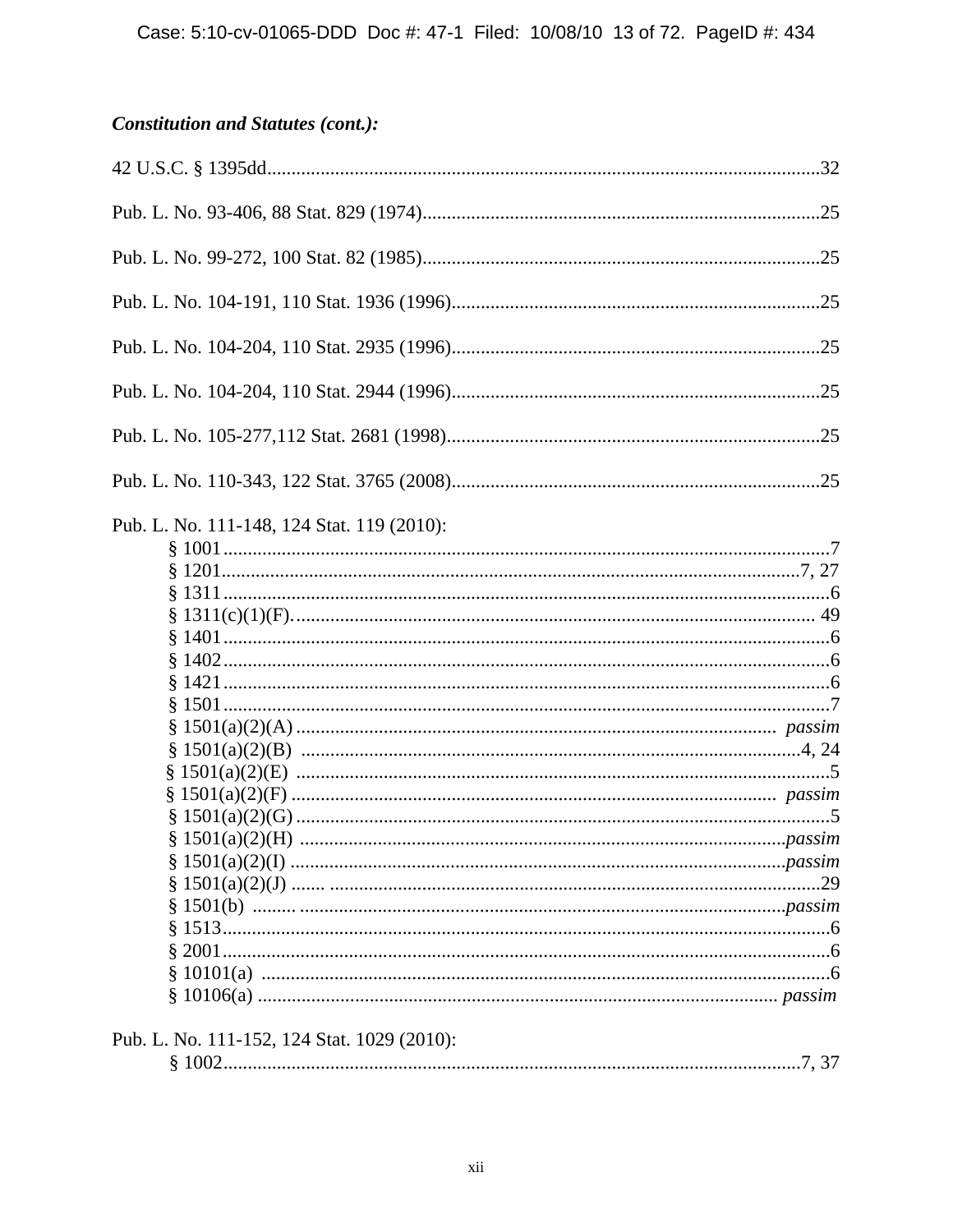# *Legislative Materials:*

| 47 Million & Counting: Why the Health Care Market Is Broken: Hearing Before the S.                                                                                                                    |  |
|-------------------------------------------------------------------------------------------------------------------------------------------------------------------------------------------------------|--|
| 155 Cong. Rec. S13,558, S13,581-82 (daily ed. Dec. 20, 2009)                                                                                                                                          |  |
| 155 Cong. Rec. S13,751, S13,753 (daily ed. Dec. 22, 2009)                                                                                                                                             |  |
| 156 Cong. Rec. H1824, H1826 (daily ed. Mar. 21, 2010)                                                                                                                                                 |  |
| 156 Cong. Rec. H1854, H1882 (daily ed. Mar. 21, 2010)                                                                                                                                                 |  |
| Health Reform in the 21st Century: Insurance Market Reforms: Hearing Before the<br>H. Comm. on Ways & Means, 111th Cong. 13 (2009) 28, 29, 31, 33                                                     |  |
|                                                                                                                                                                                                       |  |
| JOINT COMM. ON TAXATION, JCX-18-10, TECHNICAL EXPLANATION OF THE REVENUE<br>PROVISIONS OF THE "RECONCILIATION ACT OF 2010," AS AMENDED,<br>IN COMBINATION WITH THE "PATIENT PROTECTION AND AFFORDABLE |  |
|                                                                                                                                                                                                       |  |
| The Economic Case for Health Reform: Hearing Before the H. Comm. on the Budget,                                                                                                                       |  |
| State Coverage Initiatives: Hearing Before the SubComm. on Health of the H. Comm. on                                                                                                                  |  |
| Miscellaneous:                                                                                                                                                                                        |  |
|                                                                                                                                                                                                       |  |
|                                                                                                                                                                                                       |  |
| CONGRESSIONAL BUDGET OFFICE, AN ANALYSIS OF HEALTH INSURANCE PREMIUMS UNDER                                                                                                                           |  |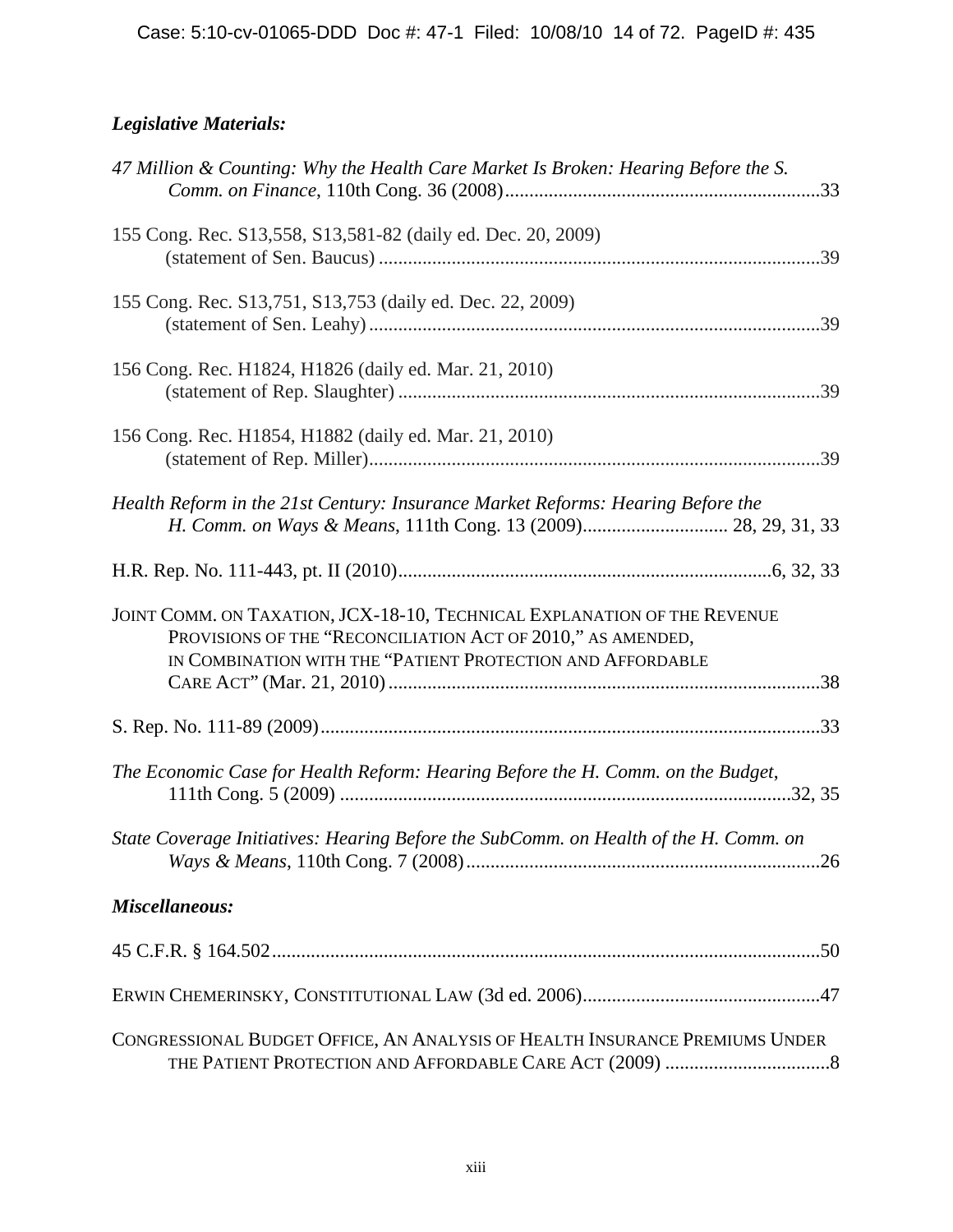## *Miscellaneous (cont.):*

| CONGRESSIONAL BUDGET OFFICE, HOW MANY PEOPLE LACK HEALTH INSURANCE                                                                      |
|-----------------------------------------------------------------------------------------------------------------------------------------|
| CONGRESSIONAL BUDGET OFFICE, KEY ISSUES IN ANALYZING MAJOR HEALTH INSURANCE                                                             |
| CONGRESSIONAL BUDGET OFFICE, THE LONG-TERM BUDGET OUTLOOK (2009) 5                                                                      |
| COUNCIL OF ECONOMIC ADVISERS, THE ECONOMIC CASE FOR HEALTH CARE REFORM                                                                  |
| COUNCIL OF ECONOMIC ADVISERS, ECONOMIC REPORT OF THE PRESIDENT (2010)32                                                                 |
| Letter from Douglas W. Elmendorf, Director, CBO, to the Hon. Nancy Pelosi,                                                              |
| Alan C. Monheit et al., Community Rating and Sustainable Individual Health Insurance                                                    |
| JUNE E. O'NEILL & DAVE M. O'NEILL, EMP. POLICIES INST., WHO ARE THE<br>UNINSURED?: AN ANALYSIS OF AMERICA'S UNINSURED POPULATION, THEIR |
| U.S. CENSUS BUREAU, INCOME, POVERTY, & HEALTH INSURANCE COVERAGE IN THE UNITED                                                          |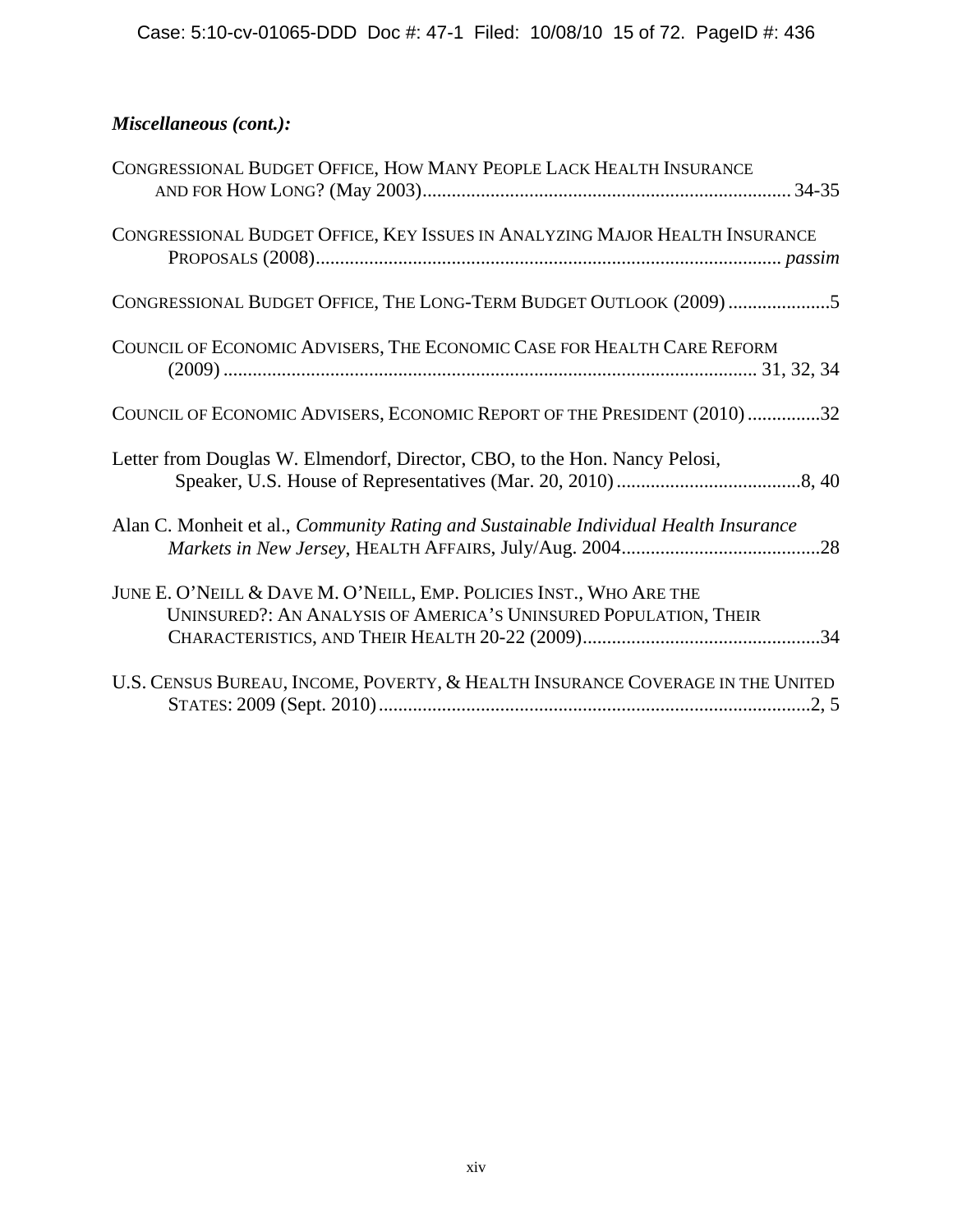## **STATEMENT OF ISSUES**

1. Whether plaintiffs have standing to challenge the minimum coverage provision of the Patient Protection and Affordable Care Act ("ACA"), which does not take effect until January 1, 2014, and may not affect, let alone injure, plaintiffs even then.

2. Whether plaintiffs' challenge to the minimum coverage provision is ripe, given that the provision does not take effect until January 1, 2014, and may not affect, let alone injure, plaintiffs even then.

3. Whether the Anti-Injunction Act, 26 U.S.C. § 7421(a), bars plaintiffs from obtaining an injunction against the assessment or collection of the penalty that they might be required to pay under the minimum coverage provision.

4. Whether, if this Court determines that it has subject matter jurisdiction, plaintiffs have stated a claim that they are entitled to relief.

A. Whether the ACA is a proper exercise of Congress's power to regulate interstate commerce or its authority to collect revenue and make expenditures for the general welfare.

B. Whether the ACA is consistent with the First Amendment protections of free association, given that the Act places no burden on plaintiffs' ability to combine with others to advance their views about health insurance, and the Act neither burdens plaintiffs' relationship with their medical practitioners, nor forces them to enter into unwanted relationships with medical practitioners.

C. Whether the ACA is consistent with the Fifth Amendment's due process protection, when the right not to purchase health insurance is not a fundamental liberty interest and the Act does not require that plaintiffs release private information to health insurers.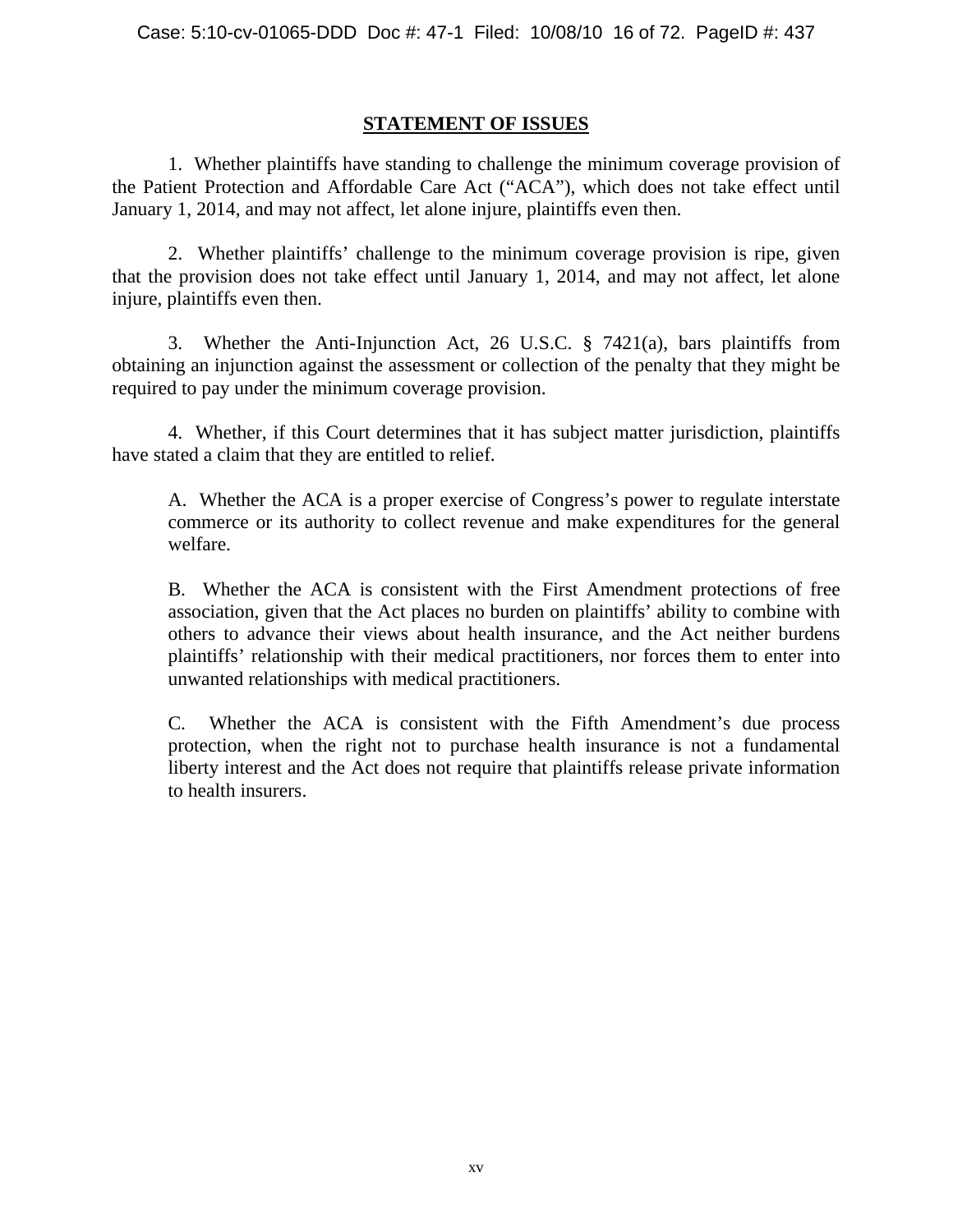### **SUMMARY OF ARGUMENT**

Plaintiffs challenge the minimum coverage provision established by Section 1501 of the Patient Protection and Affordable Care Act ("ACA"). The Court lacks subject matter jurisdiction to hear plaintiffs' claims. Even if the Court had jurisdiction, plaintiffs have failed to state a claim that they are entitled to relief.

The Court lacks subject matter jurisdiction because plaintiffs do not have standing to challenge the minimum coverage provision. That provision does not take effect until 2014, and may not affect, let alone injure, plaintiffs even then. Because plaintiffs' claims turn on speculation as to the possibility of a future injury, under *Lujan v. Defenders of Wildlife*, 504 U.S. 555, 564 n.2 (1992), and *Rosen v. Tennessee Commissioner of Finance & Administration*, 288 F.3d 918, 929 (6th Cir. 2002), they lack an injury-in-fact, which is a prerequisite for Article III standing. Furthermore, plaintiffs cannot manufacture an injury-infact by asserting that they are preparing now for the possibility that the minimum coverage provision may apply to them in the future, as any such "harm" reflects their own voluntary choices regarding how to arrange their financial affairs, and is not fairly traceable to the ACA. *See Sanner v. Bd. of Trade of City of Chi.*, 62 F.3d 918, 923-24 (7th Cir. 1995).

For similar reasons, plaintiffs' challenge to the minimum coverage provision is not ripe for adjudication. A claim is not ripe if it turns on contingent future events that may not occur as anticipated. *Thomas v. Union Carbide Agric. Prods. Co.*, 473 U.S. 568, 580-81 (1985). As stated above, it is speculative whether plaintiffs will be subject to the minimum coverage provision once it becomes effective.

Further, plaintiffs' challenge to the minimum coverage provision is barred under the Anti-Injunction Act, 26 U.S.C. § 7421(a). A non-exempt person who is subject to the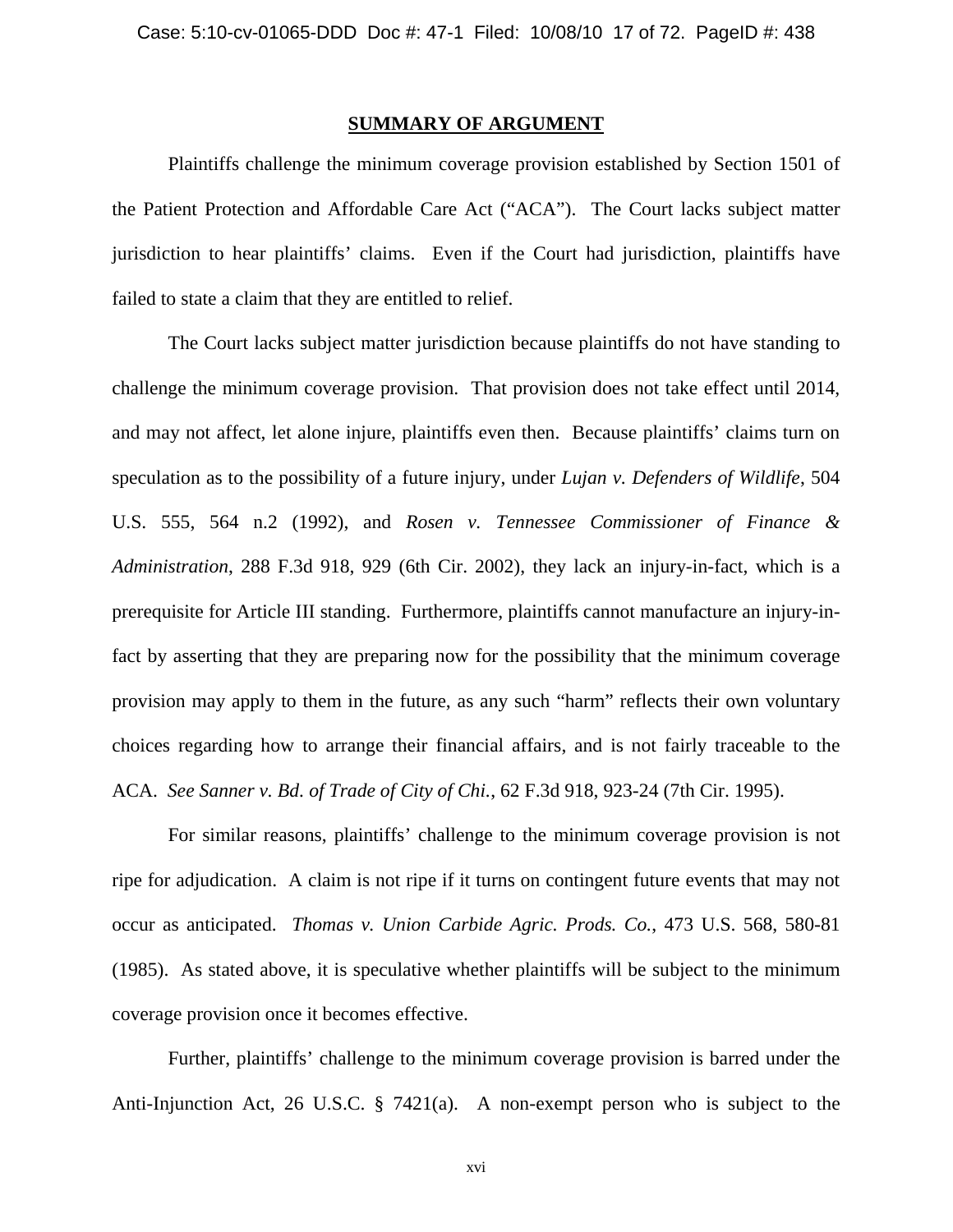#### Case: 5:10-cv-01065-DDD Doc #: 47-1 Filed: 10/08/10 18 of 72. PageID #: 439

minimum coverage provision and who fails to obtain qualifying insurance coverage may incur a penalty added to his or her income tax. The Anti-Injunction Act requires that any challenge to the assessment or collection of the penalty be brought in a suit for a refund, not in a pre-enforcement suit such as this one. *Bob Jones Univ. v. Simon*, 416 U.S. 725, 736 (1974).

Furthermore, even if this Court had jurisdiction, plaintiffs fail to state a claim for relief. First, Congress acted within its Article I powers in adopting the ACA and the minimum coverage provision. The statute regulates the interstate health insurance market in particular, by barring insurers from denying coverage or charging discriminatory rates to individuals who have pre-existing medical conditions. That regulation is indisputably within Congress's commerce power. Congress reasonably determined that the minimum coverage provision was essential for these larger reforms to work, and the provision is necessary and proper to this exercise of the commerce power. *Gonzales v. Raich*, 545 U.S. 1, 22 (2005). In addition, the minimum coverage provision regulates economic conduct with substantial effects on interstate commerce, namely, individual decisions regarding how to pay for health care—in advance, through insurance, or later, out-of-pocket. The decisions of some individuals to forgo insurance, in the aggregate, shift \$43 billion of costs onto other participants in the health care market. Pub. L. No.  $111-148$ ,  $\S$   $\S$   $1501(a)(2)(F)$ ,  $10106(a)$ (2008 figures); *see also Raich*, 545 U.S. at 22; *United States v. Faasse*, 765 F.3d 475, 486 (6th Cir. 2001) (en banc). Moreover, the minimum coverage provision—which is codified in the Internal Revenue Code and which includes a tax penalty reflected on individuals' tax returns and paid with their annual income tax—is also a valid exercise of Congress's power to collect revenue and make expenditures for the general welfare.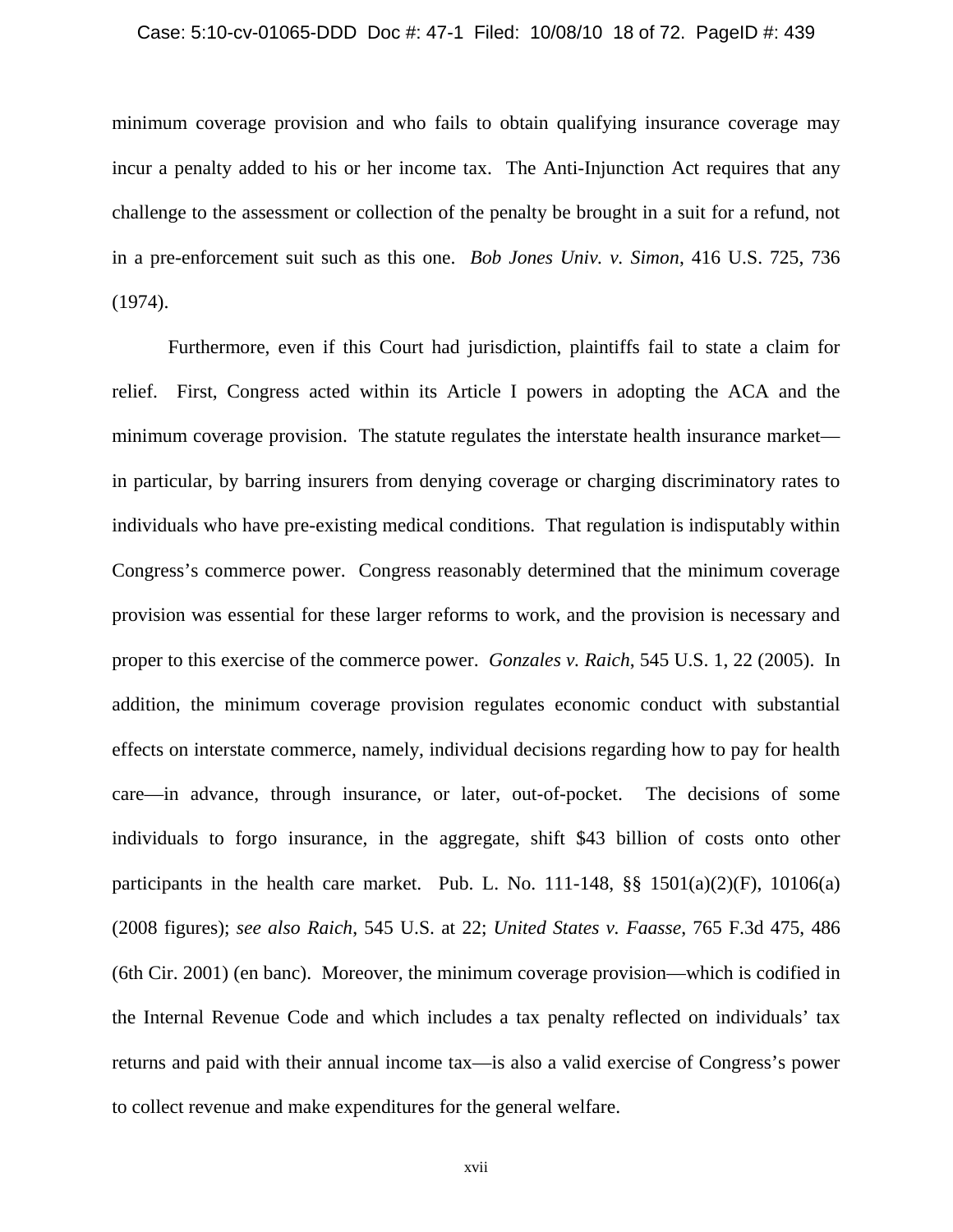Plaintiffs also claim that the minimum coverage provision violates the Constitution's protection of the freedom of association. First, the ACA does not impinge on the First Amendment's protection of expressive association because, even if it could somehow be construed as a requirement to "associate" with insurers, it imposes no burden on plaintiffs' ability to express, or to refrain from expressing, any message, within the protections of the First Amendment. *See Rumsfeld v. Forum for Academic & Institutional Rights, Inc.*  (*"FAIR"*), 547 U.S. 47, 69-70 (2006). Additionally, the provision does not violate the Constitution's protection of intimate association because, even if the relationship between a patient and a medical practitioner qualifies as an "intimate human relationship," *Roberts v. U.S. Jaycees*, 468 U.S. 609, 617 (1984), the ACA neither burdens plaintiffs' relationships with practitioners nor forces them to seek unwanted medical care.

Plaintiffs further assert that the minimum coverage provision violates due process by requiring them to obtain health insurance, or by requiring them to disclose personal medical information. But if there exists some previously unrecognized right not to purchase health insurance, it is by no means a fundamental liberty interest. *See Washington v. Glucksberg*, 521 U.S. 702, 720-21 (1997). Nor does the provision implicate any due process right to keep personal information private. The Act requires no such disclosure, and plaintiffs' speculation as to the information that private insurers will request in the future does not come within the exceedingly narrow circumstances in which courts have recognized such a right. *See Summe v. Kenton Co. Clerk's Office*, 604 F.3d 257, 270 (6th Cir. 2010).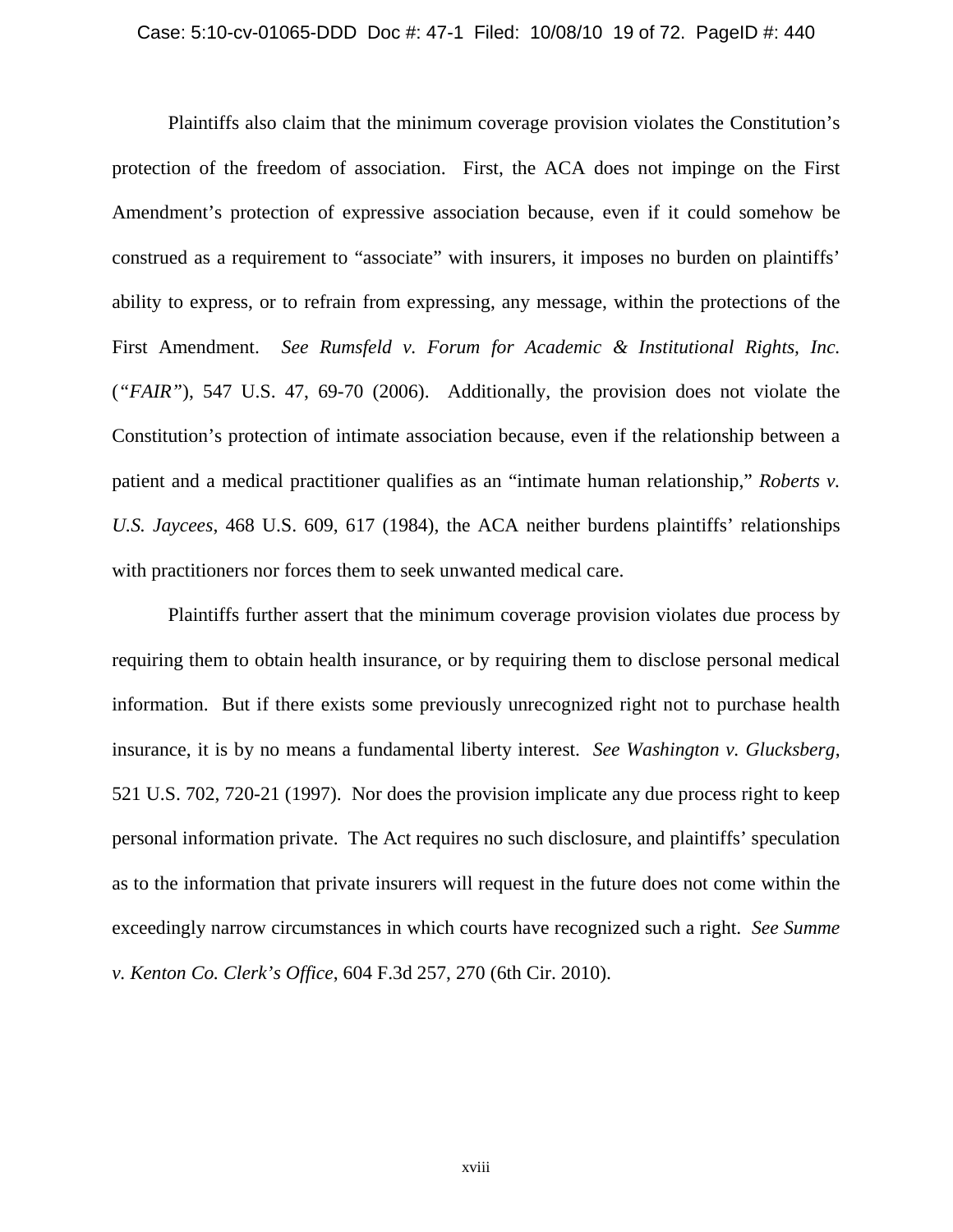### **INTRODUCTION**

Plaintiffs—an association devoted to promoting particular values, and two of its members—launch a scattershot attack on recently enacted federal health care reform legislation. Their numerous claims amply establish their distaste for the new statute. But that alone does not establish a case or controversy, much less justify overturning the policy judgments of the democratically accountable branches of the United States government.

Plaintiffs' claims fail on jurisdictional grounds before the Court can even reach the merits. First, plaintiffs do not satisfy the threshold requirement for standing: an injury-infact. The minimum coverage provision at the center of each of plaintiffs' claims—Section 1501 of the Patient Protection and Affordable Care Act ("ACA"), which, subject to certain exceptions, requires individuals either to obtain a minimum level of health insurance or to pay a penalty—does not take effect until 2014. Plaintiffs speculate that this minimum coverage provision will harm them once it is in force, and allege that they must now take steps to prepare for the ACA's potential application. Neither assertion states an injury-infact sufficient to satisfy Article III. For similar reasons, plaintiffs' claims are not ripe for review. In addition, plaintiffs seek what the Anti-Injunction act specifically forbids—an injunction against the tax assessments they might face under the minimum coverage provision in 2014 and later years.

Even if plaintiffs could surmount these and other jurisdictional barriers, their claims still would fail, because Congress, in adopting the minimum coverage provision, acted well within its authority under the Commerce Clause and the Necessary and Proper Clause. The ACA put in place comprehensive reforms of the interstate health insurance market, including a ban on denying coverage to, or charging more for, any individual based on a preexisting

1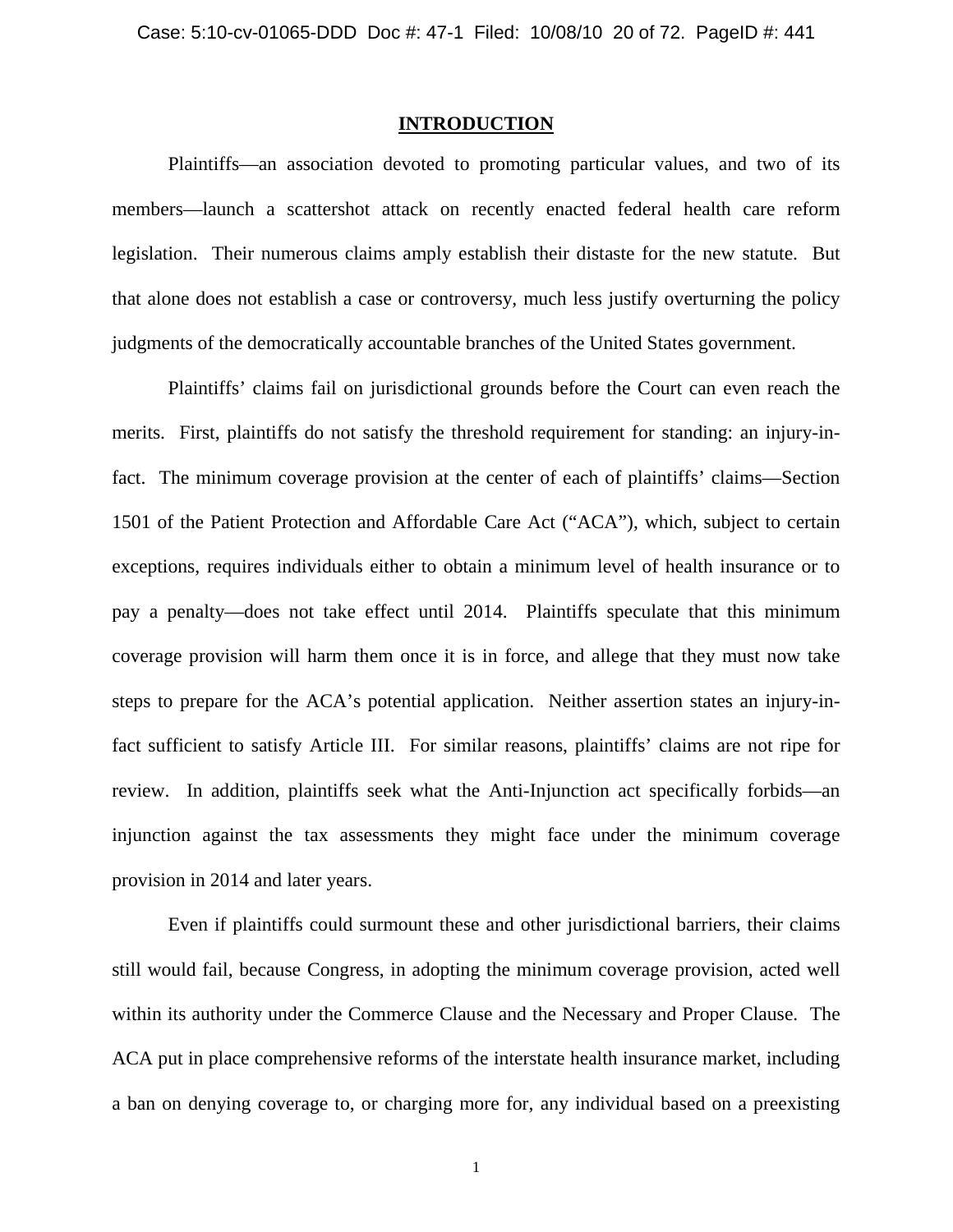#### Case: 5:10-cv-01065-DDD Doc #: 47-1 Filed: 10/08/10 21 of 72. PageID #: 442

medical condition. And Congress determined that, without the minimum coverage provision, those market reforms would not work, as they would amplify existing incentives for individuals to "wait to purchase health insurance until they needed care," shifting even greater costs onto third parties. Pub. L. No.  $111-148$ ,  $\S$   $\S$   $1501(a)(2)(1)$ ,  $10106(a)$ . Congress thus found that the minimum coverage provision "is essential to creating effective health insurance markets in which improved health insurance products that are guaranteed issue and do not exclude coverage of pre-existing conditions can be sold." *Id*. As has been recognized by the only court to date that has ruled on the merits on this issue, Congress has the power under the Commerce Clause and the Necessary and Proper Clause to enact provisions to ensure the viability of its larger regulations of interstate commerce. *Thomas More Law Ctr. v. Obama*, No. 2:10-cv-11156, slip op. at 18 (E.D. Mich. Oct. 7, 2010) (Exhibit A).

Congress further understood, and plaintiffs do not deny, that virtually everyone at some point needs medical services, which cost money. The ACA regulates economic decisions about how to pay for those services—whether to pay in advance through insurance or to attempt to do so later out-of-pocket—decisions that, "in the aggregate," substantially affect the vast, interstate health care market. *See Gonzales v. Raich*, 545 U.S. 1, 22 (2005). More than 50 million Americans have neither private health insurance nor the protection of government programs such as Medicare or Medicaid. U.S. CENSUS BUREAU, INCOME, POVERTY, & HEALTH INSURANCE COVERAGE IN THE UNITED STATES: 2009, at 22 (Sept. 2010) [hereinafter CENSUS BUREAU, INSURANCE COVERAGE]. Many of these individuals are uninsured because they cannot afford coverage. Others are excluded by insurers' restrictive underwriting criteria. Still others make the economic decision to forgo health insurance altogether with the backdrop of "free" healthcare in the event of a critical illness or accident.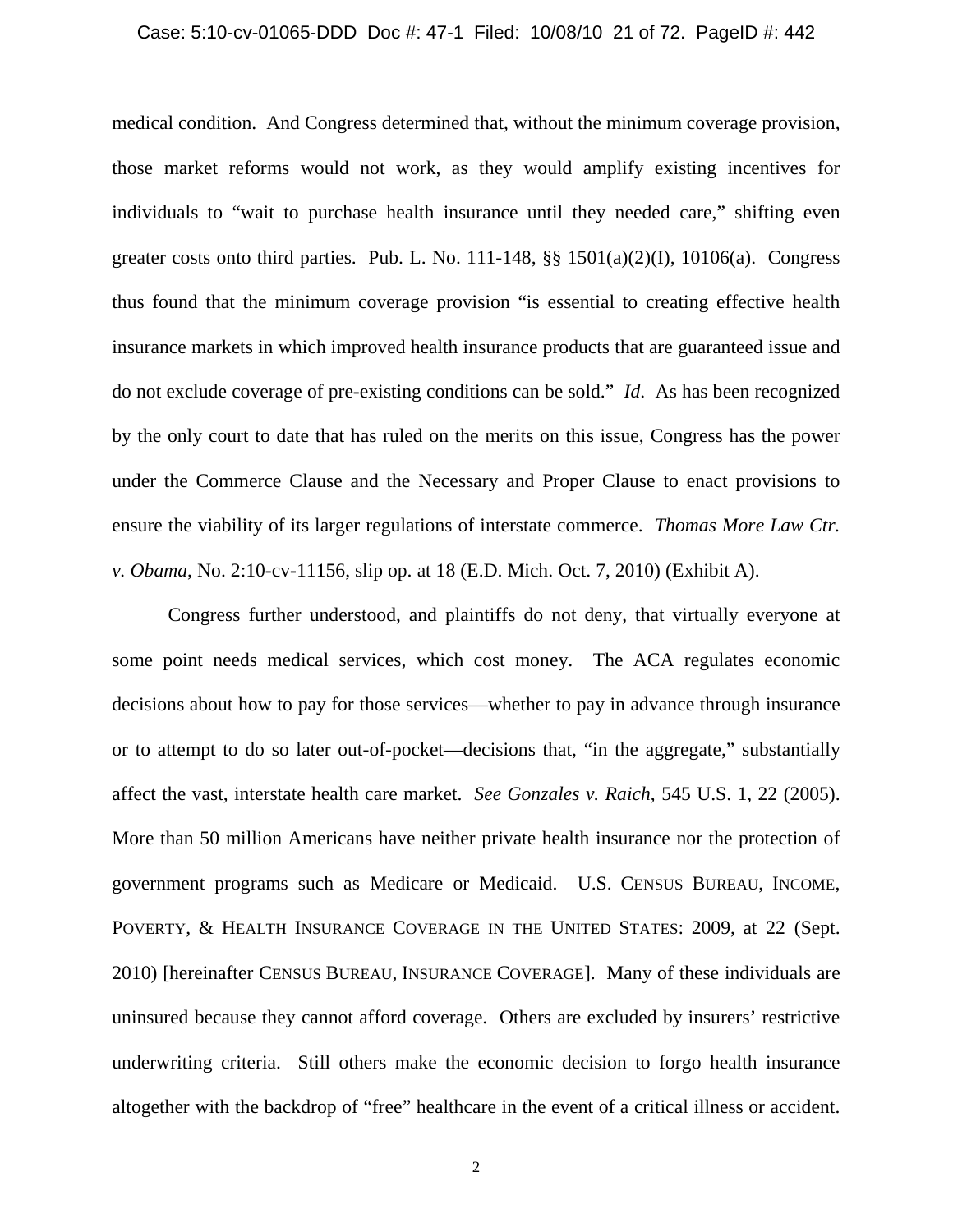#### Case: 5:10-cv-01065-DDD Doc #: 47-1 Filed: 10/08/10 22 of 72. PageID #: 443

Forgoing health insurance, however, is not the same as forgoing health care. When accidents or illnesses inevitably occur, the uninsured still receive essential medical care, even if they cannot pay. As Congress documented, the cost of such uncompensated health care, \$43 billion in 2008 alone, is passed on to the other participants in the health care market: health care providers, insurers, the insured population, governments, and taxpayers. Pub. L. No. 111-148, §§ 1501(a)(2)(F), 10106(a). Congress's commerce power plainly enables it to address these substantial effects on the interstate market. *Thomas More*, slip op. at 16-17.

In addition, Congress has independent authority to enact the ACA as an exercise of its power under the General Welfare Clause of Article I, Section 8. *See License Tax Cases*, 72 U.S. (5 Wall.) 462, 471 (1867). Congress treated the minimum coverage provision as an exercise of the taxing power, lodging it in the Internal Revenue Code, specifying that the penalty under the provision be assessed and collected like any other tax, and invoking the taxing power throughout the legislative debates. The provision, moreover, bears the principal hallmark of a tax. It will raise revenue, and is therefore valid under longstanding precedent, even though Congress also had a regulatory purpose in enacting it.

Plaintiffs' remaining claims range even farther afield. The ACA in no sense infringes on the Constitution's protection of either expressive association or intimate association. The minimum coverage provision does not require plaintiffs to endorse the expressive message of any other individual or group, or to refrain from expressing their own views; indeed, it does not implicate the First Amendment at all. Furthermore, by no stretch of logic or precedent does the provision impinge on the supposed right of intimate association between plaintiffs and their medical practitioners. The ACA does not prevent plaintiffs from continuing to see a practitioner of their choice, and it does not require them to seek unwanted medical care.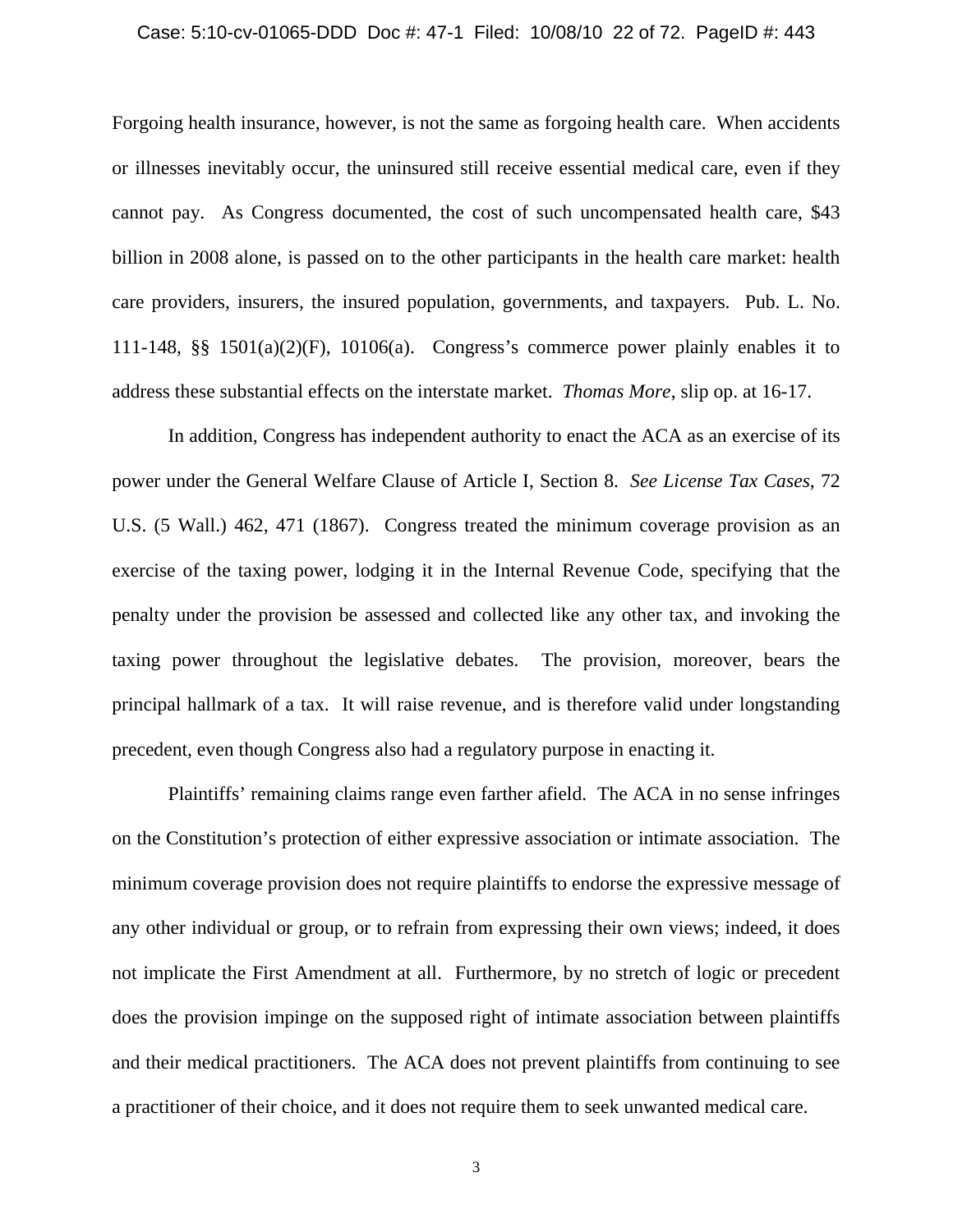#### Case: 5:10-cv-01065-DDD Doc #: 47-1 Filed: 10/08/10 23 of 72. PageID #: 444

Nor does the ACA violate the due process clause. Plaintiffs' asserted substantive due process right not to pay for insurance is a purely economic interest that, under law that has been settled since the New Deal, cannot give rise to a due process claim that requires anything more than the lowest level of scrutiny. Plaintiffs' informational privacy claim fares no better. Plaintiffs claim that the minimum coverage provision will require health insurance enrollees to disclose medical information in supposed violation of a right to informational privacy. This assertion, which speculates as to the future behavior of private entities, could not state a due process claim even if its allegations were more concrete; the Sixth Circuit has recognized a due process right to the privacy of personal information only in narrow circumstances that are not implicated here.

Reasonable people may disagree on how best to resolve the overriding problems in the interstate health care market, problems that threaten lives and livelihoods, jeopardize the competitive standing of American industry, and burden the federal budget. But those disagreements can move from the elected branches to the judicial arena only when a concrete case or controversy frames a genuine constitutional issue, and if it does, the legislative judgments warrant great deference. Plaintiffs' challenge to the minimum coverage provision does not present a case or controversy, and reflects not the slightest deference to the democratic process. It should be dismissed.

### **BACKGROUND**

### **A. Statutory Background**

In 2009, the United States spent more than an estimated 17% of its gross domestic product on health care. Pub. L. No. 111-148, §§ 1501(a)(2)(B), 10106(a). Notwithstanding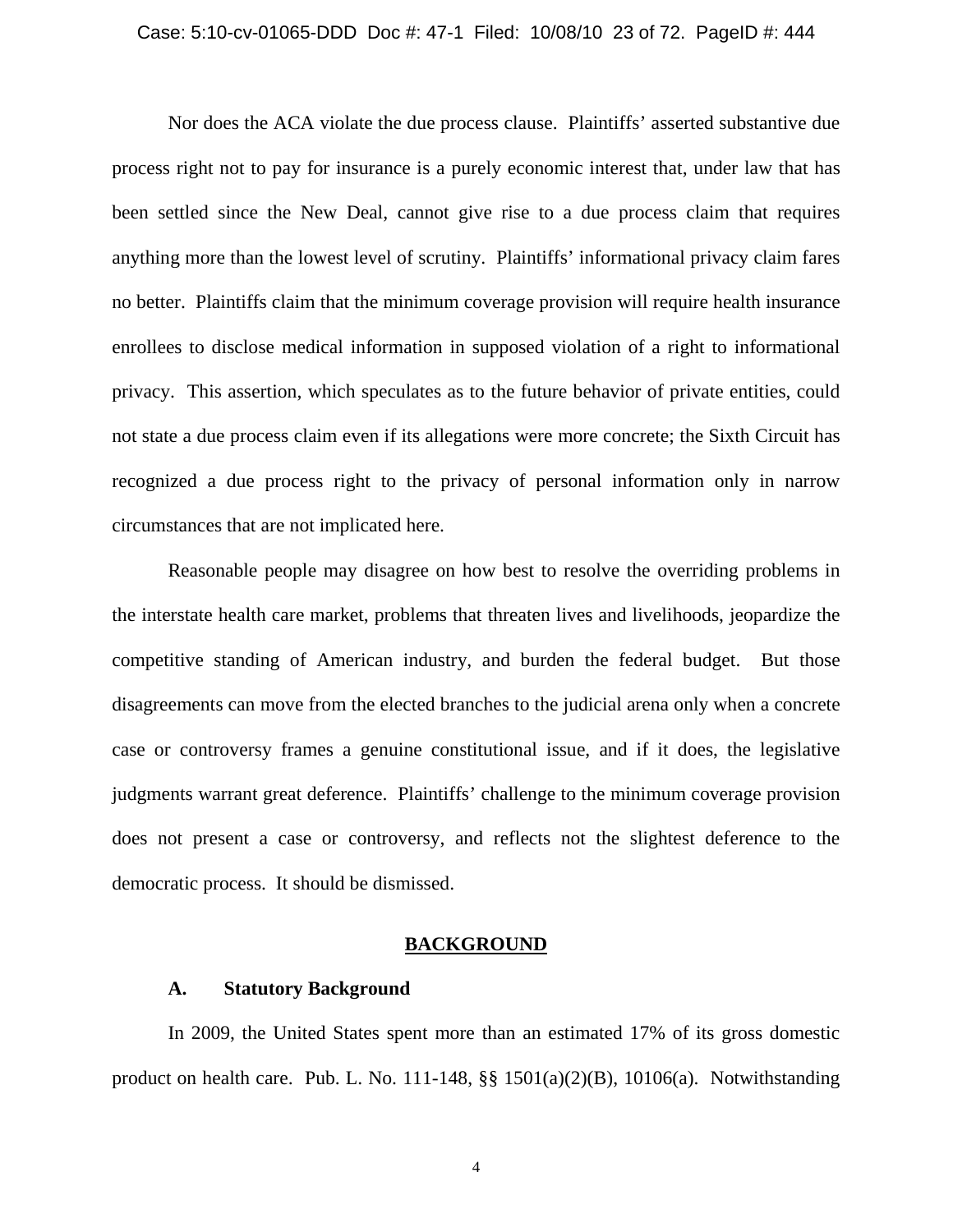#### Case: 5:10-cv-01065-DDD Doc #: 47-1 Filed: 10/08/10 24 of 72. PageID #: 445

these extraordinary expenditures, 50 million people—an estimated 16.7% of the population—went without health insurance for some portion of 2009. CENSUS BUREAU, INSURANCE COVERAGE 4, 9. Absent the new legislation, that number was projected to exceed 54 million by 2019. CONG. BUDGET OFFICE ("CBO"), 2008 KEY ISSUES IN ANALYZING MAJOR HEALTH INSURANCE PROPOSALS 11 (Dec. 2008) [hereinafter KEY ISSUES]; *see also* CBO, THE LONG-TERM BUDGET OUTLOOK 21-22 (June 2009).

The record before Congress documents the staggering costs that a broken health care system visits on individual Americans and the Nation as a whole. The millions without health insurance coverage still receive medical care, but often cannot pay for it. The costs of that uncompensated care are shifted to health care providers, insurers, the insured, governments, and taxpayers. But cost shifting is not the only harm imposed by the lack of insurance. Congress found that the "economy loses up to \$207,000,000,000 a year because of the poorer health and shorter lifespan of the uninsured," Pub. L. No. 111-148, §§ 1501(a)(2)(E), 10106(a), and concluded that 62% of all personal bankruptcies are caused in part by medical expenses, *id.*  $\S$ § 1501(a)(2)(G), 10106(a). All these costs, Congress determined, have a substantial effect on interstate commerce. *Id.* §§ 1501(a)(2)(F), 10106(a).

In order to remedy this overriding problem for the American economy, the ACA comprehensively "regulates activity that is commercial and economic in nature: economic and financial decisions about how and when health care is paid for, and when health insurance is purchased." *Id.* §§ 1501(a)(2)(A), 10106(a). First, to address inflated fees and premiums in the individual and small-business insurance market, Congress established health insurance Exchanges "as an organized and transparent marketplace for the purchase of health insurance where individuals and employees (phased-in over time) can shop and compare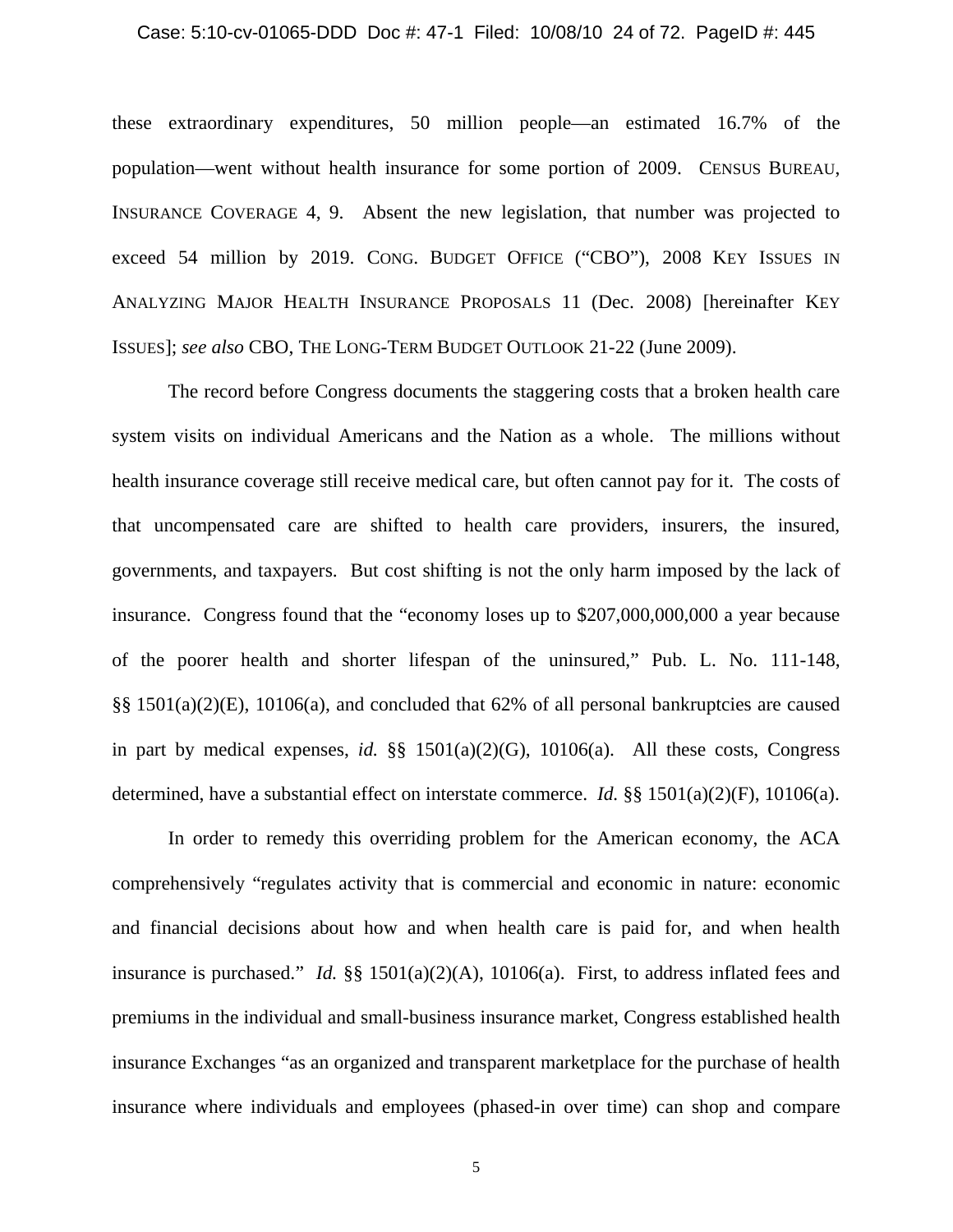#### Case: 5:10-cv-01065-DDD Doc #: 47-1 Filed: 10/08/10 25 of 72. PageID #: 446

health insurance options." H.R. REP. No. 111-443, pt. II, at 976 (2010) (internal quotation omitted). The Exchanges coordinate participation and enrollment in health plans, and provide consumers with needed information regarding plans in the Exchanges. Pub. L. No. 111-148, § 1311.

Second, the ACA builds on the existing system of employer-sponsored health insurance, in which many individuals receive coverage as part of their employee compensation. *See* CBO, KEY ISSUES, at 4-5. It creates a system of tax incentives for small businesses to encourage the purchase of health insurance for their employees, and imposes assessments on certain large businesses that do not provide adequate coverage to their employees. Pub. L. No. 111-148, §§ 1421, 1513.

Third, the ACA subsidizes insurance coverage for a large portion of the uninsured population. As Congress understood, nearly two-thirds of the uninsured are in families with income less than 200% of the federal poverty level, H.R. REP. NO. 111-443, pt. II, at 978 (2010); *see also* CBO, KEY ISSUES, at 27, while only 4% of those with income greater than 400% of the poverty level are uninsured. CBO, KEY ISSUES, at 11. The ACA reduces this gap by providing health insurance premium tax credits and reduced cost-sharing for individuals and families with income between 133% and 400% of the federal poverty level, Pub. L. No. 111-148, §§ 1401-02, and by expanding eligibility for Medicaid to individuals with income below 133% of the federal poverty level beginning in 2014. *Id*. § 2001.

Fourth, the ACA removes barriers to insurance coverage. As noted, it prohibits widespread insurance industry practices that increase premiums for—or deny coverage entirely to—those with the greatest need for health care. Most significantly, the ACA bars insurers from refusing to cover or charging more for individuals with pre-existing medical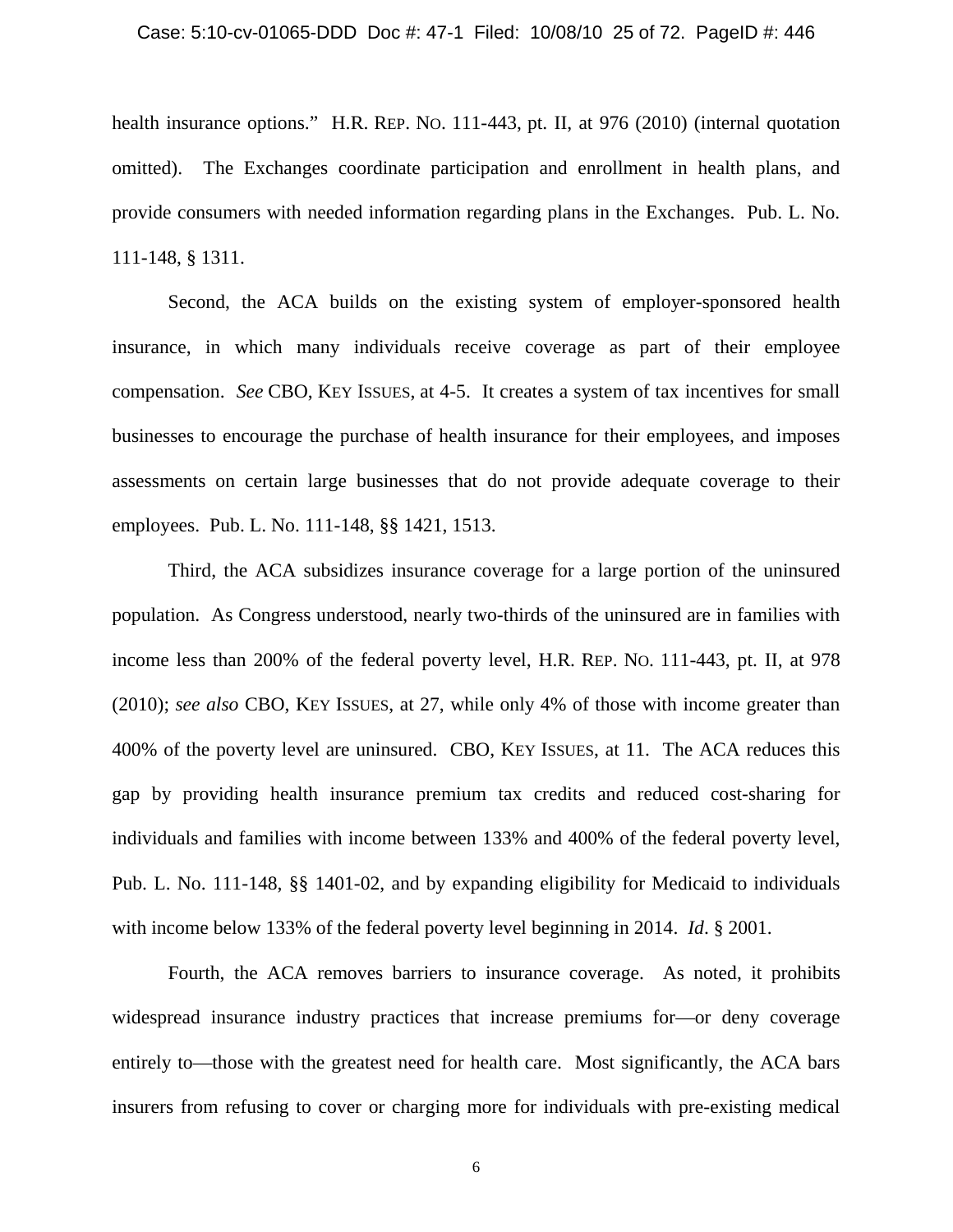conditions. *Id.* § 1201. It also prevents insurers from rescinding coverage for any reason other than fraud or intentional misrepresentation of material fact, or declining to renew coverage based on health status. *Id.* §§ 1001, 1201. And it prohibits caps on the amount of coverage available to a policyholder in a given year or over a lifetime. *Id.* §§ 1001, 10101(a).

Finally, the ACA requires that all Americans, with specified exceptions, maintain a minimum level of health insurance coverage, or pay a penalty. *Id.* §§ [1](#page-25-0)501, 10106.<sup>1</sup> Congress found that this minimum coverage provision "is an essential part of this larger regulation of economic activity," and that its absence "would undercut Federal regulation of the health insurance market." *Id.* §§1501(a)(2)(H), 10106(a). That judgment rested on a number of Congressional findings. Congress found that, by "significantly reducing the number of the uninsured, the requirement, together with the other provisions of [the ACA], will lower health insurance premiums." *Id.* §§ 1501(a)(2)(F), 10106(a). Conversely, and importantly, Congress also found that, without the minimum coverage provision, the reforms in the ACA, such as the ban on denying coverage based on pre-existing conditions, would amplify existing incentives for individuals to "wait to purchase health insurance until they needed care," thereby further shifting costs onto third parties. *Id.* §§ 1501(a)(2)(I), 10106(a). Congress thus determined that the minimum coverage provision "is essential to creating effective health insurance markets in which improved health insurance products that are guaranteed issue and do not exclude coverage of pre-existing conditions can be sold." *Id.*

 $\overline{\phantom{0}}$ 

<span id="page-25-0"></span><sup>&</sup>lt;sup>1</sup> These provisions were amended by the Health Care and Education Reconciliation Act of 2010, Pub. L. No. 111-152, § 1002, 124 Stat. 1029, 1032.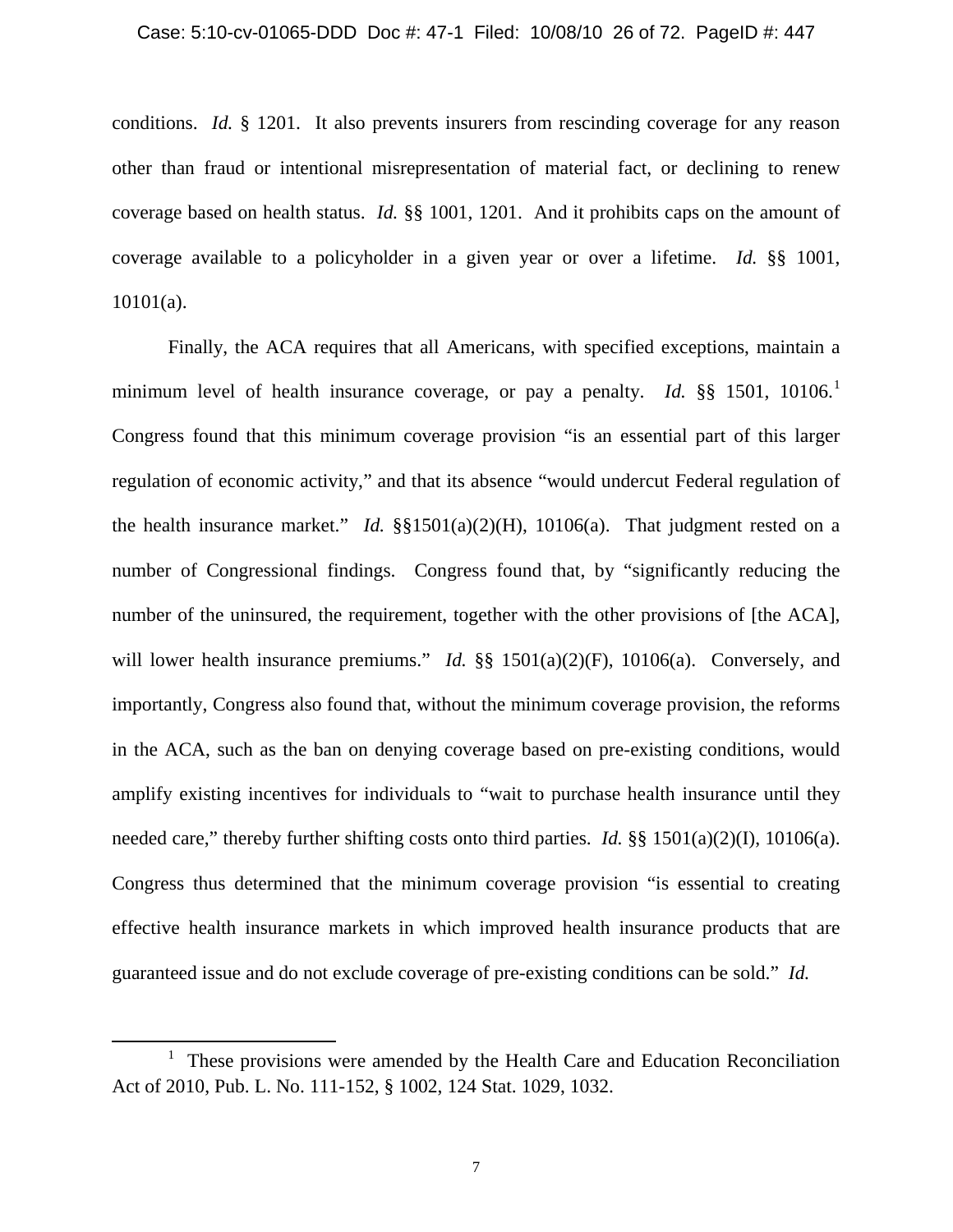The CBO projects that the reforms in the ACA will reduce the number of uninsured Americans by approximately 32 million by 2019. Letter from Douglas W. Elmendorf, Director, CBO, to the Rep. Nancy Pelosi, Speaker, U.S. House of Representatives 9 (Mar. 20, 2010) [hereinafter CBO Letter to Rep. Pelosi]. It further projects that the Act's combination of reforms and tax credits will reduce the average premium paid by individuals and families in the individual and small-group markets. *Id.* at 15; CBO, AN ANALYSIS OF HEALTH INSURANCE PREMIUMS UNDER THE PATIENT PROTECTION & AFFORDABLE CARE ACT 23-25 (Nov. 30, 2009). And CBO estimates that the interrelated revenue and spending provisions in the ACA—specifically taking into account revenue from the minimum coverage provision—will yield net savings to the federal government of more than \$100 billion over the next decade. CBO Letter to Rep. Pelosi, at 2.

### **B. This Action**

 $\overline{\phantom{0}}$ 

The U.S. Citizens Association ("USCA"), along with two<sup>[2](#page-26-0)</sup> of its members, brought this action for injunctive and declaratory relief. Second Amended Complaint ("SAC")  $\P\P$ 12-15. The Complaint names as defendants the Secretary of the Department of Health and Human Services; the Secretary of the Treasury; the Attorney General; and the United States. SAC  $\P\P$  16-19. The Complaint contains four counts, each challenging the ACA's minimum coverage provision as unconstitutional. Count One contends that the minimum coverage provision exceeds Congress's Article I powers. SAC  $\P\P$  34-40. The remaining counts assert that the minimum coverage provision violates the guarantee of freedom of association under the First and Fifth Amendments, the due process clause of the Fifth Amendment, and

<span id="page-26-0"></span> $2$  Plaintiffs have moved to dismiss a third plaintiff, Eileen Dannemann. Docket #46. Defendants do not oppose this motion. If she were not dismissed, defendants' arguments would apply to her claims as well.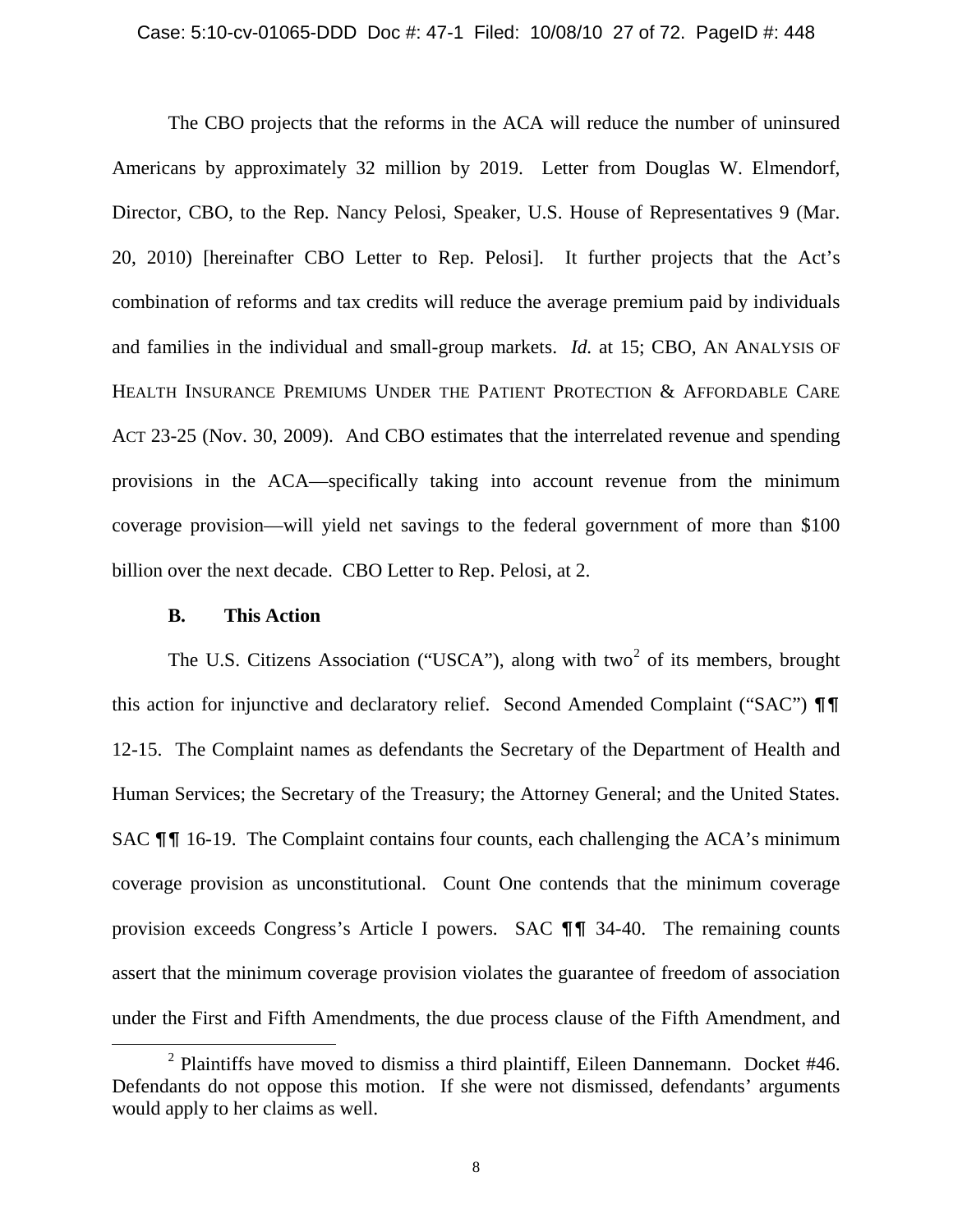the constitutional right to privacy. SAC  $\P\P$  41-56. As set forth below, each of these claims should be dismissed.

### **STANDARD OF REVIEW**

Defendants move to dismiss the complaint for lack of subject matter jurisdiction under Rule 12(b)(1) of the Federal Rules of Civil Procedure. The party seeking to invoke federal jurisdiction "bears the burden [to] demonstrat[e] standing and must plead its components with specificity." *Coyne v. Am. Tobacco Co.*, 183 F.3d 488, 494 (6th Cir. 1999) (citation and internal quotation omitted). This Court must determine whether it has subject matter jurisdiction before addressing the merits of the complaint. *See Steel Co. v. Citizens for a Better Env't*, 523 U.S. 83, 94-95 (1998).

Defendants also move to dismiss every count in the complaint under Federal Rule of Civil Procedure 12(b)(6) for failure to state a claim upon which relief can be granted. Under this Rule, "the tenet that a court must accept as true all of the allegations contained in a complaint is inapplicable to legal conclusions. Threadbare recitals of the elements of a cause of action, supported by mere conclusory statements, do not suffice." *Ashcroft v. Iqbal*, 129 S. Ct. 1937, 1949 (2009); *see also Bell Atl. Corp. v. Twombly*, 550 U.S. 544, 555 (2007). [3](#page-27-0)

ı

<span id="page-27-0"></span><sup>&</sup>lt;sup>3</sup> On August 2, Judge Henry E. Hudson, in the Eastern District of Virginia, issued a procedural decision denying the United States' motion to dismiss in *Virginia v. Sebelius*, 702 F.Supp.2d 598 (E.D. Va. 2010). The court did not rule on the merits of the Commonwealth's claim. Rather, Judge Hudson deferred a decision on the merits, finding an "arguable legal basis" for the Commonwealth of Virginia's claim on which the court desired further briefing. *Id.* at 612. For the reasons stated elsewhere in this brief, plaintiffs' claims fail under wellsettled law. *See, e.g.*, *Baldwin v. Sebelius*, No. 10-1033, 2010 WL 3418436 (S.D. Cal. Aug. 27, 2010) (dismissing a similar challenge to the ACA because plaintiffs lacked standing). But even if this Court considered the legal questions to be closer, it should not deny a motion to dismiss on the reasoning of the Eastern District of Virginia that there is a *dispute of law*.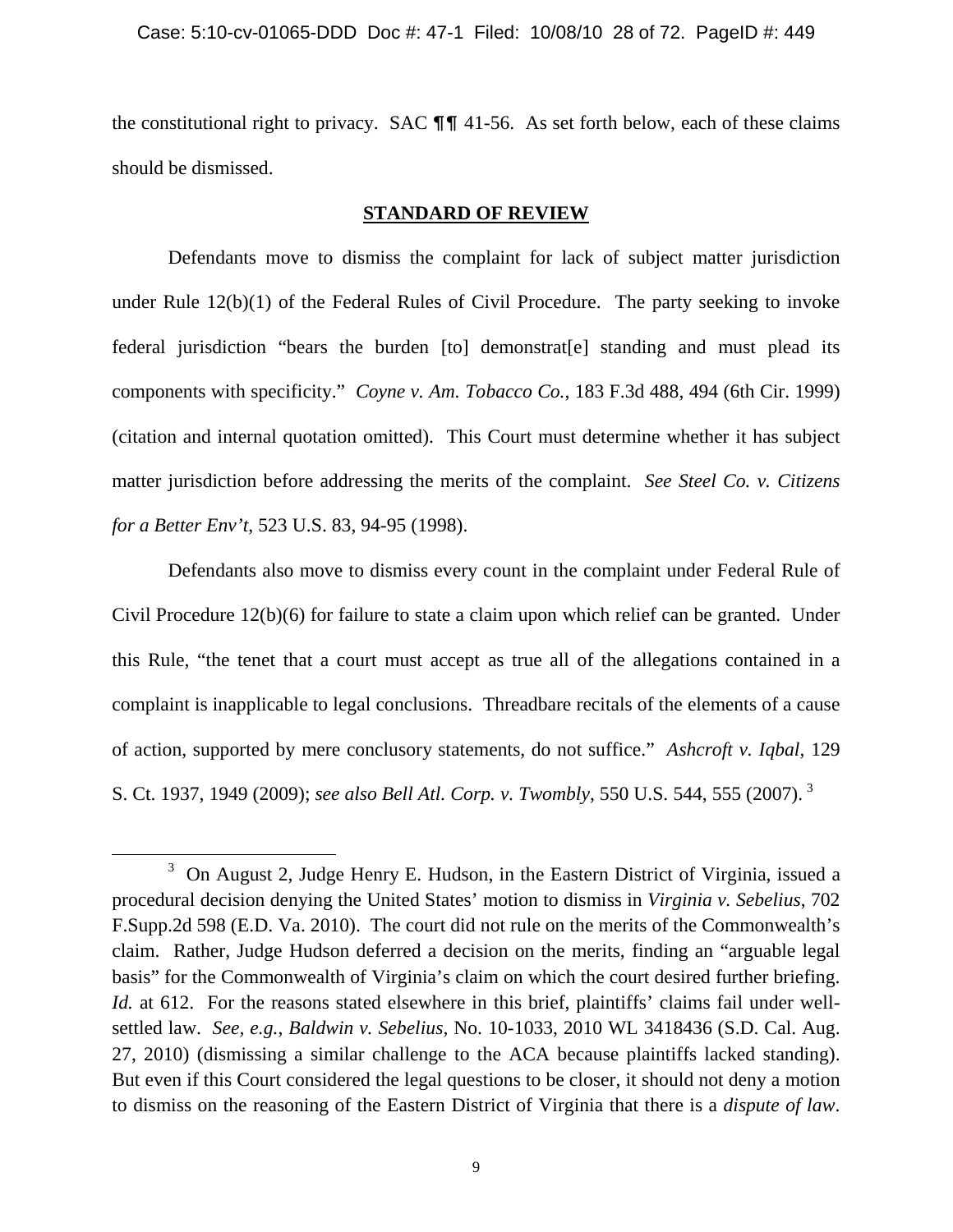### **ARGUMENT**

### **I. THIS COURT LACKS SUBJECT MATTER JURISDICTION**

### **A. Plaintiffs Lack Standing**

 $\overline{\phantom{0}}$ 

Federal courts sit to decide cases and controversies, not to resolve disagreements on policy or politics. To invoke the jurisdiction of this Court, plaintiffs must have standing to sue. And to have standing, they must show a present injury-in-fact. No plaintiff can even arguably suffer injury from the minimum coverage provision until 2014 at the earliest, and it is speculative whether any will suffer injury even then. Because neither the likelihood nor the extent of such an injury can be known now, plaintiffs cannot plead with specificity that they will be injured by the minimum coverage provision, as required by *Wuliger*, 567 F.3d at 793 (citation and internal quotation omitted).

### **1. Plaintiffs Cannot Show an Injury-in-Fact**

To establish standing, "the plaintiff must have suffered an injury-in-fact—an invasion of a legally protected interest which is (a) concrete and particularized, and (b) actual or imminent, not conjectural or hypothetical." *Lujan v. Defenders of Wildlife*, 504 U.S. 555, 560 (1992) (citation, internal quotation, and footnote omitted). To meet this requirement, the harm must be "palpable and distinct." *Prime Media, Inc. v. City of Brentwood*, 485 F.3d 343, 352 (6th Cir. 2007) (citation and internal quotation omitted). "Allegations of possible future injury do not satisfy the requirements of Art. III. A threatened injury must be certainly impending to constitute injury in fact." *Whitmore v. Arkansas*, 495 U.S. 149, 158 (1990)

This Court must decide questions of law on a Rule 12(b)(6) motion, and if a plaintiff fails to state a claim under the governing law, the Court must dismiss the complaint, "without regard to whether it is based on an outlandish legal theory or on a close but ultimately unavailing one." *Neitzke v. Williams*, 490 U.S. 319, 327 (1989).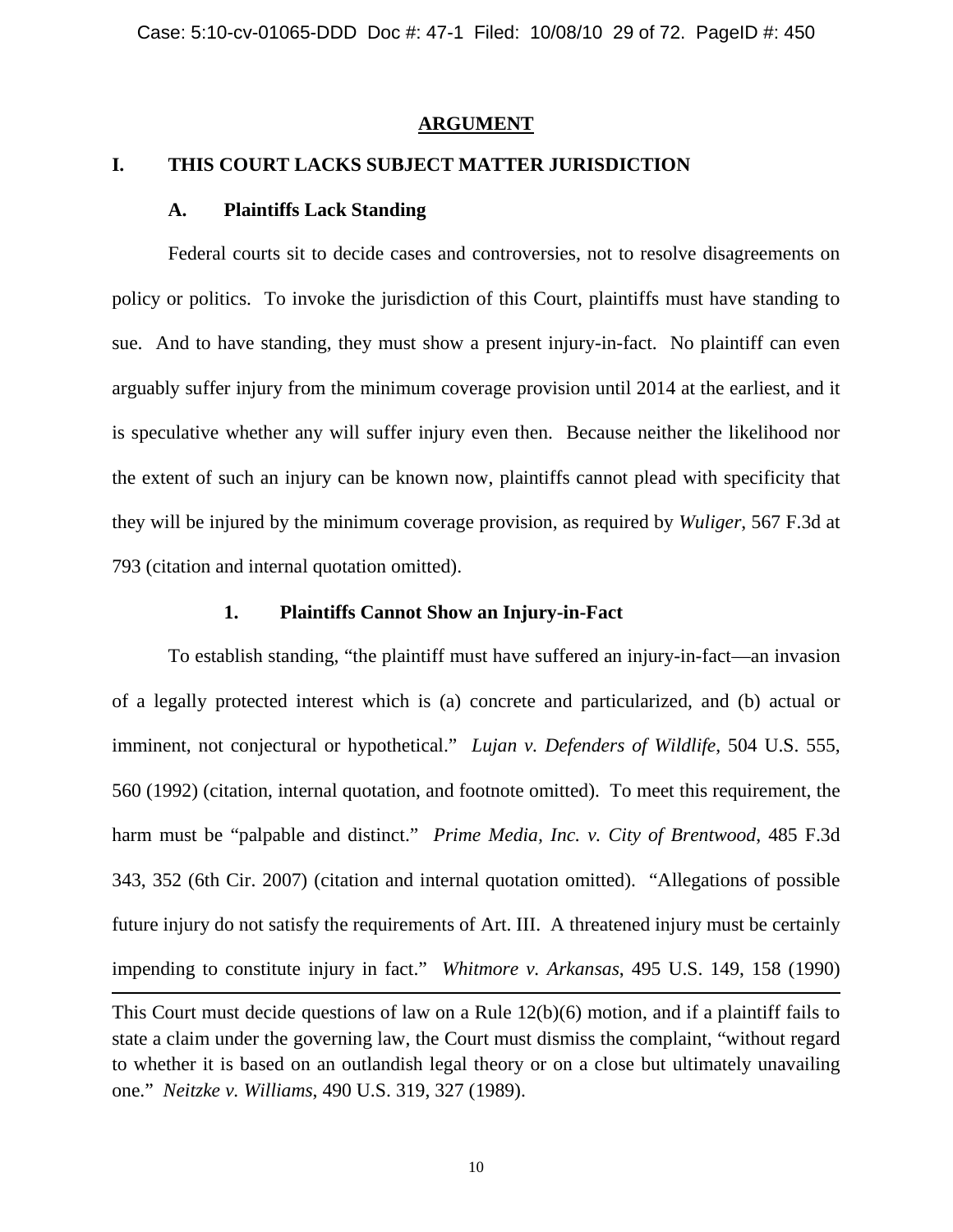#### Case: 5:10-cv-01065-DDD Doc #: 47-1 Filed: 10/08/10 30 of 72. PageID #: 451

(citation and internal quotation omitted). A plaintiff who "alleges only an injury at some indefinite future time" has not shown an injury-in-fact, particularly where "the acts necessary to make the injury happen are at least partly within the plaintiff's own control." *Lujan*, 504 U.S. at 564 n.2. In these situations, "the injury [must] proceed with a high degree of immediacy, so as to reduce the possibility of deciding a case in which no injury would have occurred at all." *Id.*

The lead plaintiff, USCA, describes itself as a "national civic league" that is "devoted to the preservation of conservative values." SAC ¶ 12. But USCA does not assert any injury to itself as an organization; rather, it asserts that the minimum coverage provision will affect some of its members. *Id.* In order to assert associational standing, however, USCA must show that those members themselves have standing. *See Friends of the Earth, Inc. v. Laidlaw Envtl. Servs.*, 528 U.S. 167, 181 (2000). And it may not make generalized predictions that some unknown number of its members might have standing; instead, it must "make specific allegations establishing that at least one identified member [has] suffered or [will] suffer harm." *Summers v. Earth Island Inst.*, 129 S. Ct. 1142, 1151 (2009). The individual plaintiffs—Maurice Thompson and James Grapek—attempt to meet this burden by asserting that they are members of USCA, that they currently "do[] not have, and do[] not wish to acquire, any health insurance," and that they are not currently exempt from the minimum coverage provision. SAC ¶¶ 13-15. Mr. Thompson also alleges that he "has already begun consultations with insurance companies to determine his options under" the ACA. *Id.* 13. Mr. Grapek, for his part, alleges that he will "incur immediately foreseeable financial harm" under the ACA because he must "immediately begin saving thousands of dollars per year to afford premiums which will be required under" the minimum coverage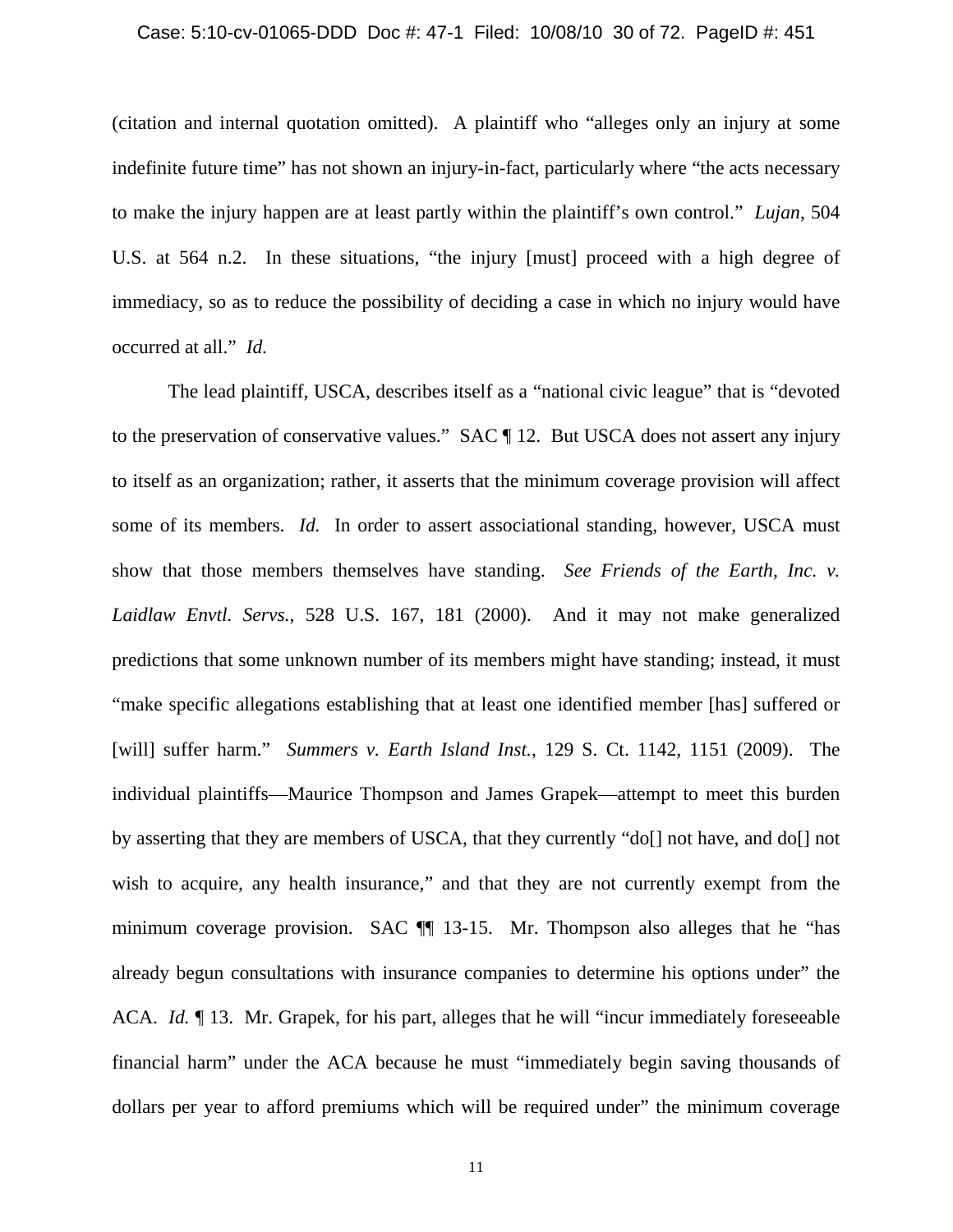provision. *Id.* ¶ 14.

These allegations do not support standing in this case. As plaintiffs acknowledge, the minimum coverage provision will not take effect until January 1, 2014. *Id.*¶ 19. Even then, if plaintiffs are not exempted and elect not to purchase qualifying health insurance, any penalties would not be payable until their tax returns for that year are due, *i.e.*, April 2015. This alleged injury is "too remote temporally" to support standing. *See McConnell v. FEC*, 540 U.S. 93, 226 (2003) (Senator's claimed injury based on plans to air advertisements five years in the future was "too remote temporally" to sustain standing), *overruled in part on other grounds by Citizens United v. FEC*, 130 S. Ct. 876 (2010).

Plaintiffs reason that their injury is imminent because the minimum coverage provision is certain to go into effect in 2014. SAC ¶ 19. "These arguments, however, ignore the requirement of an injury in fact." *See Baldwin v. Sebelius*, No. 10-1033, 2010 WL 3418436, at \*3. (S.D. Cal. Aug. 27, 2010) (dismissing a similar challenge to the ACA). The operation of the minimum coverage provision may be inevitable, but any harm to plaintiffs from its operation is not. Although plaintiffs object now to the ACA, they "cannot manufacture standing by withholding their consent to the law." *Id.,* 2010 WL 3418436, at \*3.

Here, too, it is a matter of sheer speculation that plaintiffs will be injured by the minimum coverage provision in 2014 or 2015. Personal situations can change dramatically over three years. For example, an individual plaintiff "may take a job that offers health insurance, or qualify for Medicaid or Medicare, or he may choose to purchase health insurance before the effective date of the Act." *Id.* As events unfold, moreover, plaintiffs might qualify for one of the ACA's exemptions covering those who "cannot afford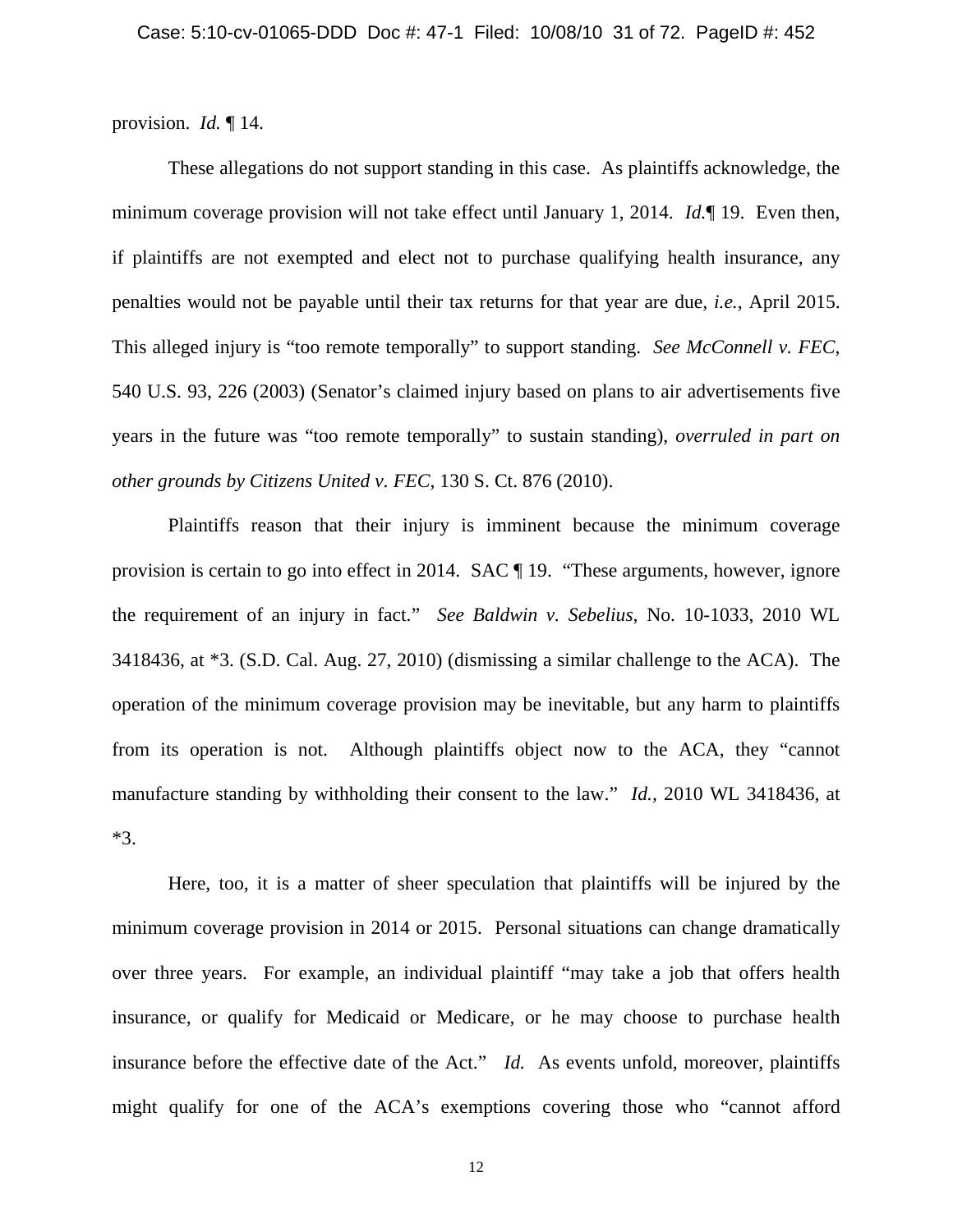#### Case: 5:10-cv-01065-DDD Doc #: 47-1 Filed: 10/08/10 32 of 72. PageID #: 453

coverage," or who would suffer hardship if required to purchase insurance. Pub. L. No 111- 148, § 1501(b) (adding 26 U.S.C. § 5000A(e)). "[I]t is impossible to know now whether or not Plaintiff[s] will be subject to or compliant with the Act in 2014." *Baldwin*, 2010 WL 3[4](#page-31-0)18436, at  $*3.^4$ 

Nor can plaintiffs Thompson and Grapek bootstrap an injury-in-fact by claiming that they have begun to prepare for the possibility that the minimum coverage provision will injure to them in 2014. First, these claimed injuries are unsubstantiated. The Secretary of Health and Human Services has not yet determined the criteria governing which health plans will be permitted to be certified as qualified health plans under the ACA. Therefore, it is unclear how Mr. Thompson could be presently consulting insurance companies about his insurance options in  $2014$ <sup>[5](#page-31-1)</sup>. It is also unclear how Mr. Grapek can know now that his premiums, if he is not exempted from the requirement altogether, will cost "thousands of dollars" in 2014, since it cannot be known that he will be subject to the Act at all. Such threadbare and conclusory allegations are "not entitled to be assumed true" and do not support standing. *Ashcroft v. Iqbal*, 129 S. Ct. 1937, 1951 (2009) (*citing Bell Atl. Corp. v. Twombly*, 550 U.S. 544, 554-55 (2007)).

Furthermore, Mr. Grapek's asserted decision to save money cannot itself qualify as an imminent "injury." Until Mr. Grapek actually purchases health insurance or incurs a penalty

ı

<span id="page-31-0"></span><sup>4</sup> The court in *Thomas More* erred in finding that the plaintiffs there had standing to challenge the provision because they are saving now to buy insurance in 2014. Slip op. at 7- 8. As the *Baldwin* court correctly reasoned, if it cannot be known now whether plaintiffs will be subject to the Act in 2014, it also cannot be known now whether any planning efforts that they are taking now is traceable to the Act. *Baldwin*, 2010 WL 3418436, at \*3.

<span id="page-31-1"></span><sup>&</sup>lt;sup>5</sup> Furthermore, it is not clear how any "discussions" that Mr. Thompson chooses to have amount to an injury at all.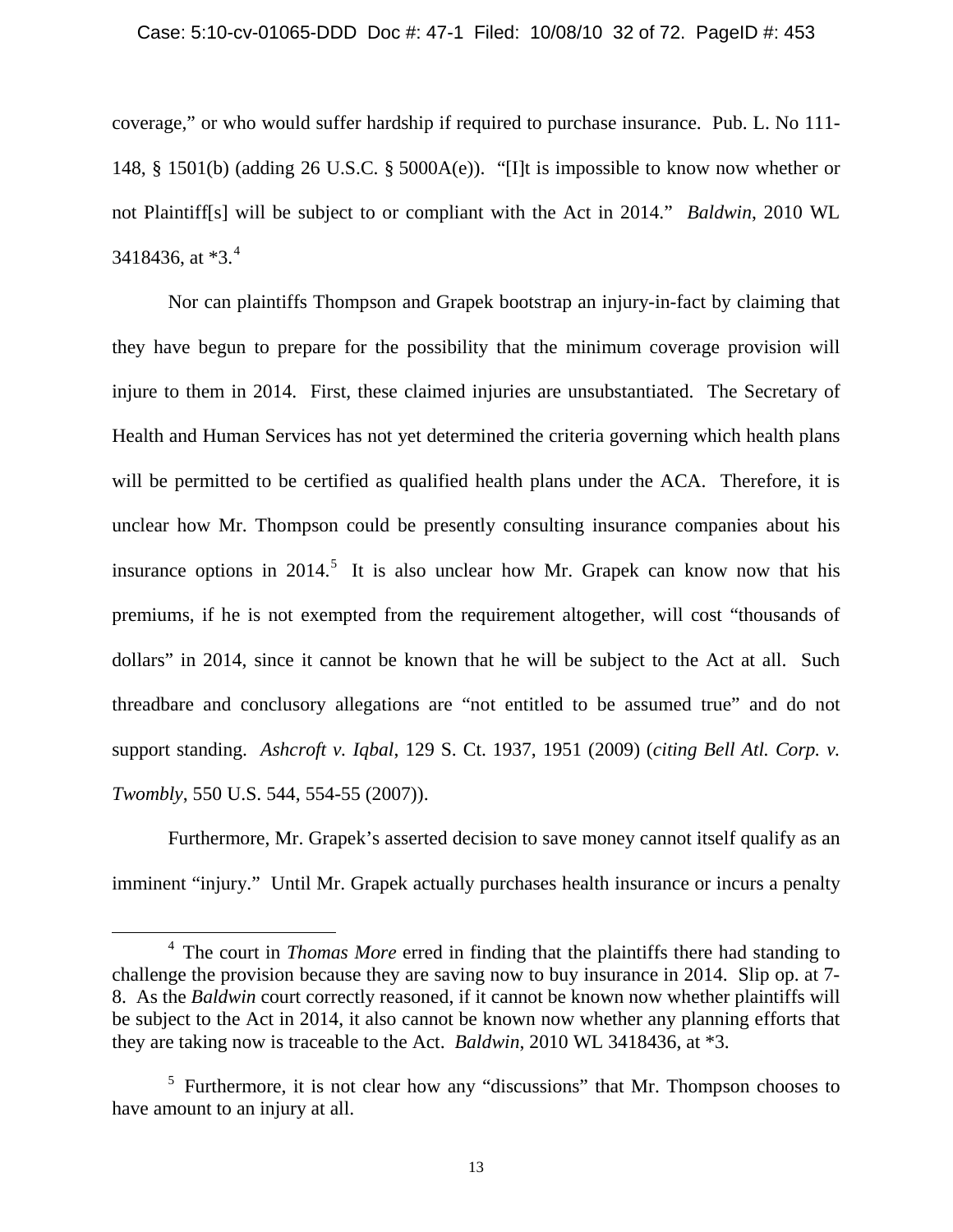for failing to do so, he has not suffered a financial loss. *Cf. Miller v. Nissan Motor Acceptance Corp.*, 362 F.3d 209, 221-23 (3d Cir. 2004) (holding that the plaintiffs failed to allege a cognizable injury where they "never paid [an] early termination charge" and therefore "were not harmed by it," even if they had made the decision not to initiate early termination because of the lease provision that they sought to challenge).  $6$  At present, Mr. Grapek's choice to save money merely increases the amount of funds in his savings accounts. But the minimum coverage provision does not require him to take this, or any, action now.

## **2. Plaintiffs' Alleged Present Injury Is Not Fairly Traceable to the ACA**

In addition to an injury-in-fact, plaintiffs must show their injury was caused by the challenged provision. *Lujan*, 504 U.S. at 560. "[A] causal connection between the injury and the conduct complained of—the injury has to be 'fairly . . . trace[able] to the challenged action of the defendant, and not . . . th[e] result [of] the independent action of some third party not before the court.'" *Id.* (citing *Simon v. E. Ky. Welfare Rights Org.*, 426 U.S. 26, 41-42 (1976). Specifically, "the chain of causation between the challenged Government conduct and the asserted injury" must "as a whole . . . sustain [plaintiffs'] standing. *Allen v. Wright*, 468 U.S. 737, 759 (1984).

Even if Mr. Thompson's and Mr. Grapek's alleged current preparatory steps amounted to an injury, they are not fairly traceable to the ACA. To the extent that their preparations for 2014 constitute an injury at all, it "stems not from the operation of [the challenged statute] but from [plaintiffs'] own . . . personal wish." *See McConnell*, 540 U.S.

ı

<span id="page-32-0"></span><sup>6</sup>*See also Fair Emp't Council of Greater Wash. v. BMC Mktg. Corp.*, 28 F.3d 1268, 1277 (D.C. Cir. 1994).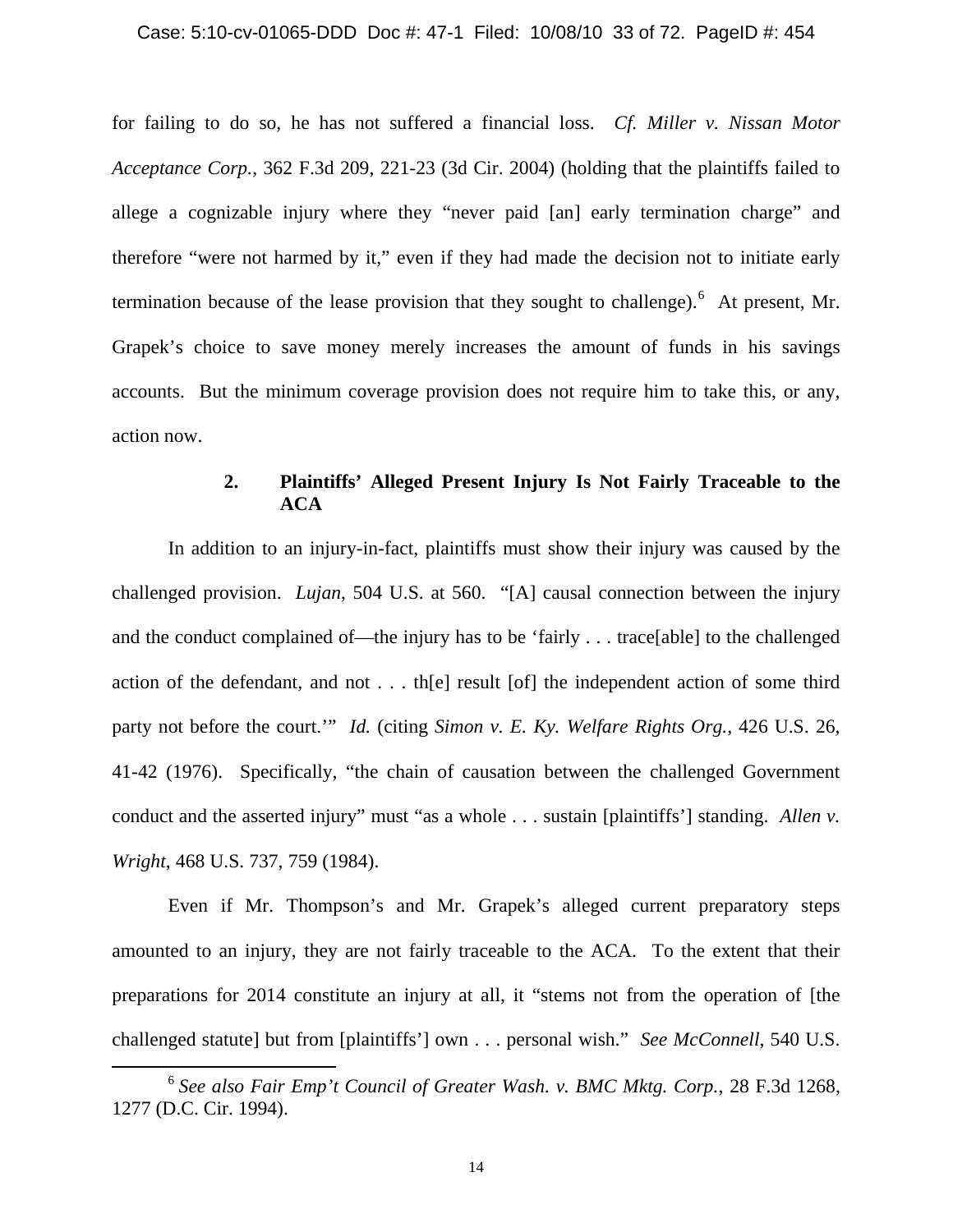#### Case: 5:10-cv-01065-DDD Doc #: 47-1 Filed: 10/08/10 34 of 72. PageID #: 455

at 228; *see also Utah Shared Access Alliance v. Carpenter*, 463 F.3d 1125, 1137-38 (10th Cir. 2006), *cert. denied*, 550 U.S. 904 (2007); *Nat'l Family Planning & Reprod. Health Ass'n v. Gonzales*, 468 F.3d 826, 831 (D.C. Cir. 2006). Whether to discuss potential insurance options and whether to budget for future contingencies are within plaintiffs' discretion. Nothing in the ACA requires them to do anything now. Furthermore, Mr. Grapek's decision to save in anticipation of future budgetary needs is not "traceable" to the ACA, as this Court "simply will not be able to determine whether" the ACA caused such action. *Sanner v. Bd. of Trade of City of Chi.*, 62 F.3d 918, 924 (7th Cir. 1995). "[A] host of articulable and inatriculable reasons" may lead Mr. Grapek to choose "*not* to purchase" other things to amass savings now. *Id.* at 923-24

To hold that Mr. Thompson's and Mr. Grapek's independent calculations in the present could satisfy "causation" would gut the doctrine of standing. Such a holding would enable all would-be plaintiffs to sue based on the most remote and unlikely contingencies, because they have currently decided to take steps in anticipation of those future possibilities. Many uncertainties remain: what the future cost of health insurance will be, what plaintiffs future health care needs will be, whether plaintiffs' will be unable to "afford coverage" in 2014, whether purchasing insurance would cause financial hardship to plaintiffs, and whether plaintiffs will qualify for one of the Act's exemptions, Pub. L. No. 111-148, § 1501(b) (adding 26 U.S.C. § 5000A(d), (e)). Mr. Thompson's and Mr. Grapek's decisions to address future contingencies now are their own, and do not create an injury traceable to the ACA.

If, come 2014, plaintiffs have not satisfied the minimum coverage provision and choose not to purchase health insurance, they can pay the resulting penalty and challenge the provision in a suit for a refund. As of now, however, plaintiffs cannot demonstrate their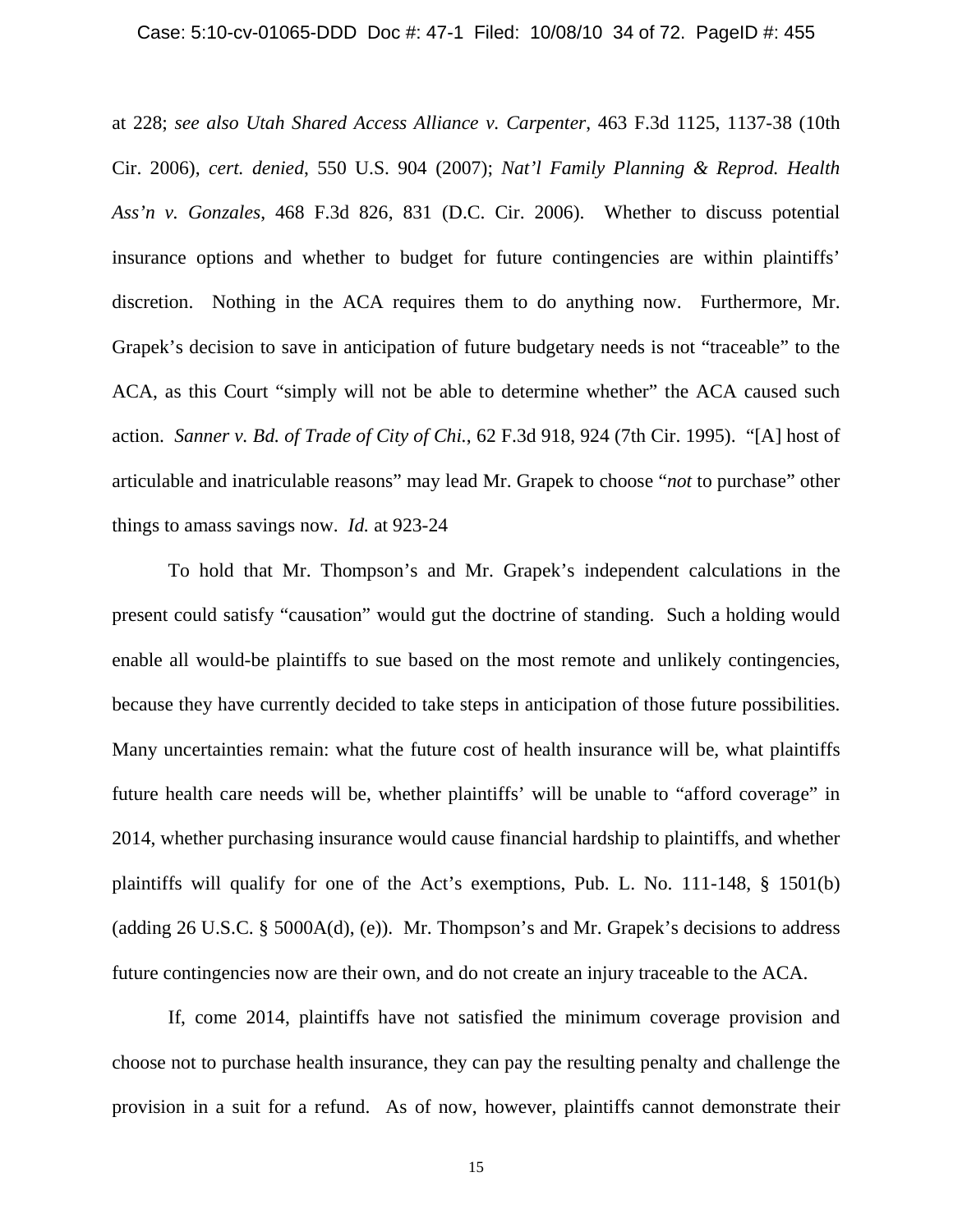### Case: 5:10-cv-01065-DDD Doc #: 47-1 Filed: 10/08/10 35 of 72. PageID #: 456

standing by pleading that they *currently* do not wish to obtain insurance, that they *currently* do not qualify for one of the exceptions to the minimum coverage provision, or that they are *currently* planning or budgeting for health insurance in the future. Any harm that plaintiffs might suffer is remote rather than imminent, speculative rather than concrete, and "at least partly within [their] own control." *Lujan*, 504 U.S. at 564 n.2. Plaintiffs therefore lack standing. *See, e.g.*, *Rosen*, 288 F.3d at 929 (rejecting plaintiffs' argument that "[s]ince they . . . will potentially be affected by [the statute] in the future, . . . they ha[d] the requisite personal stake in its implementation now").<sup>[7](#page-34-0)</sup>

### **B. Plaintiffs' Claims Are Unripe**

 $\overline{\phantom{0}}$ 

For similar reasons, plaintiffs' challenge to the minimum coverage provision is not ripe for review. The ripeness inquiry "evaluate[s] both the fitness of the issues for judicial decision and the hardship to the parties of withholding court consideration." *Abbott Labs. v. Gardner*, 387 U.S. 136, 149 (1967). Plaintiffs' challenge satisfies neither prong of the ripeness inquiry because no injury could occur before 2014, and plaintiffs cannot show that one will occur even then. *See Thomas v. Union Carbide Agric. Prods. Co.*, 473 U.S. 568, 580-81 (1985) (claim is not ripe if it rests upon "contingent future events that may not occur as anticipated, or indeed may not occur at all") (citation and internal quotation omitted); *Grand Lodge of Fraternal Order of Police v. Ashcroft*, 185 F. Supp. 2d 9, 17-18 (D.D.C. 2001) ("[W]ith respect to the 'hardship to the parties' prong, an abstract harm is not

<span id="page-34-0"></span><sup>&</sup>lt;sup>7</sup> Plaintiffs also assert that they have standing because they will "suffer  $\dots$  from a transformation of the medical marketplace affected by changes in health care delivery, service, and cost effected by the PPACA." SAC  $\P$  20. They do not plead with specificity how they will be harmed by this "transformation." In any event, this assertion is a "generalized grievance," not a claim of injury that is concrete and particularized to these plaintiffs. *See Wuliger v. Manufacturers Life Insurance Co.*, 567 F.3d 787, 793 (6th Cir. 2009).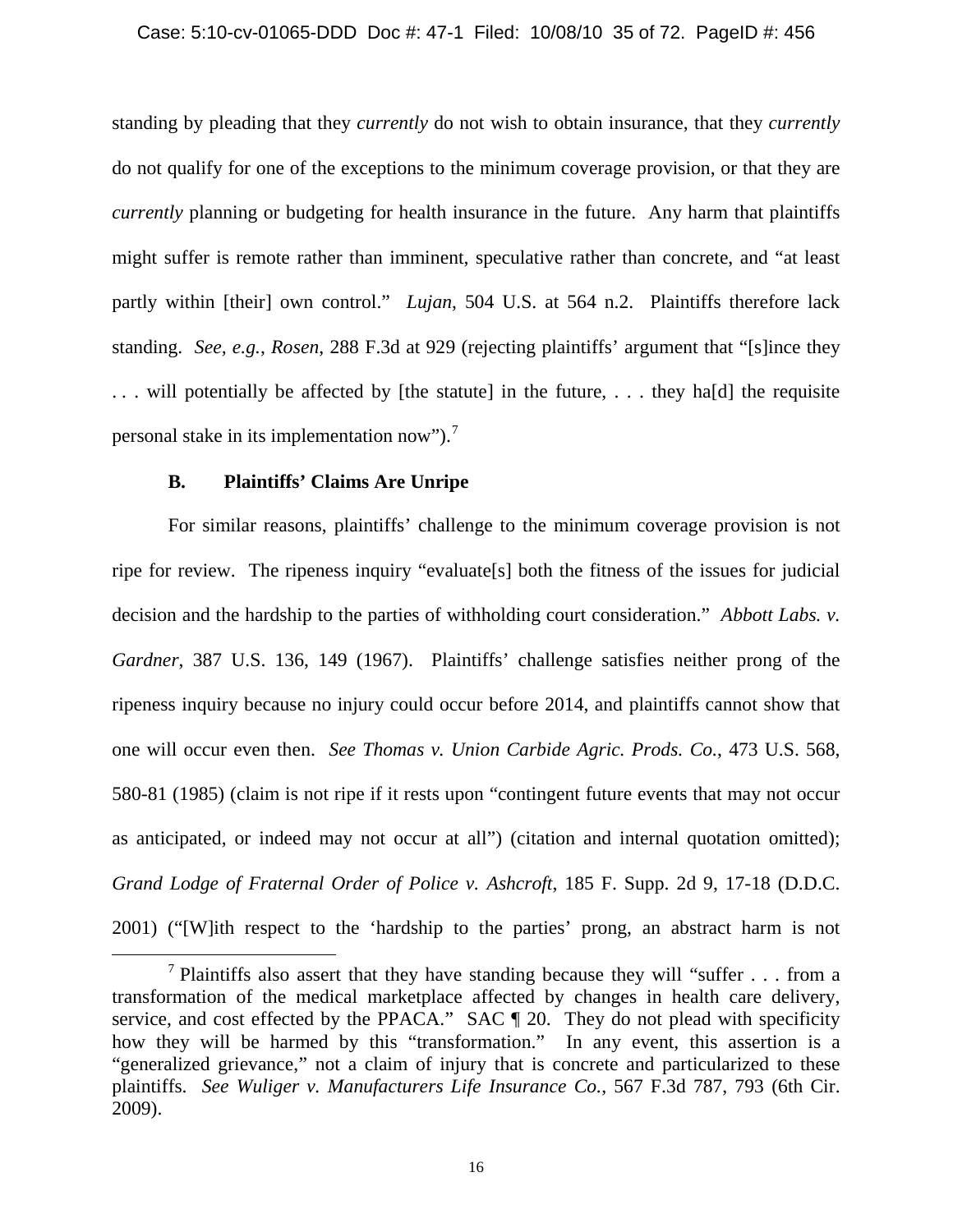#### Case: 5:10-cv-01065-DDD Doc #: 47-1 Filed: 10/08/10 36 of 72. PageID #: 457

sufficient; there must be an immediate harm with a 'direct effect on the day-to-day business of the plaintiffs.'") (quoting *Texas v. United States*, 523 U.S. 296, 301 (1998)); *see also Ammex, Inc. v. Cox*, 351 F.3d 697, 701 (6th Cir. 2003).

To be sure, "[w]here the inevitability of the operation of a statute against certain individuals is patent, it is irrelevant to the existence of a justiciable controversy that there will be a time delay before the disputed provisions will come into effect." *Blanchette v. Conn. Gen. Ins. Corp.*, 419 U.S. 102, 143 (1974). However, as explained *supra* at pages 11- 14, any injury to plaintiffs here is far from "inevitabl[e]." Nor is this a case like *Abbott Laboratories*, where the plaintiffs demonstrated "a direct effect on [their] day-to-day business." 387 U.S. at 152. This case instead involves "contingent future events that may not occur as anticipated, or indeed may not occur at all." *Thomas*, 473 U.S. at 580-81. Even where the issue presented is "a purely legal question," such uncertainty whether a statutory provision will harm the plaintiffs renders the controversy not ripe for review. *Toilet Goods Ass'n v. Gardner*, 387 U.S. 158, 163-64 (1967).<sup>8</sup>

### **C. The Anti-Injunction Act Bars Plaintiffs' Claims**

 $\overline{\phantom{0}}$ 

Even if plaintiffs had an injury-in-fact and presented a ripe claim, the Anti-Injunction Act ("AIA"), 26 U.S.C. § 7421(a), would bar their claim for relief. Plaintiffs note that they would "face a tax penalty" under the minimum coverage provision if they do not obtain qualified coverage. SAC ¶ 20. Plaintiffs' claims by their terms fall within the AIA, which

<span id="page-35-0"></span><sup>8</sup> The court in *Thomas More* found the case before it to be ripe because "the imposition" of the minimum coverage provision "is highly probable." Slip op. at 9. But the question is not whether the statute is certain to go into effect; instead, the question is whether the provision is certain to operate to the detriment of the plaintiffs here. As noted above, it cannot be known now whether the plaintiffs here will be subject to the Act, or whether they will in fact benefit from it, for example, if they develop pre-existing medical conditions, which would render them uninsurable in the absence of the Act.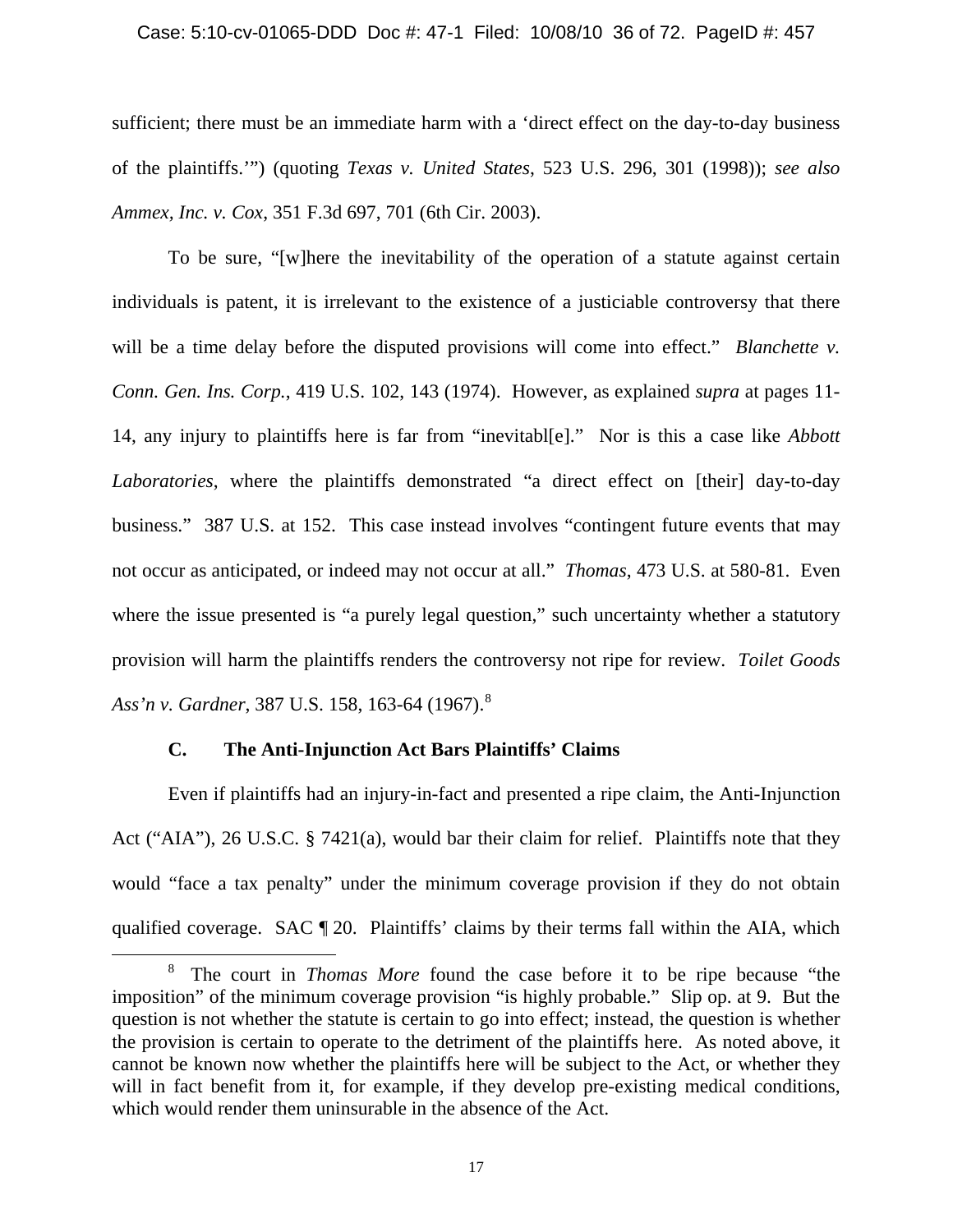#### Case: 5:10-cv-01065-DDD Doc #: 47-1 Filed: 10/08/10 37 of 72. PageID #: 458

provides that "no suit for the purpose of restraining the assessment or collection of any tax shall be maintained in any court by any person, whether or not such person is the person against whom such tax was assessed." 26 U.S.C. § 7421(a).

Even if plaintiffs did not so explicitly lodge their claims within the purview of the Anti-Injunction Act, that statute would still bar the relief they seek. Whether or not the penalty here is labeled a tax, it is, with exceptions not material here, "assessed and collected in the same manner" as other penalties under the Internal Revenue Code, Pub. L. No. 111- 148,  $\S$  1501(b) (adding 26 U.S.C.  $\S$  5000A(g)(1)), and, like these other penalties, it is covered by the AIA. 26 U.S.C. § 6671(a); *see, e.g.*, *Barr v. United States*, 736 F.2d 1134, 1135 (7th Cir. 1984) (per curiam) ("Section 6671 provides that the penalty at issue here is a tax for purposes of the Anti-Injunction Act."). That result is consistent with the purpose of the AIA, which is to preserve the Government's ability to collect such assessments expeditiously with "a minimum of preenforcement judicial interference" and "to require that the legal right to the disputed sums be determined in a suit for refund." *Bob Jones Univ. v. Simon*, 416 U.S. 725, 736 (1974) (citation and internal quotation omitted).

Under the AIA, as well as the Declaratory Judgment  $Act<sub>2</sub><sup>9</sup>$  $Act<sub>2</sub><sup>9</sup>$  $Act<sub>2</sub><sup>9</sup>$  district courts lack jurisdiction to order the abatement of any such liability under the Internal Revenue Code except in valid claims for refund. *See Bartley v. United States*, 123 F.3d 466, 467 (7th Cir.

ı

18

<span id="page-36-0"></span><sup>&</sup>lt;sup>9</sup> The Declaratory Judgment Act, 28 U.S.C. § 2201(a), similarly provides district courts the jurisdiction to grant declaratory relief "except with respect to Federal taxes." As the Supreme Court noted in *Bob Jones University*, the tax exception to the Declaratory Judgment Act demonstrates the "congressional antipathy for premature interference with the assessment or collection of any federal tax." 416 U.S. at 732 n.7. The scope of the tax exception under § 2201 is "at least as broad" as the AIA. *Id.*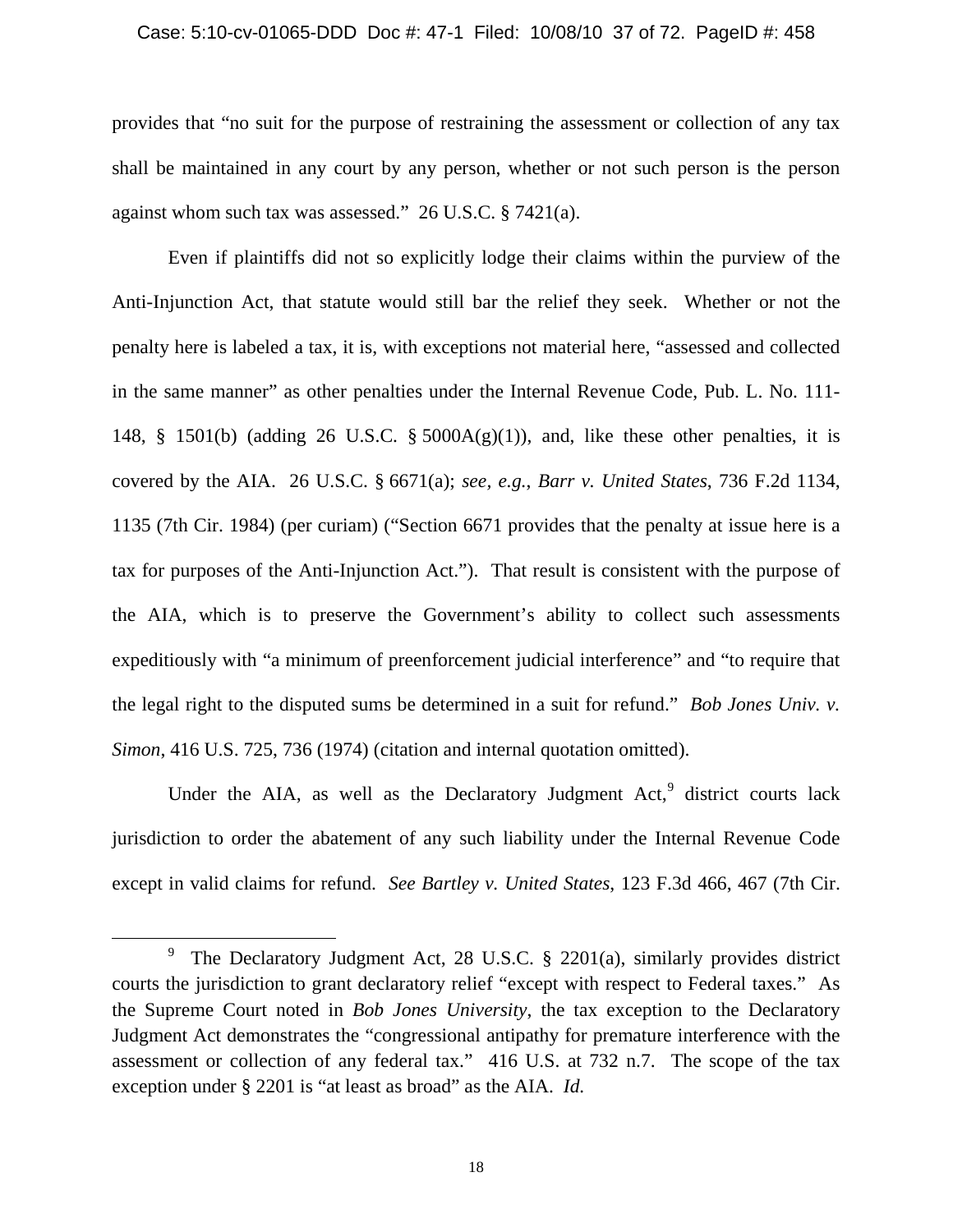1997). And the AIA is "not limited to suits aimed at the specific act of assessment or collection." *Dickens v. United States*, 671 F.2d 969, 971 (6th Cir. 1982). Instead, the statute bars any injunction that "would necessarily preclude" the collection of taxes. *Bob Jones Univ.*, 416 U.S. at 731-32; *see also Ecclesiastical Order of the ISM of AM, Inc. v. IRS*, 725 F.2d 398, 401 (6th Cir. 1984); *Dickens*, 671 F.2d at 971. *See generally Hansen v. Dep't of Treasury*, 528 F.3d 597, 601-02 (9th Cir. 2007).

These jurisdictional limitations apply even where, as here, plaintiffs raise a constitutional challenge to a statute that imposes a penalty:

The "decisions of this Court make it unmistakably clear that the constitutional nature of a taxpayer's claim . . . is of no consequence" to whether the prohibition against tax injunctions applies. This is so even though the Anti-Injunction Act's prohibitions impose upon the wronged taxpayer requirements at least as onerous as those mandated by the refund scheme—the taxpayer must succumb to an unconstitutional tax, and seek recourse only after it has been unlawfully exacted.

*United States v. Clintwood Elkhorn Mining Co.*, 553 U.S. 1, 10 (2008) (quoting *Alexander v.* 

*"Americans United" Inc.*, 416 U.S. 752, 759 (1974)).

ı

Plaintiffs seek declaratory and injunctive relief that would necessarily preclude the federal government from assessing or collecting the penalty that takes effect in 2014 if an individual fails to obtain minimum coverage. The AIA, therefore, bars subject matter jurisdiction over plaintiffs' suit.<sup>10</sup>

<span id="page-37-0"></span><sup>10</sup> The court in *Thomas More* reasoned that the AIA did not apply, because the plaintiffs had brought suit before the IRS had begun assessment or collection efforts, because the suit sought only declaratory relief, and because the case raised constitutional issues. Slip op. at 10-11. But, as noted above: (1) the AIA extends beyond suits that specifically challenge assessment or collection efforts, and instead bars any suit that could have the effect of precluding a tax, *see Dickens*, 671 F.2d at 971; (2) the Declaratory Judgment Act bars declaratory relief as least as broadly as the AIA bars injunctive relief, *see* note 9 above; and (3) the constitutional nature of a claim is irrelevant for purposes of the AIA, *see Clintwood*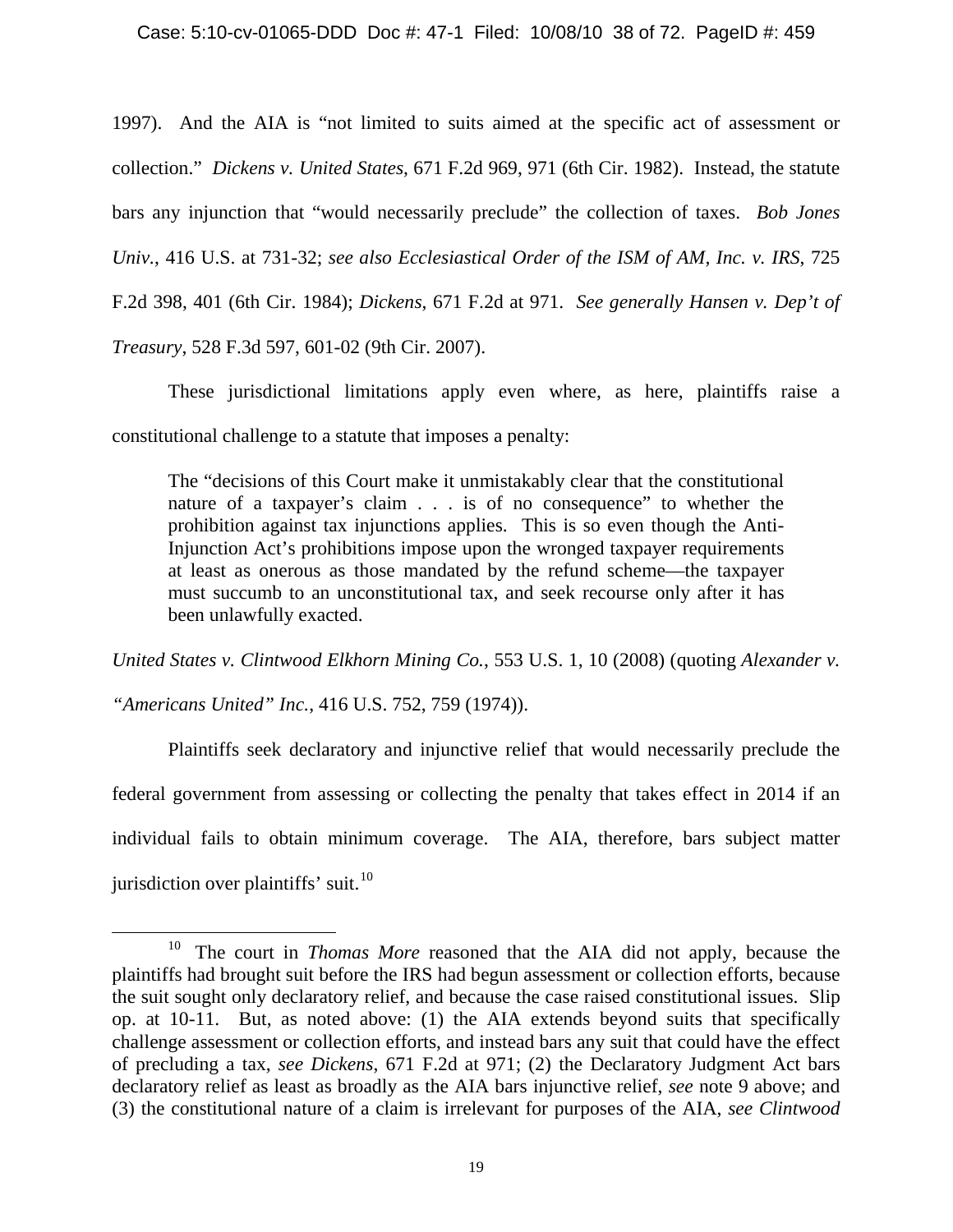# **II. THE MINIMUM COVERAGE PROVISION FALLS WITHIN CONGRESS'S CONSTITUTIONAL AUTHORITY**

Even if this Court had subject matter jurisdiction over plaintiffs' challenges to the minimum coverage provision, the challenges would fail on the merits. "'[D]ue respect for the decisions of a coordinate branch of Government demands that [this Court] invalidate a congressional enactment only upon a plain showing that Congress has exceeded its constitutional bounds.'" *United States v. Ostrander*, 411 F.3d 684, 694 (6th Cir. 2005) (quoting *United States v. Morrison*, 529 U.S. 598, 607 (2000)). Moreover, in presenting a facial challenge to a federal statute, as plaintiffs do here, a plaintiff may prevail only "by 'establish[ing] that no set of circumstances exists under which the Act would be valid,' *i.e.*, that the law is unconstitutional in all of its applications." *Wash. State Grange v. Wash. State Republican Party*, 552 U.S. 442, 449 (2008) (quoting *United States v. Salerno,* 481 U.S. 739, 745 (1987)); *see also Nebraska v. EPA*, 331 F.3d 995, 998 (D.C. Cir. 2003) (rejecting facial Commerce Clause challenge to federal statute); *United States v. Sage*, 92 F.3d 101, 106 (2d Cir. 1996) (same). Plaintiffs can make no such showing.

# **A. The Comprehensive Regulatory Measures of the ACA, Including the Minimum Coverage Provision, Are a Proper Exercise of Congress's Powers Under the Commerce Clause and the Necessary and Proper Clause**

Plaintiffs assert that the minimum coverage provision exceeds Congress's authority under the Commerce Clause. SAC  $\P$  34-40. That claim is mistaken. First, the provision regulates *economic* decisions regarding the way in which health care services are paid for decisions that, in the aggregate, have a direct and substantial effect on interstate commerce. *See Thomas More*, slip op. at 16-17. Second, Congress had far more than a rational basis to ı

*Elkhorn*, 553 U.S. at 10.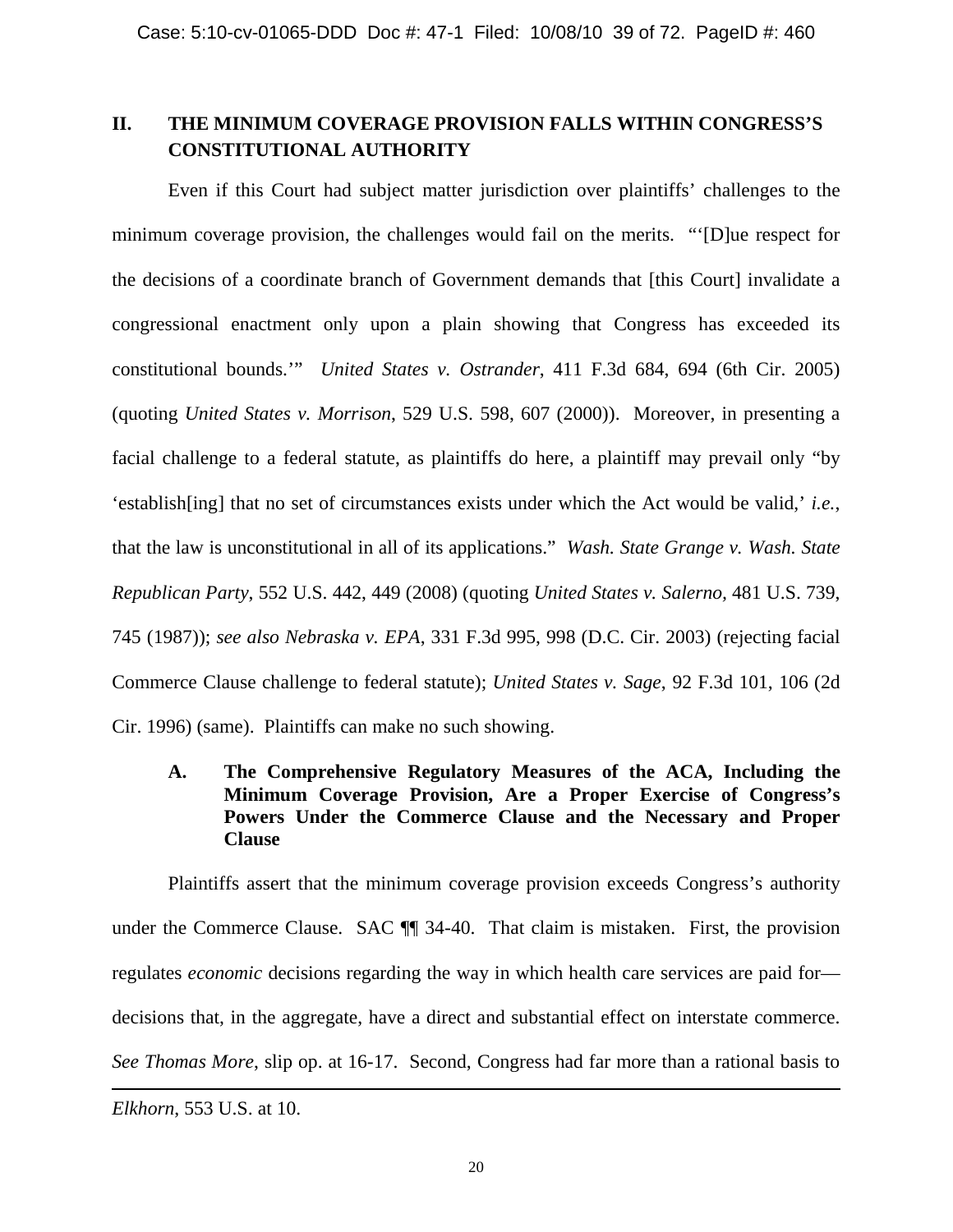#### Case: 5:10-cv-01065-DDD Doc #: 47-1 Filed: 10/08/10 40 of 72. PageID #: 461

find that the provision is an essential element of the ACA's larger, unchallenged effort to regulate the interstate business of health insurance. The provision prohibits participants in the health care market from shifting the costs of their care to third parties and prevents individuals from relying on the ACA's insurance reforms (*e.g.*, the ban on denying coverage to or charging more for people with pre-existing medical conditions) to delay buying health insurance until illness strikes or accident occurs. *See id.*, slip op. at 18. In short, based on detailed congressional findings, which were the product of extensive hearings and debate, the provision directly addresses cost-shifting in those markets, quintessentially economic activity, and it forms an essential part of a comprehensive, interrelated regulatory scheme. Moreover, in focusing on the health care services market, in which virtually everyone participates at some point, and regulating the economic decision whether to pay for health care in advance through insurance or to try (often unsuccessfully) to pay later out-of-pocket, the provision falls within Congress's authority to regulate interstate commerce. And because the provision is reasonably adapted as a means to accomplish the ends of the ACA, it is well within Congress's authority under the Necessary and Proper Clause.

### **1. Congress's Authority to Regulate Interstate Commerce Is Broad**

The Constitution grants Congress the power to "regulate Commerce . . . among the several States," U.S. CONST. Article I, Section 8, Clause 3, and to "make all Laws which shall be necessary and proper" to the execution of that power, *id*., Clause 18. This authority is broad. Congress may "regulate the channels of interstate commerce"; it may "regulate and protect the instrumentalities of interstate commerce, and persons or things in interstate commerce"; and it may "regulate activities that substantially affect interstate commerce." *Raich*, 545 U.S. at 16-17. In assessing whether an activity substantially affects interstate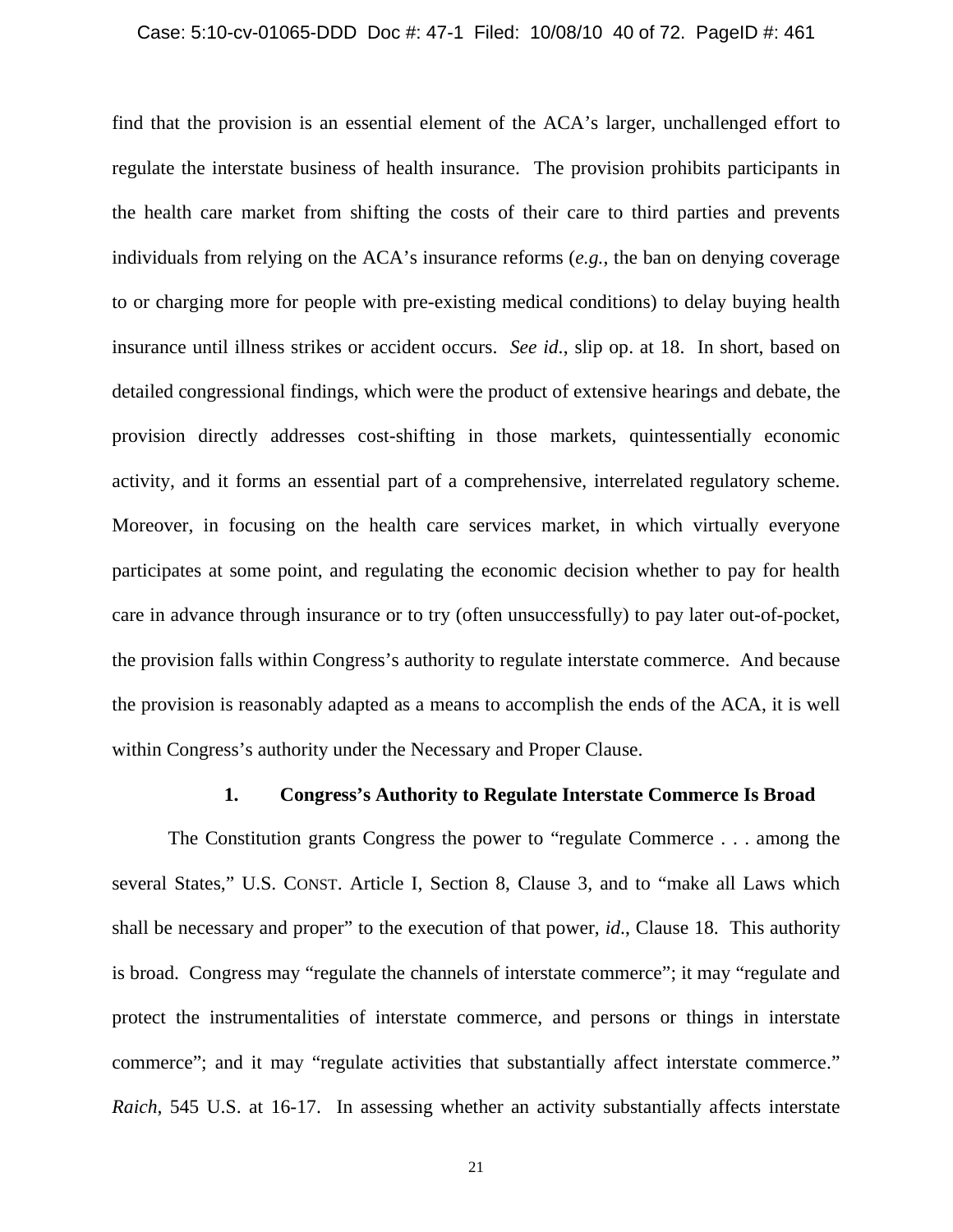#### Case: 5:10-cv-01065-DDD Doc #: 47-1 Filed: 10/08/10 41 of 72. PageID #: 462

commerce, Congress may consider the aggregate effect of a particular form of conduct. The question is not whether any one person's conduct, considered in isolation, affects interstate commerce, but whether there is a rational basis for concluding that the *class of activities*, "taken in the aggregate," has at least some substantial effect on interstate commerce. *Id.* at 22; *see also Wickard v. Filburn*, 317 U.S. 111, 127-28 (1942). In other words, "'[w]here the class of activities is regulated and that class is within the reach of federal power, the courts have no power to excise, as trivial, individual instances' of the class." *Raich*, 545 U.S. at 23 (quoting *Perez v. United States*, 402 U.S. 146, 154 (1971)); *see also United States v. Bowers*, 594 F.3d 522, 528 (6th Cir. 2010).

In exercising its Commerce Clause power, Congress may also reach even wholly intrastate, non-commercial matters when it concludes that failure to do so would undercut the operation of a larger program regulating interstate commerce. *Raich*, 545 U.S. at 18. Thus, when "a general regulatory statute bears a substantial relation to commerce, the *de minimis* character of individual instances arising under that statute is of no consequence." *Id*. at 17 (citation and internal quotation omitted); *see also id.* at 37 (Scalia, J., concurring in the judgment) (Congress's authority to make its regulation of commerce effective is "distinct" from its authority to regulate matters that substantially affect interstate commerce); *Bowers*, 594 F.3d at 529; *United States v. Rose*, 522 F.3d 710, 719 (6th Cir. 2008).

In assessing these congressional judgments regarding the impact on interstate commerce and the necessity of individual provisions to the overall scheme of reform, the task of this Court "is a modest one." *Raich*, 545 U.S. at 22. The Court need not itself measure the impact on interstate commerce of the activities Congress sought to regulate. Nor need the Court calculate how integral a particular provision is to a larger regulatory

22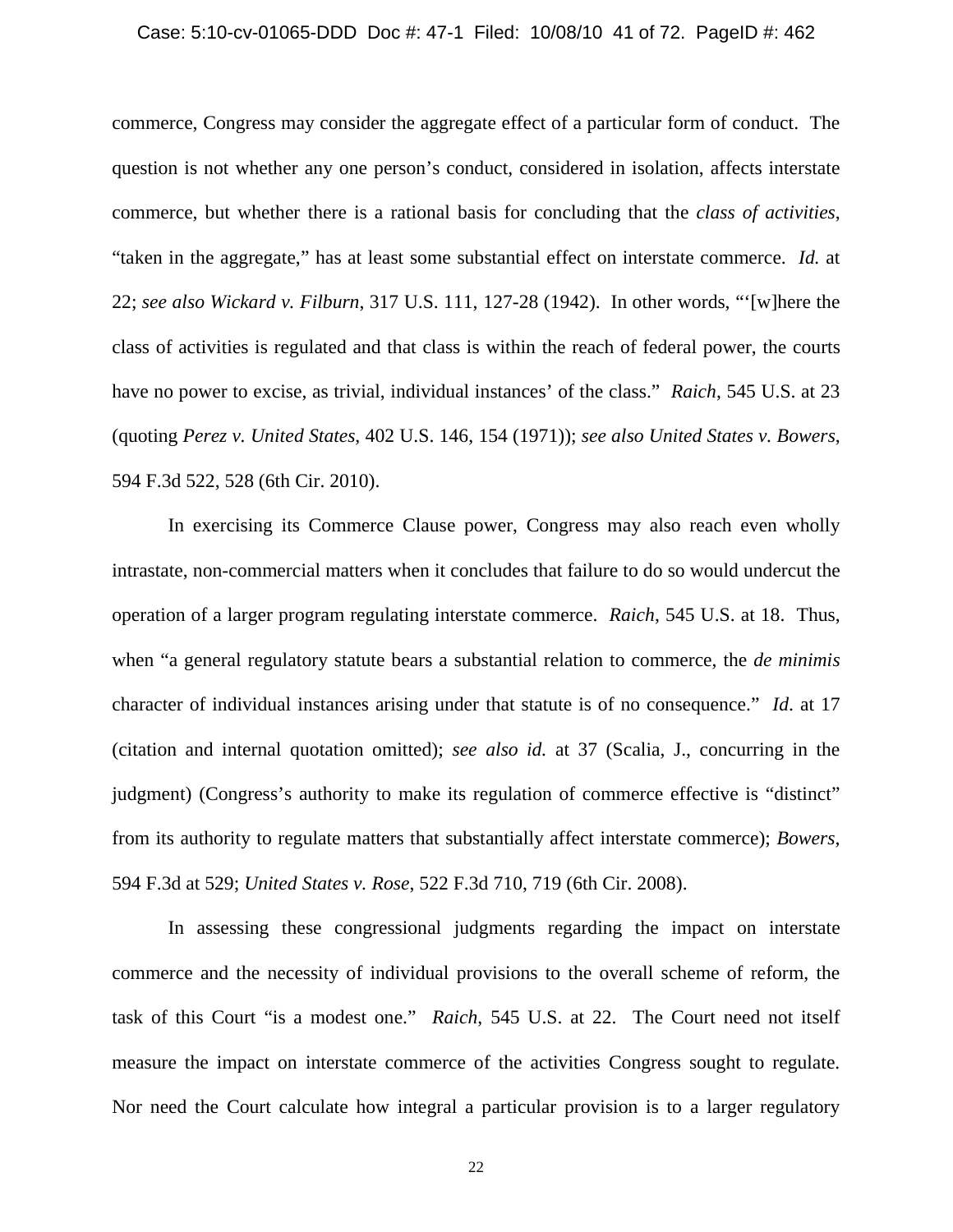#### Case: 5:10-cv-01065-DDD Doc #: 47-1 Filed: 10/08/10 42 of 72. PageID #: 463

program. The Court's task instead is to determine "whether a 'rational basis' exists" for Congress's conclusions. *Id.* (quoting *United States v. Lopez*, 514 U.S. 549, 557 (1995)); *see also Norton v. Ashcroft*, 298 F.3d 547, 555 (6th Cir. 2002). Under rational basis review, this Court may not second-guess the factual record upon which Congress relied.<sup>[11](#page-41-0)</sup>

*Raich* and *Wickard* illustrate the breadth of the Commerce power and the deference accorded Congress's judgments. In *Raich*, the Court sustained Congress's authority to prohibit the possession of home-grown marijuana intended solely for personal use. It was sufficient that the Controlled Substances Act "regulates the production, distribution, and consumption of commodities for which there is an established, and lucrative, interstate market." 545 U.S. at 26. In *Wickard*, the Court upheld a penalty on wheat grown for home consumption despite the farmer's protests that he did not intend to put the commodity on the market. It was sufficient that the existence of homegrown wheat, in the aggregate, could "suppl[y] a need of the man who grew it which would otherwise be reflected by purchases in the open market," thus undermining the efficacy of the federal price stabilization scheme. 317 U.S. at 128. In each case, the Court upheld obligations even on individuals who claimed not to participate in interstate commerce, because those obligations were components of broad schemes regulating interstate commerce.

*Raich* followed *Lopez*, 514 U.S. 549, and *Morrison*, 529 U.S. 598, and thus highlights the central focus and limited scope of those decisions. Unlike *Raich*, and unlike this case, neither *Lopez* nor *Morrison* involved regulation of economic decisions. Neither case addressed a measure integral to a comprehensive scheme to regulate activities in interstate

 $\overline{\phantom{0}}$ 

<span id="page-41-0"></span><sup>&</sup>lt;sup>11</sup> "[L]egislative facts," Fed. R. Evid. 201 advisory comm. note, may be considered on a motion to dismiss. *See Tellabs, Inc. v. Makor Issues & Rights, Ltd*., 551 U.S. 308, 322 (2007).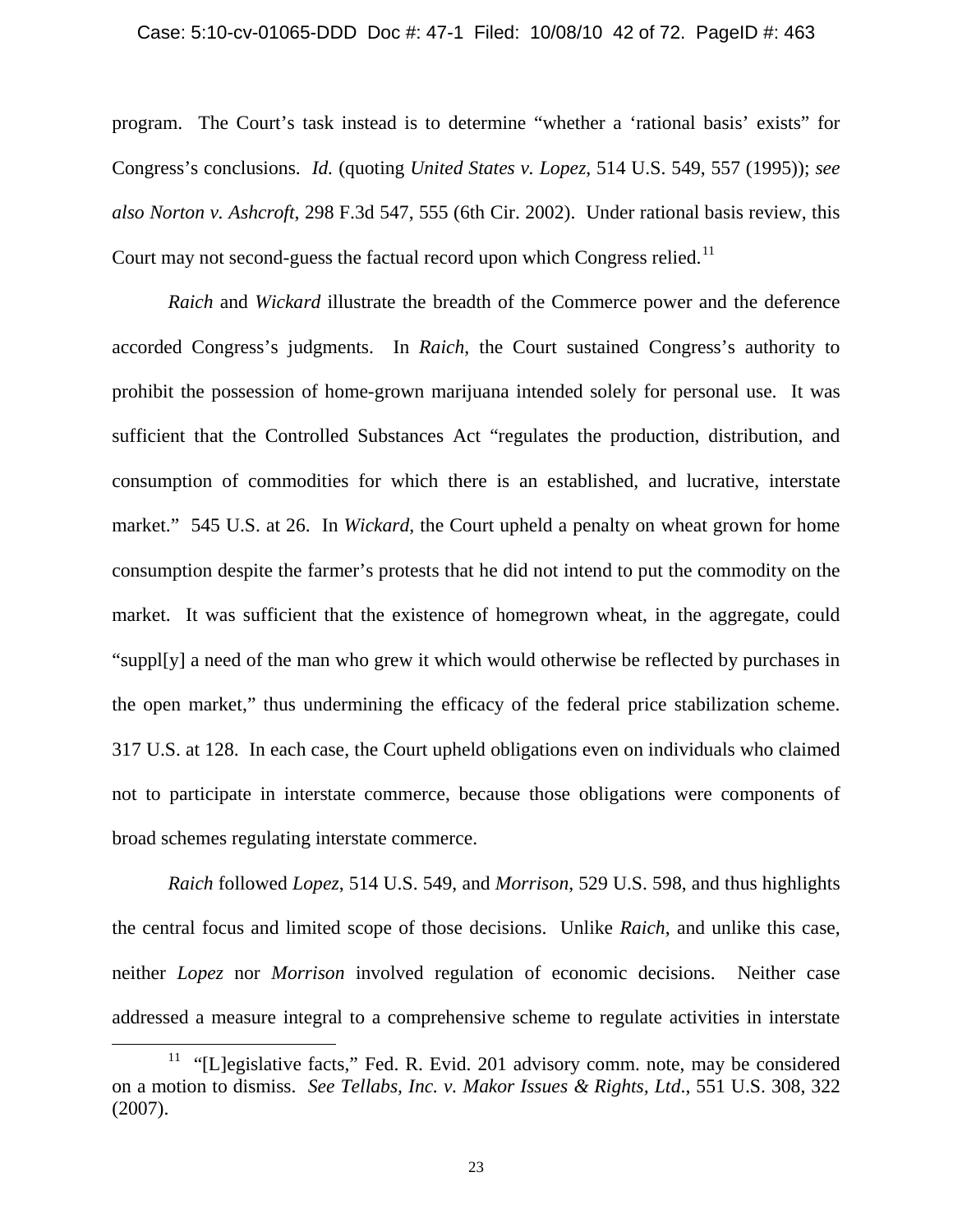#### Case: 5:10-cv-01065-DDD Doc #: 47-1 Filed: 10/08/10 43 of 72. PageID #: 464

commerce. *Lopez* was a challenge to the Gun-Free School Zones Act of 1990, "a brief, single-subject statute making it a crime for an individual to possess a gun in a school zone." *Raich*, 545 U.S. at 23. Possessing a gun in a school zone "had nothing to do with" any economic decision. *Lopez*, 514 U.S. at 561. Nor was it "'an essential part of a larger regulation of economic activity, in which the regulatory scheme could be undercut unless the intrastate activity were regulated.'" *Raich,* 545 U.S. at 24 (quoting *Lopez*, 514 U.S. at 561). Indeed, the argument that this provision affected interstate commerce had to posit an extended chain reaction—guns near schools lead to violent crime; such violent crime imposes costs; and insurance spreads those costs. The Court found this reasoning too attenuated to sustain the gun law "'under [the Court's] cases upholding regulations of activities that arise out of or are connected with a commercial transaction, which viewed in the aggregate, substantially affects interstate commerce.'" *Id.* (quoting *Lopez*, 514 U.S. at 561). Likewise, the statute at issue in *Morrison* simply created a civil remedy for victims of gender-motivated violent crimes. *Id.* at 25. Unlike the purchase of health care services or health insurance, gender-motivated violent crimes do not entail economic decisions, and the statute at issue was not part of any broader regulation of interstate markets.

### **2. The ACA, and the Minimum Coverage Provision, Regulate the Interstate Market in Health Insurance**

Regulation of a vast interstate market that consumes more than an estimated 17.5% of our gross domestic product is well within the compass of congressional authority under the Commerce Clause. Pub. L. No. 111-148, §§ 1501(a)(2)(B), 10106(a). It has long been established that Congress has power to regulate the interstate health insurance market, *see United States v. South-Eastern Underwriters Ass'n*, 322 U.S. 533, 553 (1944), and Congress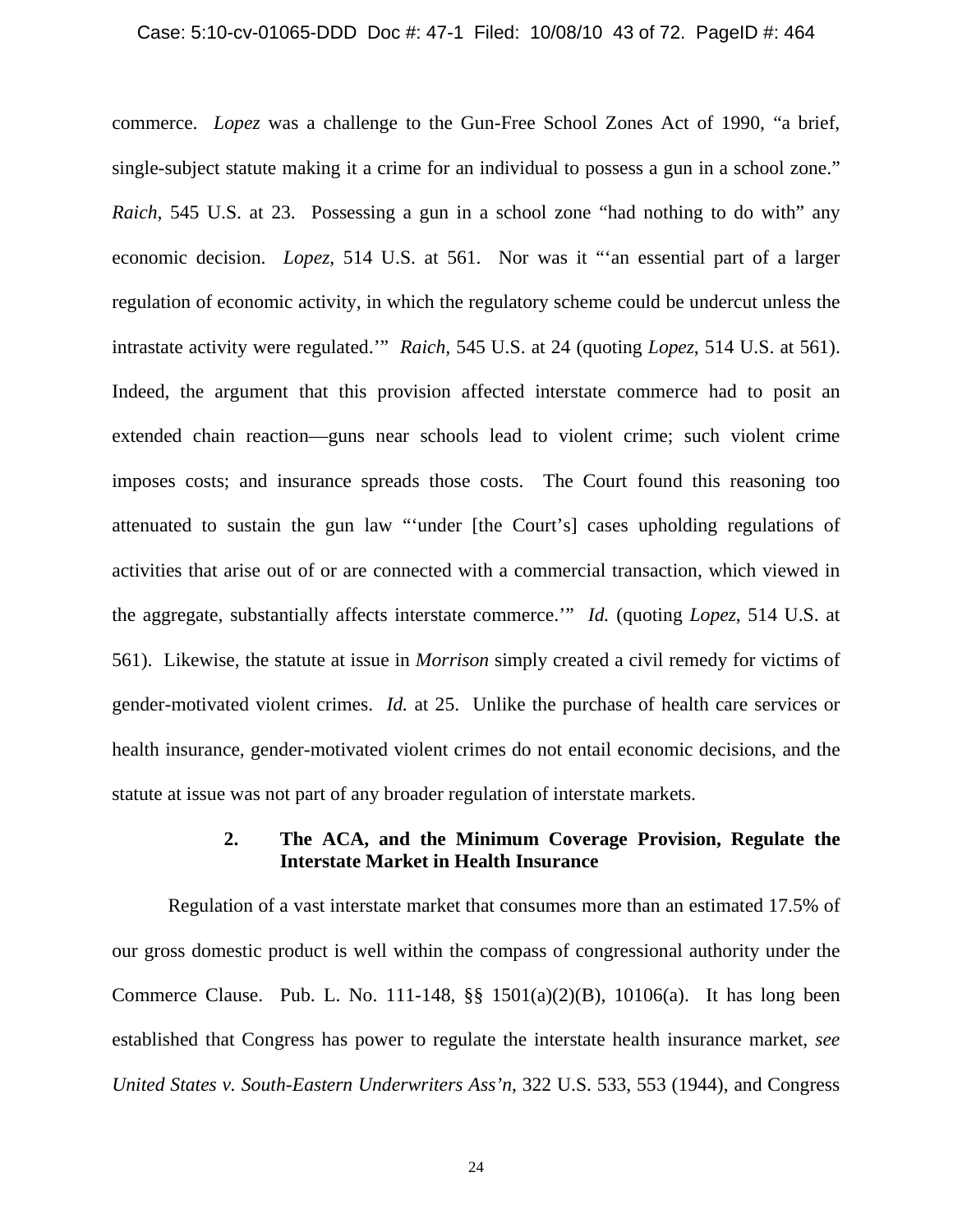has repeatedly exercised that power, both by providing directly for government-funded health insurance through government programs such as Medicare, and by adopting over the course of four decades numerous statutes that regulate the content of policies offered by private insurers.<sup>[12](#page-43-0)</sup>

<span id="page-43-1"></span>This history of federal regulation of health insurance buttressed Congress's understanding that only it, and not the states, could effectively counter the national health care crisis. Given the current scope of federal regulation—for example, through Medicare and ERISA—"[e]xpecting states to address the many vexing health policy issues on their own is unrealistic, and constrains the number of states that can even make such an effort." *State Coverage Initiatives: Hearing Before the Subcomm. on Health of the H. Comm. on Ways & Means*, 110th Cong. 7 (2008) (Alan R. Weil, Executive Director, National Academy of State Health Policy). Moreover, reform at the national level avoids the complexities, and

 $\overline{\phantom{0}}$ 

<span id="page-43-0"></span><sup>&</sup>lt;sup>12</sup> In 1974, Congress enacted the Employee Retirement and Income Security Act, Pub L. No. 93-406, 88 Stat. 829 ("ERISA"), establishing federal requirements for health insurance plans offered by private employers. Congress passed the Consolidated Omnibus Budget Reconciliation Act of 1985, Pub. L. No. 99-272, 100 Stat. 82 ("COBRA"), allowing workers who lose their health benefits under certain circumstances the right to continue receiving certain benefits from their plans for a time. In 1996, Congress enacted the Health Insurance Portability and Accountability Act, Pub. L. No. 104-191, 110 Stat. 1936 ("HIPAA"), to improve access to health insurance by, among other things, generally prohibiting group plans from discriminating against individual participants based on health status, requiring insurers to offer coverage to small businesses, and limiting the pre-existing condition exclusion period for group plans. 26 U.S.C. §§ 9801-03; 29 U.S.C. §§ 1181(a), 1182; 42 U.S.C. §§ 300gg, 300gg-1. *See generally* Mental Health Parity Act of 1996, Pub. L. No. 104-204, 110 Stat. 2944 (regulating limits on mental health benefits); Newborns' and Mothers' Health Protection Act of 1996, Pub. L. No. 104-204, 110 Stat. 2935 (requiring plans that offer maternity coverage to provide at least a 48-hour hospital stay following childbirth); Women's Health and Cancer Rights Act of 1998, Pub. L. No. 105-277, § 902, 112 Stat. 2681, 2681-436 (requiring certain plans to offer benefits related to mastectomies). More recently, Congress passed the Paul Wellstone and Pete Domenici Mental Health Parity and Addiction Equity Act of 2008, Pub. L. No. 110-343, § 512, 122 Stat. 3765, 3881, requiring parity in financial requirements and treatment limitations between mental health and substance use disorder benefits and medical and surgical benefits.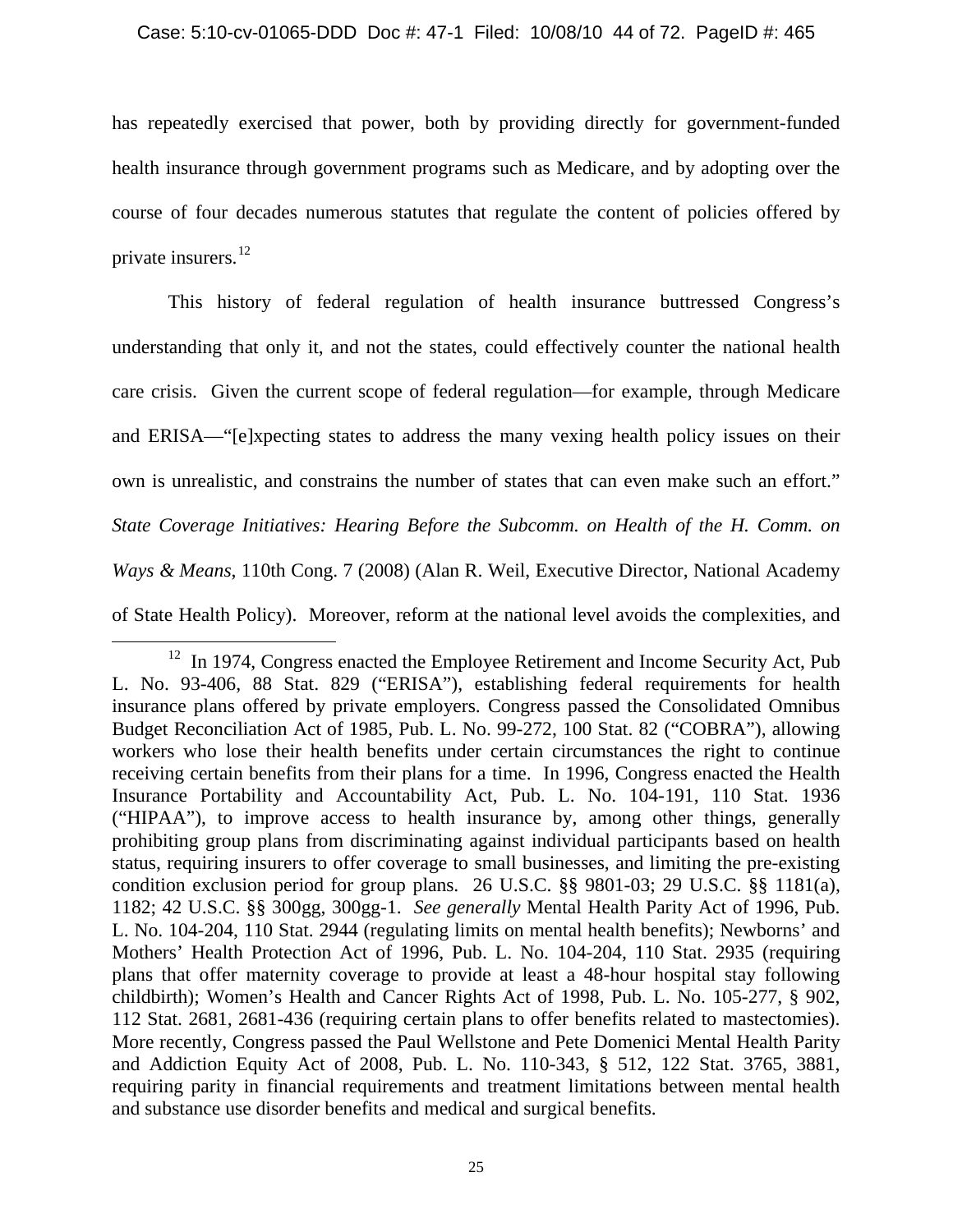#### Case: 5:10-cv-01065-DDD Doc #: 47-1 Filed: 10/08/10 45 of 72. PageID #: 466

thus the costs, that inevitably result from a reliance on a patchwork of state health insurance regulations. *Id.* at 28 (statement of Trish Riley, Director, Maine Governor's Office of Health Policy & Finance).

Accordingly, Congress undertook in the ACA comprehensive reform of the interstate health insurance market. To regulate health insurance provided through the workplace, the ACA adopts incentives for small employers to offer or expand health insurance coverage. To regulate health insurance provided through government programs, the ACA, among other things, expands Medicaid eligibility. To regulate health insurance sold to individuals or in small group markets, the ACA establishes health insurance Exchanges enabling individuals and small businesses to pool their purchasing power and obtain affordable insurance. And to regulate the overall scope of health insurance coverage, the ACA extends tax credits to a significant portion of the uninsured; ends industry practices that have made insurance unobtainable or unaffordable for many; and, in § 1501, requires non-exempt Americans who can afford insurance to obtain a minimum level of coverage or to pay a penalty.

Section 1501 regulates decisions about how to pay for services in the health care market. These decisions are quintessentially economic, and within the traditional scope of the Commerce Clause. As Congress recognized, "decisions about how and when health care is paid for, and when health insurance is purchased" are "economic and financial" and thus "commercial and economic in nature." Pub. L. No. 111-148,  $\S$  $\S$  1501(a)(2)(A), 10106(a); *see Thomas More*, slip op. at 16 (recognizing these decisions as "plainly economic").<sup>[13](#page-44-0)</sup>

 $\overline{\phantom{0}}$ 

<span id="page-44-0"></span><sup>&</sup>lt;sup>13</sup> Although Congress is not required to set forth particularized findings of an activity's effect on interstate commerce, when, as here, it does so, courts "will consider congressional findings in [their] analysis." *Raich*, 545 U.S. at 21.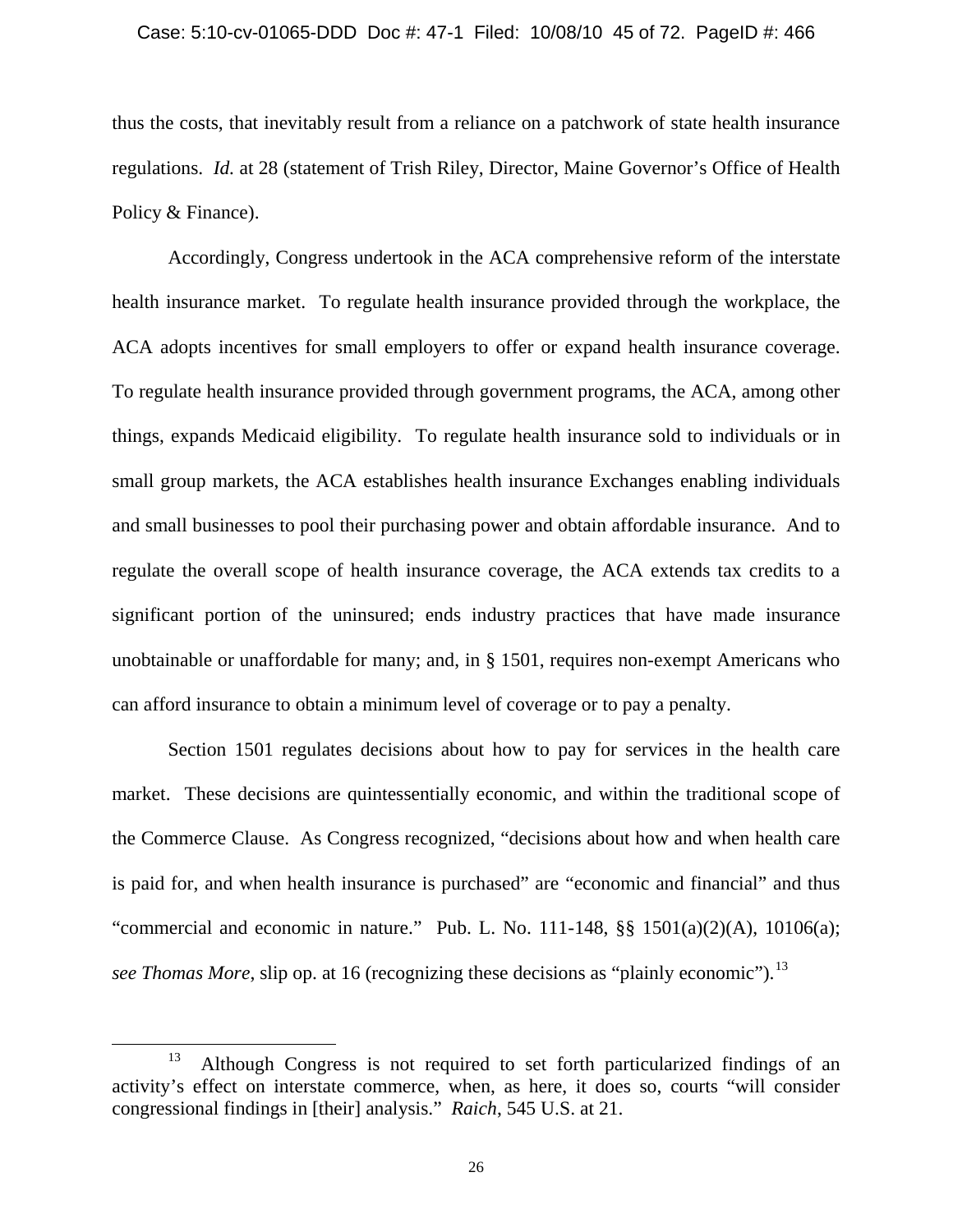## **3. The Minimum Coverage Provision Is an Integral Part of the Larger Regulatory Scheme, and Is Necessary and Proper to Congress's Regulation of Interstate Commerce**

The ACA's reforms of the interstate insurance market—particularly its requirement that insurers guarantee coverage even for those with pre-existing medical conditions—could not function without the minimum coverage provision. The provision is essential to a larger regulation of interstate commerce, and thus, under *Raich*, is within Congress's Commerce Clause authority. *Raich*, 545 U.S. at 18; *see also Rose*, 522 F.3d at 719. Analyzing the minimum coverage provision under the Necessary and Proper Clause leads to the same conclusion for fundamentally the same reason. The provision is a reasonable means to accomplish Congress's goal of ensuring affordable coverage for all Americans.

The minimum coverage provision is an essential part of the ACA's larger regulatory scheme for the interstate health care market. As explained above, the ACA adopts a series of measures to increase the availability and affordability of health insurance, including, in particular, measures to prohibit insurance practices that have denied coverage or have increased premiums for those with the greatest health care needs. Beginning in 2014, the ACA will bar insurers from refusing to cover or charging more for individuals with preexisting medical conditions, and from setting eligibility rules based on health status, medical condition, claims experience, or medical history. Pub. L. No. 111-148, § 1201. These provisions, which directly regulate the content of insurance policies sold nationwide, are clearly within the Commerce Clause power. *See, e.g., S.E. Underwriters Ass'n*, 322 U.S. at 553.[14](#page-45-0) 

ı

<span id="page-45-0"></span><sup>&</sup>lt;sup>14</sup> The McCarran Ferguson Act, 15 U.S.C. §§ 1011-1015, does not change this conclusion. That Act exempts the business of insurance from federal regulation except when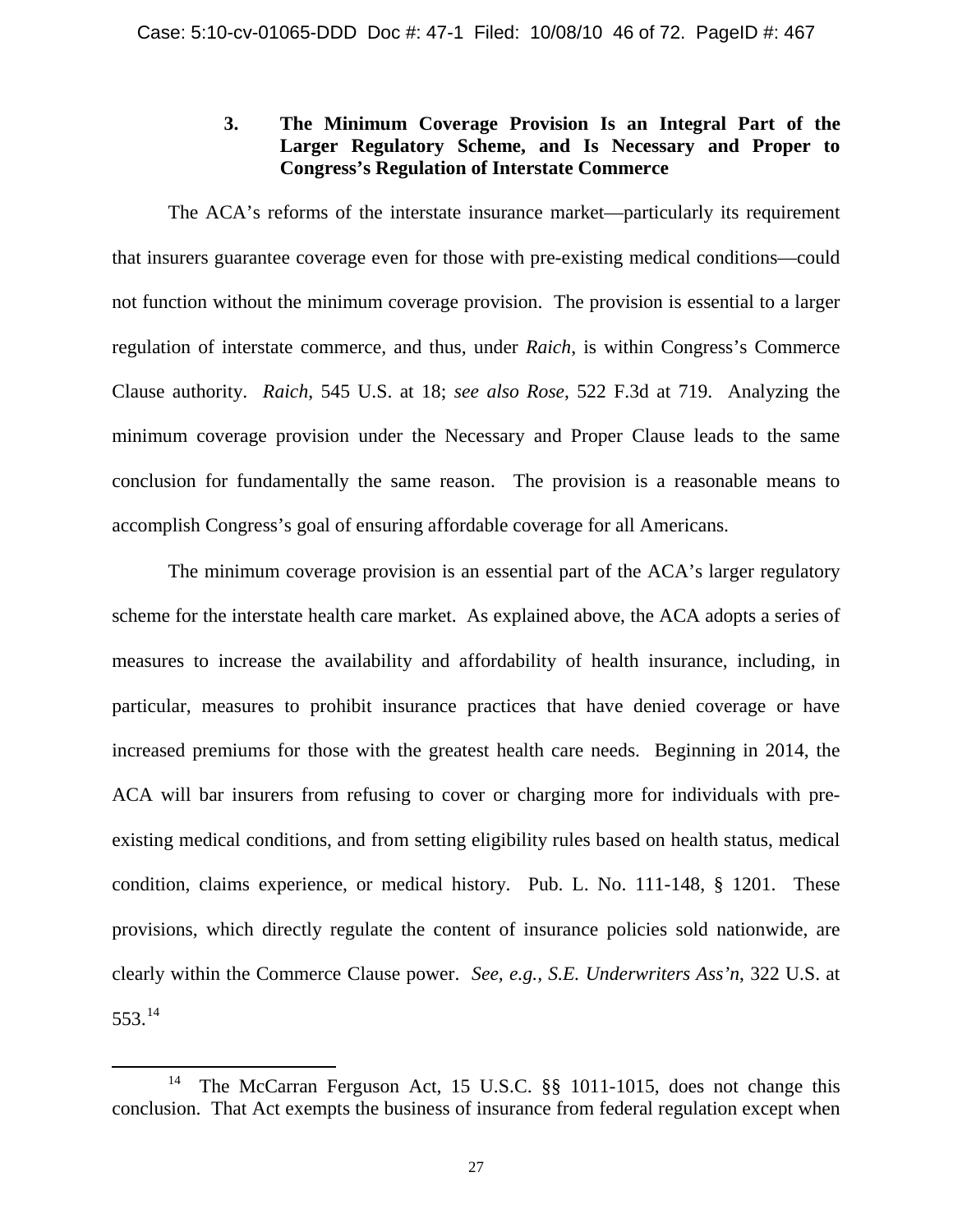Congress found that, absent the minimum coverage provision, these insurance reforms would encourage more individuals to "wait to purchase health insurance until they needed care"—at which point the ACA would obligate insurers to cover them at the same cost as everyone else. Pub. L. No. 111-148, §§ 1501(a)(2)(I), 10106(a). This market distortion would make insurance *less* affordable for everyone, *decrease* the number of insured individuals, and create pressures that would "inexorably drive [the health insurance] market into extinction." *Health Reform in the 21st Century: Insurance Market Reforms: Hearing Before the H. Comm. on Ways & Means*, 111th Cong. 13 (2009) (statement of Uwe Reinhardt, Ph.D., Professor, Princeton University) [hereinafter *Health Reform in the 21st Century*].<sup>[15](#page-46-0)</sup> Accordingly, Congress found the minimum coverage provision to be "essential" to its broader effort to regulate health insurance industry practices that have prevented many from obtaining health insurance. Pub. L. No. 111-148, §§ 1501(a)(2)(H), (I), 10106(a).

In other respects, the minimum coverage provision is essential to the Act's comprehensive scheme to ensure that health insurance coverage is available and affordable. The provision works in tandem with the Act's reforms to reduce the upward pressure on  $\overline{\phantom{0}}$ 

a federal law "specifically relates to the business of insurance." 15 U.S.C. § 1012(b). It is beyond question that the ACA, which enacts comprehensive reforms of the health insurance business, "specifically relates to the business of insurance."

<span id="page-46-0"></span><sup>15</sup> *See also Health Reform in the 21st Century*, at 101-02; *id.* at 123-24 (National Association of Health Underwriters) (observing, based on the experience of "states that already require guaranteed issue of individual policies, but do not require universal coverage," that "[w]ithout near universal participation, a guaranteed-issue requirement . . . would have the perverse effect of encouraging individuals to forego buying coverage until they are sick or require sudden and significant medical care"); Alan C. Monheit et al., *Community Rating and Sustainable Individual Health Insurance Markets in New Jersey*, HEALTH AFFAIRS, July/Aug. 2004, at 167, 168 (describing the mechanics of an "adverseselection death spiral" in a market with no exclusions, no individual premium adjustments, and no minimum coverage requirement) (cited in *Health Reform in the 21st Century,* at 13 n.4 (statement of Dr. Reinhardt)).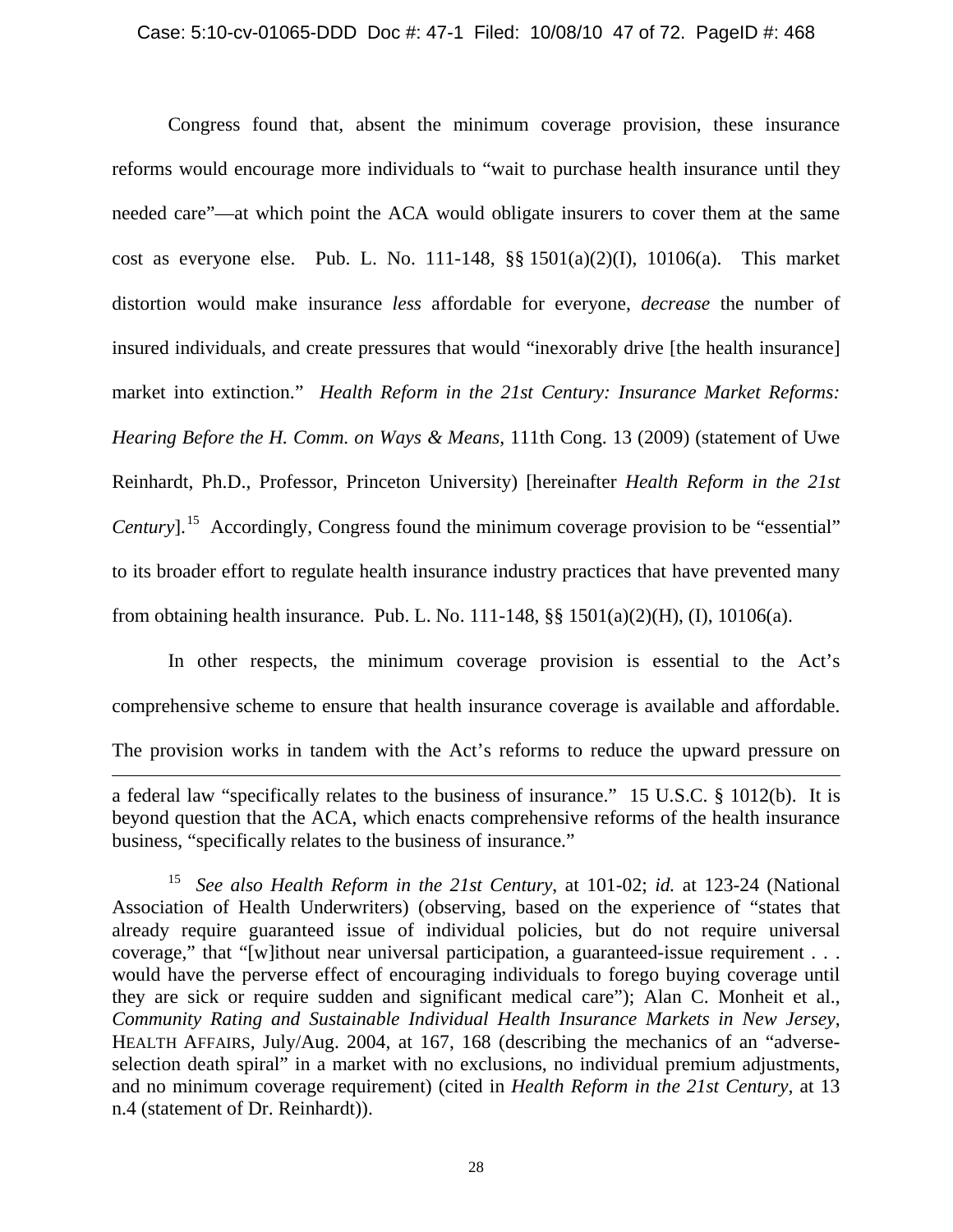#### Case: 5:10-cv-01065-DDD Doc #: 47-1 Filed: 10/08/10 48 of 72. PageID #: 469

premiums caused by current underwriting practices. CBO, KEY ISSUES, at 81. This individualized review of an applicant's health status inflates the administrative fees comprising 26% to 30% of premiums in the individual and small group markets. Pub. L. No. 111-148, §§ 1501(a)(2)(J), 10106(a). "By significantly increasing health insurance coverage and the size of purchasing pools, which will increase economies of scale, the requirement, together with the other provisions of [the ACA], will significantly reduce administrative costs and lower health insurance premiums," and is therefore "essential to creating effective health insurance markets that do not require underwriting and eliminate its associated administrative costs." *Id.* §§ 1501(a)(2)(J), 10106(a).

Congress thus found that failure to regulate the decision to forgo insurance—*i.e.*, the decision to shift costs to the larger health care system—would undermine the ACA's comprehensive regulatory regime. It accordingly had ample basis to conclude that not regulating this "class of activity" would "undercut the regulation of the interstate market" in health insurance, thereby justifying its exercise of the commerce power to enact the provision. *Raich*, 545 U.S. at 18; *see id.* at 37 (Scalia, J., concurring in the judgment) ("Congress may regulate even noneconomic local activity if that regulation is a necessary part of a more general regulation of interstate commerce."); *see also Thomas More*, slip op. at 18 (recognizing that the minimum coverage provision "operates as an essential part of a comprehensive regulatory scheme" and thus is valid under *Raich*).

Because the minimum coverage provision is essential to Congress's overall regulatory reform of the interstate health care and health insurance markets, it is also plainly a valid exercise of Congress's authority under the Necessary and Proper Clause, U.S. CONST. art. I, § 8, cl. 18. "[T]he Necessary and Proper Clause grants Congress broad authority to enact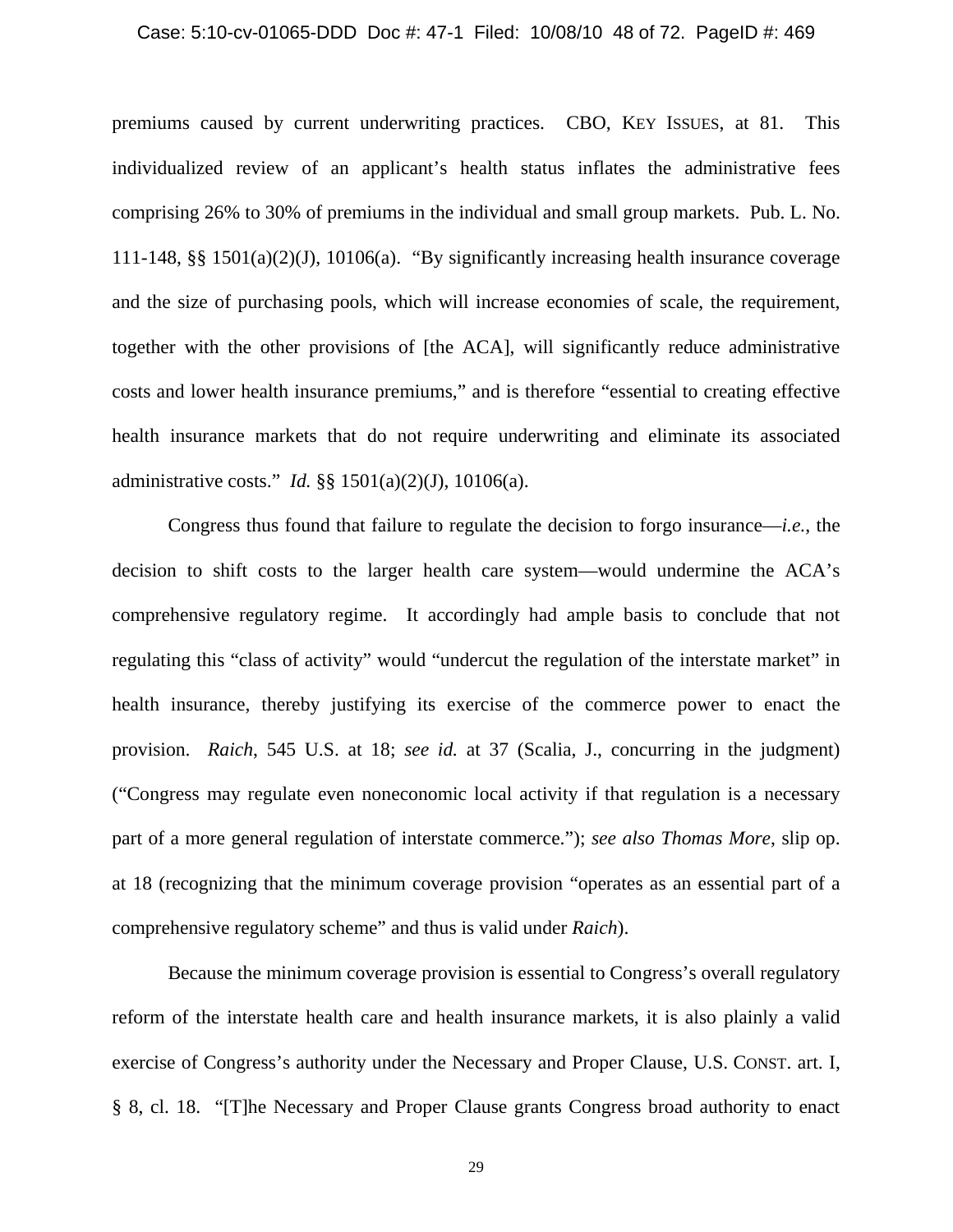#### Case: 5:10-cv-01065-DDD Doc #: 47-1 Filed: 10/08/10 49 of 72. PageID #: 470

federal legislation." *United States v. Comstock*, 130 S. Ct. 1949, 1956 (2010). It has been settled since *M'Culloch v. Maryland*, 17 U.S. (4 Wheat.) 316 (1819), that this clause affords Congress the power to employ any means "reasonably adapted to the end permitted by the Constitution." *Hodel v. Va. Surface Mining & Reclamation Ass'n*, 452 U.S. 264, 276 (1981) (citation and internal quotation omitted). And when Congress legislates in furtherance of a legitimate end, its choice of means is accorded broad deference. *See Sabri v. United States*, 541 U.S. 600, 605 (2004); *see also Comstock*, 130 S. Ct. at 1956-57. "[W]here Congress has the authority to enact a regulation of interstate commerce, 'it possesses every power needed to make that regulation effective.'" *Raich*, 545 U.S. at 36 (Scalia, J., concurring in the judgment) (quoting *United States v. Wrightwood Dairy Co.*, 315 U.S. 110, 118-19 (1942)).

As Congress found, the minimum coverage provision not only is "reasonably adapted," but indeed is "essential," to achieving key reforms of the interstate health insurance market. As noted, the ACA bars insurers from denying coverage or charging higher rates based on medical conditions, including pre-existing conditions. Congress plainly has the power under the Commerce Clause to impose these requirements; indeed, they are consistent with decades of Congressional regulation of private insurers. *See supra* note [12.](#page-43-1) Without the minimum coverage provision, healthy individuals would have overwhelmingly strong incentives to forgo insurance coverage, knowing that the new reforms guarantee that they could obtain coverage later if and when they become ill. As a result, the cost of insurance would skyrocket, and the larger system of reforms would fail. *See, e.g.*, *Health Reform in the 21st Century*, at 13. Congress thus had far more than a rational basis to conclude that the minimum coverage provision is necessary to make the other regulations in the ACA effective. The provision is, therefore, easily justified under the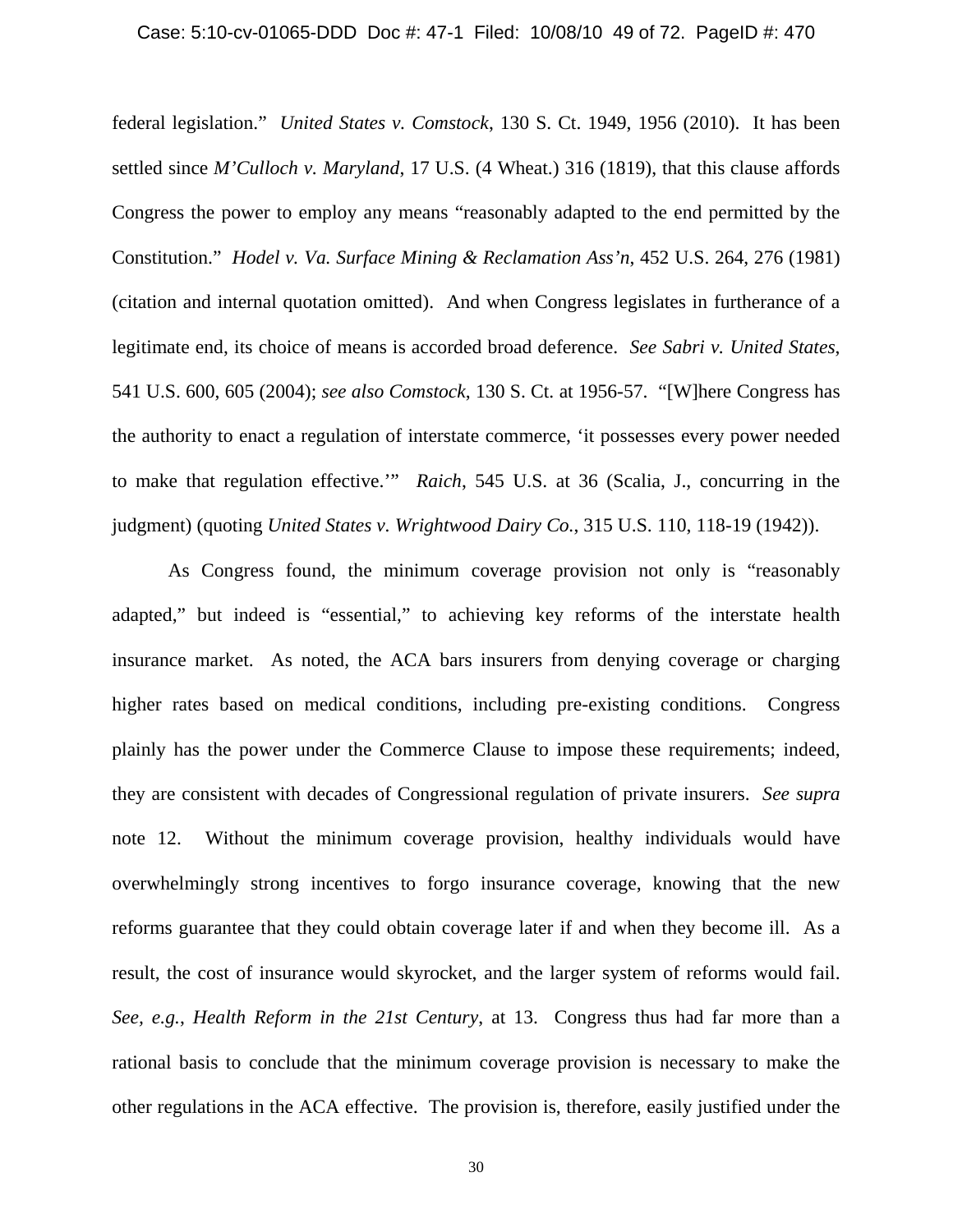Necessary and Proper Clause. *See Comstock*, 130 S. Ct. at 1957 ("'If it can be seen that the means adopted are really calculated to attain the end, the degree of their necessity, the extent to which they conduct to the end, the closeness of the relationship between the means adopted and the end to be attained, are matters for congressional determination alone.'") (quoting *Burroughs v. United States*, 290 U.S. 534, 547-48 (1934)).

## **4. The Minimum Coverage Provision Regulates Conduct with Substantial Effects on Interstate Commerce**

The minimum coverage provision is a valid exercise of Congress's Article I powers for a second reason. Congress needed no extended chain of inferences to determine that decisions about how to pay for health care—particularly decisions about whether to obtain health insurance or to attempt to pay for health care out-of-pocket—in the aggregate substantially affect the interstate health care market. Individuals who forgo health insurance coverage do not thereby forgo health care. To the contrary, many of the uninsured will "receive treatments from traditional providers for which they either do not pay or pay very little, which is known as 'uncompensated care.'" CBO, KEY ISSUES, at 13; *see also* COUNCIL OF ECONOMIC ADVISERS ("CEA"), THE ECONOMIC CASE FOR HEALTH CARE REFORM 8 (2009) [hereinafter THE ECONOMIC CASE] (submitted into the record for *The Economic Case for Health Reform: Hearing Before the H. Comm. on the Budget*, 111th Cong. 5 (2009)). In this country, a minimum level of health care is effectively guaranteed. Under the Emergency Medical Treatment and Labor Act, 42 U.S.C. § 1395dd, for example, hospitals that participate in Medicare and offer emergency services are required to screen and stabilize any patient who arrives with an emergency condition, regardless of insurance coverage or ability to pay. CBO, KEY ISSUES, at 13. In addition, most hospitals are nonprofit organizations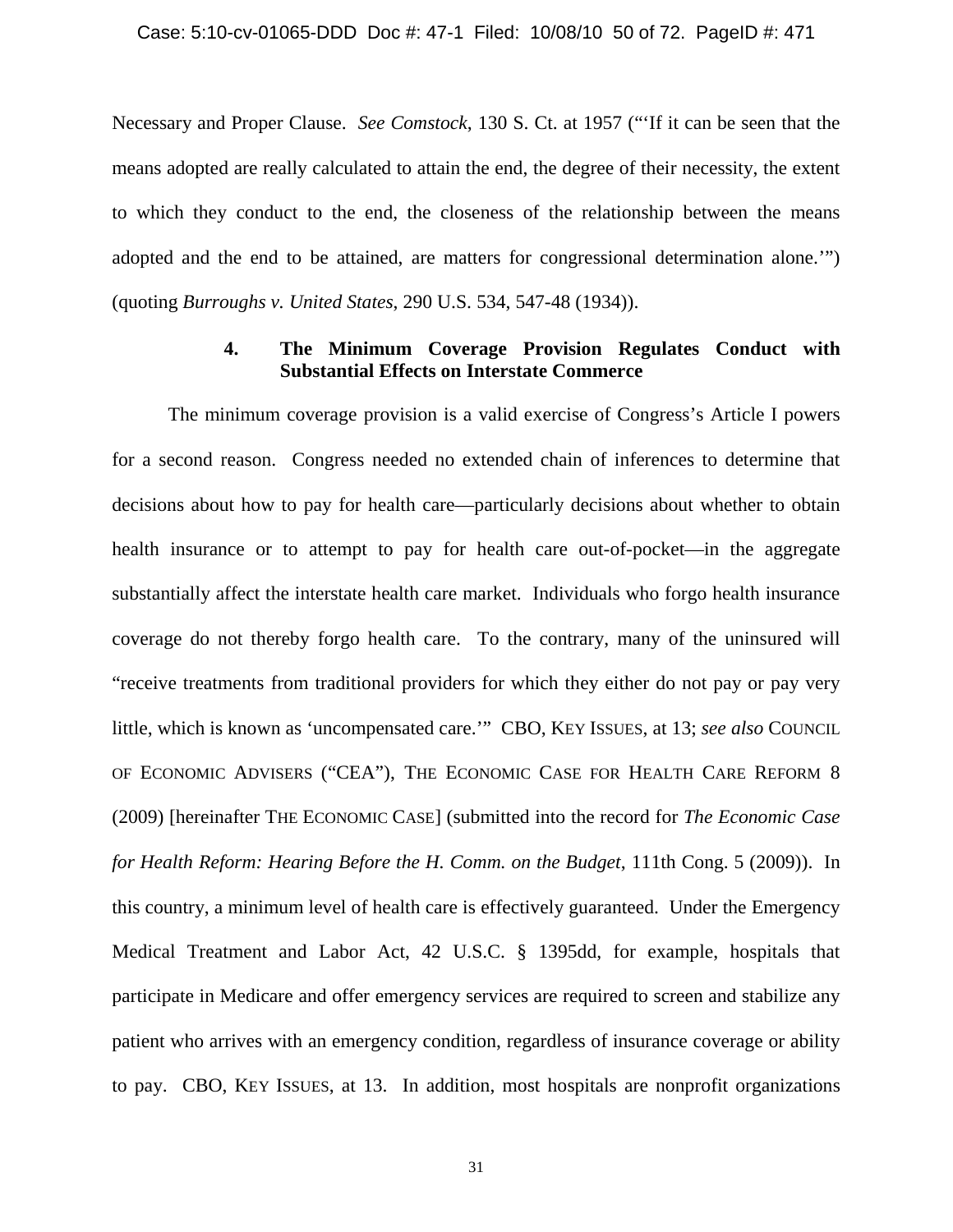#### Case: 5:10-cv-01065-DDD Doc #: 47-1 Filed: 10/08/10 51 of 72. PageID #: 472

with an "obligation to provide care for free or for a minimal charge to members of their community who could not afford it otherwise." *Id*. For-profit hospitals "also provide such charity or reduced-price care." *Id*.

"Uncompensated care," of course, is not free. In the aggregate, it cost \$43 billion in 2008, about 5% of hospital revenues. CBO, KEY ISSUES, at 114; *see also* Pub. L. No. 111- 148, §§ 1501(a)(2)(F), 10106(a). These costs are subsidized by public funds, including tens of billions of federal dollars in 2008 alone. H.R. Rep. No. 111-443, pt. II, at 983 (2010); *see also* THE ECONOMIC CASE, at 8. The remaining costs are borne in the first instance by health care providers, which in turn "pass on the cost to private insurers, which pass on the cost to families." Pub. L. No. 111-148,  $\S$ § 1501(a)(2)(F), 10106(a). This cost-shifting creates a "hidden tax" reflected in fees charged by health care providers and premiums charged by insurers. CEA, ECONOMIC REPORT OF THE PRESIDENT 187 (Feb. 2010); *see also* H.R. Rep. No. 111-443, pt. II, at 985 (2010); S. Rep. No. 111-89, at 2 (2009).

Furthermore, as premiums increase, more people decide not to buy coverage. This self-selection further narrows the risk pool, forcing upward the price of coverage even more for those who are insured. The result is a self-reinforcing "premium spiral." *Health Reform in the 21st Century*, at 118-19 (statement of The American Academy of Actuaries); *see also* H.R. Rep. No. 111-443, pt. II, at 985 (2010). This "premium spiral" particularly harms small employers, due to their relative lack of bargaining power. *See* H.R. Rep. No. 111-443, pt. II, at 986-88 (2010); *see also 47 Million & Counting: Why the Health Care Market Is Broken: Hearing Before the S. Comm. on Finance*, 110th Cong. 36 (2008) (statement of Raymond Arth, President & CEO, Phoenix Products, Inc.).

The putative right to forgo health insurance which plaintiffs champion includes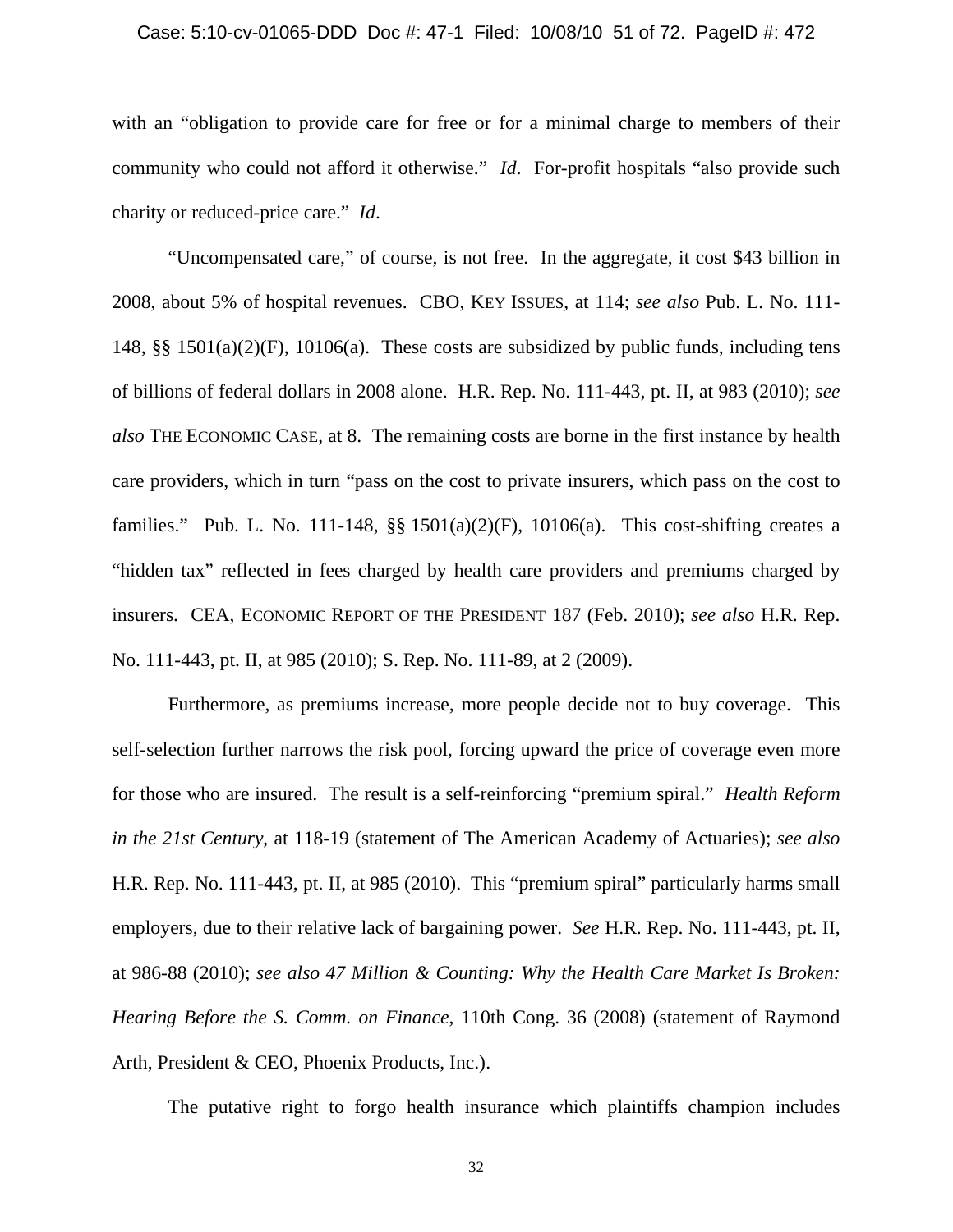#### Case: 5:10-cv-01065-DDD Doc #: 47-1 Filed: 10/08/10 52 of 72. PageID #: 473

decisions by some to engage in market timing. They will purchase insurance in later years, but choose in the short term to incur out-of-pocket costs with the safety net of emergency room services that most hospitals must provide whether or not the patient can pay. *See* CBO, KEY ISSUES, at 12 (percentage of uninsured older adults in 2007 was roughly half that of younger adults). By making the economic calculation to opt out of health insurance during these years, these individuals skew premiums upward for the insured population. Yet, when they need care, many of these uninsured opt back into the health insurance system maintained in the interim by an insured population that has borne the costs of uncompensated care. In the aggregate, these economic decisions regarding how to pay for health care including, in particular, decisions to forgo coverage and to pay later or, if need be, to depend on free care—substantially affect the interstate health care market. Congress may use its Commerce Clause authority to address these direct and aggregate effects. *See Raich*, 545 U.S. at 16-17; *Wickard*, 317 U.S. at 127-28.

Plaintiffs cannot brush aside these marketplace realities with the simple assertions that the uninsured "do not engage in activities that substantially affect interstate commerce," SAC  $\parallel$  37, or that the choice to forgo insurance is "citizen inactivity [that] would have no bearing on the interstate market," SAC  $\P$  39. Those assertions misunderstand both the nature of the regulated activity here, the scope of Congress's power, and the precedent in this Circuit, which specifically rejects the distinction that plaintiffs advance.

Congress found that the decision to try to pay for health care services without reliance on insurance is "economic and financial." Pub. L. No. 111-148,§§ 1501(a)(2)(A), 10106(a). Indeed, that is precisely how USCA portrays its members' decisions to forgo insurance. SAC  $\P$  27 ("Members) variously wish to save, invest, or otherwise expend the thousands of

33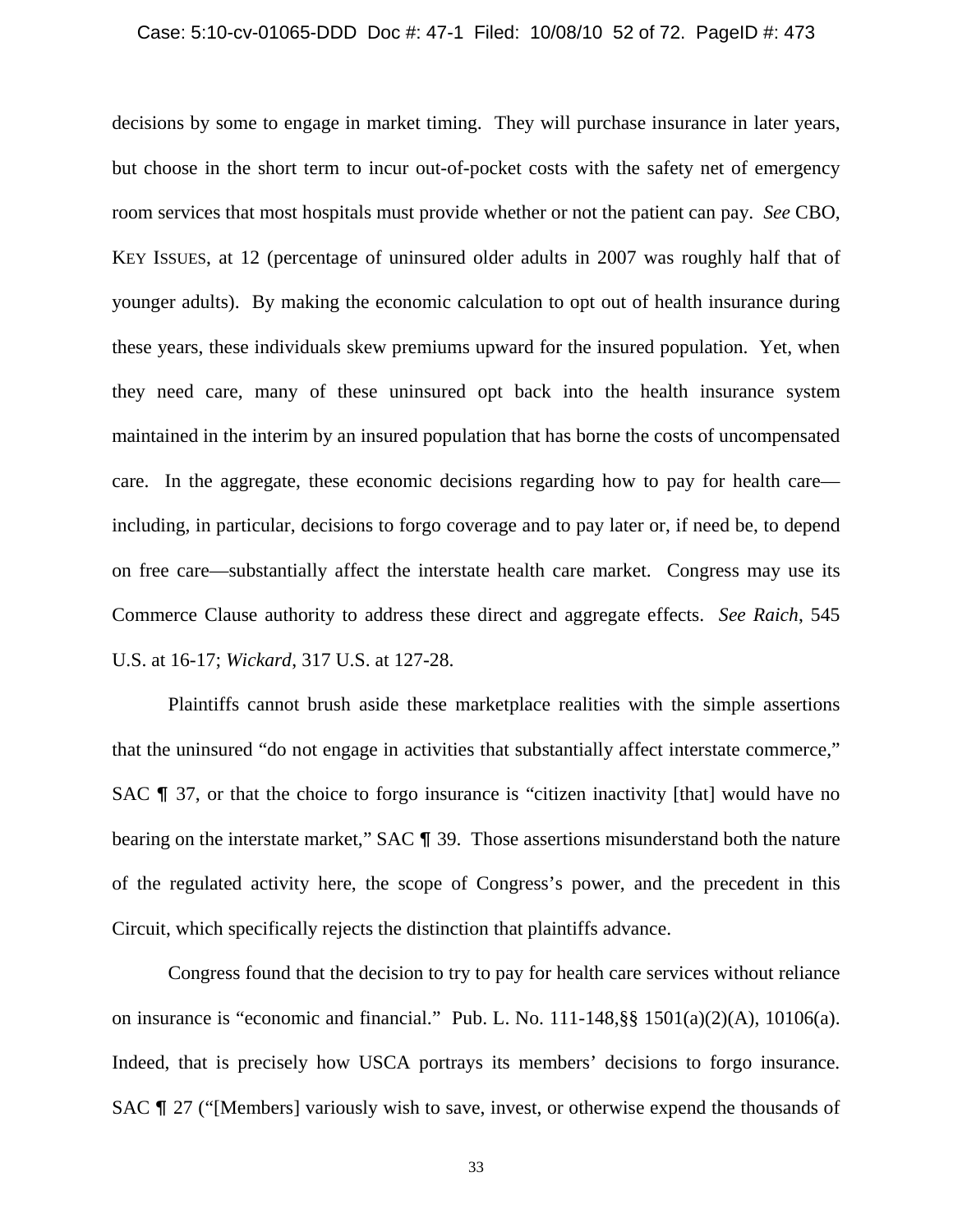dollars each year . . . ."). Individuals who make that economic choice have not opted out of health care; they are not passive bystanders divorced from the health care market. To the contrary, "[n]o one can guarantee his or her health, or ensure that he or she will never participate in the health care market." *Thomas More*, slip op. at 16. Indeed, far from being inactive bystanders, the vast majority of the population—even of the uninsured population has participated in the health care market by receiving medical services. *See* JUNE E. O'NEILL & DAVE M. O'NEILL, EMP. POLICIES INST., WHO ARE THE UNINSURED?: AN ANALYSIS OF AMERICA'S UNINSURED POPULATION, THEIR CHARACTERISTICS, AND THEIR HEALTH 20-22 (2009) (94% of even long-term uninsured have received some level of medical care). Nor do these individuals sit passively even with respect to insurance coverage. Instead, movement in and out of insured status is "very fluid." CBO, HOW MANY PEOPLE LACK HEALTH INSURANCE AND FOR HOW LONG? 4 (May 2003). Of those who are uninsured at some point in a given year, about 63% have coverage at some other point during the same year. *Id.* at 4, 9. These persons make the decisions to add or drop coverage knowing that they will not bear the full cost of their decision to attempt to pay for their health care needs out-of-pocket. THE ECONOMIC CASE, at 17; *see also* Bradley Herring, *The Effect of the Availability of Charity Care to the Uninsured on the Demand for Private Health Insurance*, 24 J. OF HEALTH ECON. 225, 226 (2005). Notwithstanding plaintiffs' attempt to characterize those economic decisions as "inactivity," they have a direct and substantial effect on the interstate health care market in which uninsured and insured alike participate, and thus are subject to federal regulation.

The ACA in fact regulates economic activity far more directly than other provisions that the Supreme Court and the Sixth Circuit have upheld. In *Wickard*, for example, the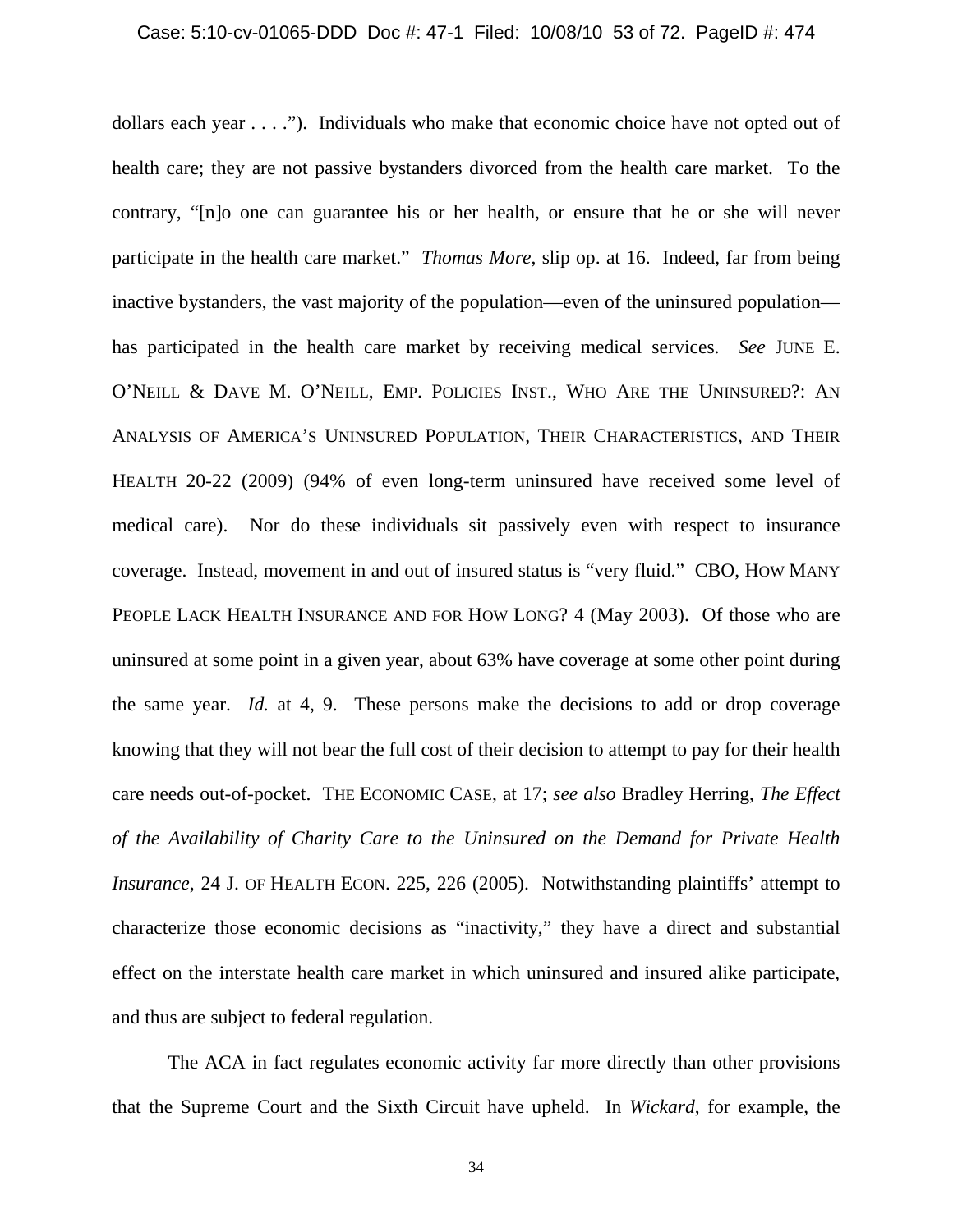#### Case: 5:10-cv-01065-DDD Doc #: 47-1 Filed: 10/08/10 54 of 72. PageID #: 475

Court upheld a system of production quotas against the plaintiff farmer's claim that the statute required him to purchase wheat on the open market rather than grow it himself. The Court reasoned that "[h]ome-grown wheat in this sense competes with wheat in commerce. The stimulation of commerce is a use of the regulatory function quite as definitely as prohibitions or restrictions thereon." 317 U.S. at 128; *see id.* at 127 (sustaining law restricting "the amount which may be produced for market *and the extent as well to which one may forestall resort to the market* by producing to meet his own needs" (emphasis added)); *see also Heart of Atlanta Motel v. United States*, 379 U.S. 241, 258-59 (1964) (Commerce Clause reaches decisions *not to engage* in transactions with persons with whom plaintiff did not wish to deal); *Daniel v. Paul*, 395 U.S. 298 (1969) (same). And in *Raich*, the Court likewise rejected the plaintiffs' claim that their home-grown marijuana was "entirely separated from the market" and thus not subject to regulation under the Commerce Clause. 545 U.S. at 30. These decisions establish that "[t]he Supreme Court has consistently rejected claims that individuals who choose not to engage in commerce thereby place themselves beyond the reach of the Commerce Clause." *Thomas More*, slip op. at 17.

In light of these authorities, plaintiffs' attempt to characterize their behavior as "inactivity" beyond the reach of the Commerce Clause is unavailing. The Sixth Circuit rejected the identical claim in *United States v. Faasse*, 265 F.3d 475 (6th Cir. 2001) (en banc). That case concerned a challenge to the Child Support Recovery Act, which regulates the failure to send child support payments. The defendant there, like the plaintiffs here, contended that his behavior was passive and thus beyond Congress's Article I powers. The court expressly rejected the defendant's proffered distinction between activity and inactivity:

[I]t is immaterial that the CSRA regulates a defendant's failure to put a thing

35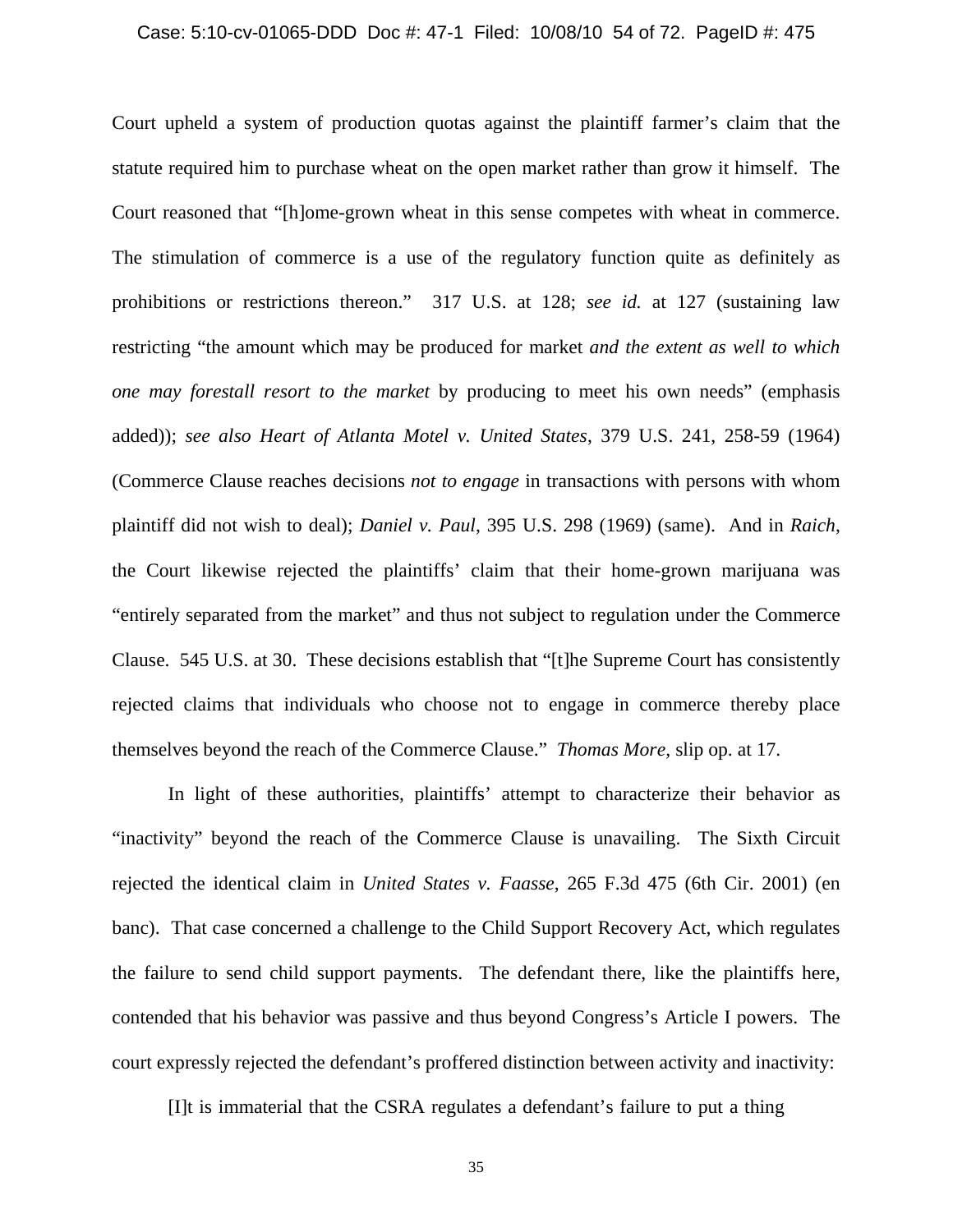in commerce. It is true that many federal statutes prohibit, rather than seek to compel, goods or services from passing through interstate commerce. . . . As the Fifth Circuit noted, however, "[t]he Supreme Court has often held, in several contexts, that the defendant's nonuse of interstate channels alone does not shield him from federal purview under the Commerce Clause."

*Faasse*, 265 F.3d at 486 (quoting *United States v. Bailey*, 115 F.3d 1222, 1229-30 (5th Cir.

1997)); *see also id.* at 487 (rejecting claim that defendant "passively failed to engage in commerce"). Similarly, the ACA regulates a class of individuals who already are participants in the health care market, who choose to finance that participation in one particular way, and whose decisions impose substantial costs on other participants in that market. *See Thomas More*, slip op. at 16-17 (recognizing that no person can "ensure that he or she will never participate in the health care market" and that the minimum coverage provision simply addresses how participants in that market pay for the services that they receive). Given the substantial effects of these economic decisions on interstate commerce, Congress has authority to regulate.

# **B. The Minimum Coverage Provision Is a Valid Exercise of Congress's Independent Power Under the General Welfare Clause**

Plaintiffs' challenge fails for an additional reason. Independent of the Commerce Clause, Congress has the "Power To lay and collect Taxes, Duties, Imposts and Excises, to pay the Debts and provide for the common Defence and general Welfare of the United States." U.S. CONST. art. I, § 8, cl. 1. Congress's power to collect revenue and make expenditures under the General Welfare Clause is "extensive." *License Tax Cases*, 72 U.S. (5 Wall.) 462, 471 (1867); *see also McCray v. United States*, 195 U.S. 27, 56-59 (1904); *United States v. Doremus*, 249 U.S. 86, 93 (1919); *Steward Machine Co. v. Davis*, 301 U.S. 548, 581 (1937). Congress may use this authority even for purposes beyond its powers under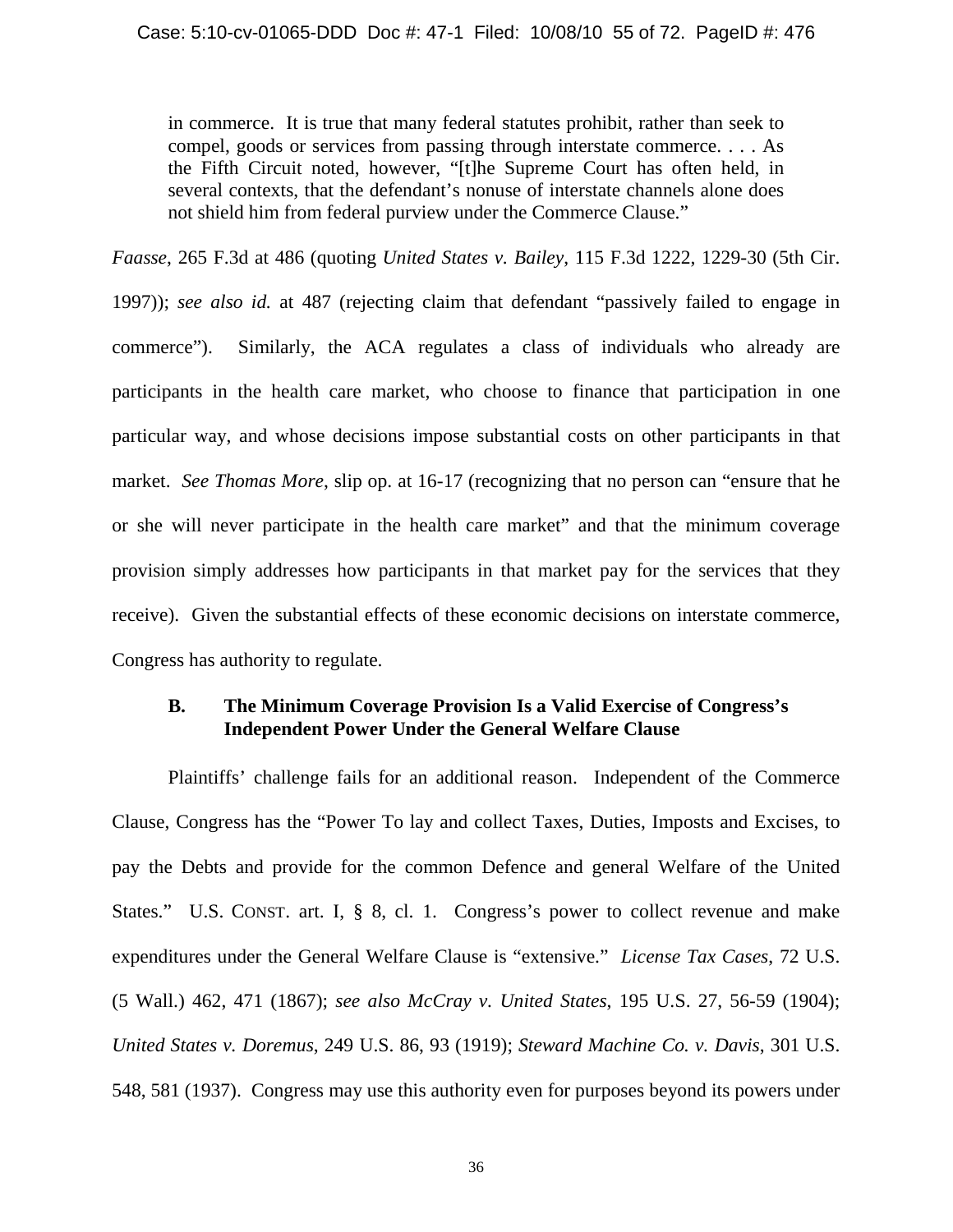#### Case: 5:10-cv-01065-DDD Doc #: 47-1 Filed: 10/08/10 56 of 72. PageID #: 477

other provisions of Article I. *See United States v. Sanchez*, 340 U.S. 42, 44 (1950) ("Nor does a tax statute necessarily fall because it touches on activities which Congress might not otherwise regulate."); *Knowlton v. Moore*, 178 U.S. 41, 59-60 (1900) (Congress may tax inheritances, even if it may not regulate them under the Commerce Clause).

To be sure, Congress must use its power under Article I, Section 8, Clause 1, to "provide for the . . . general Welfare." As the Supreme Court held 75 years ago with regard to the Social Security Act, however, decisions about how best to provide for the general welfare are for the representative branches, not for the courts. *Helvering v. Davis*, 301 U.S. 619, 640, 645 & n.10 (1937); *see also South Dakota v. Dole*, 483 U.S. 203, 207 (1987); *Cutter v. Wilkinson*, 423 F.3d 579, 585 (6th Cir. 2005).

The minimum coverage provision falls within Congress's "extensive" General Welfare authority. *License Tax Cases*, 72 U.S. at 471. Congress placed the provision in the Internal Revenue Code. The ACA requires taxpayers not otherwise exempt to obtain "minimum essential coverage" or pay a penalty. Pub. L. No. 111-148, § 1501(b) (adding 26 U.S.C. § 5000A(a), (b)(1)). Taxpayers who are not required to file income tax returns for a given year are not subject to this provision. *Id.* § 1501(b) (as amended by Pub. L. No. 111- 152, § 1002) (adding 26 U.S.C. § 5000A(e)(2)). In general, the penalty is the greater of a fixed amount or a percentage of the taxpayer's household income, subject to a cap of the national average premium for the lowest-tier plans offered in the new Exchanges for the taxpayer's family size. *Id.*  $\S$  1501(b) (adding 26 U.S.C.  $\S$  5000A(c)(1), (2)). If the penalty applies, the taxpayer must report it on his income tax return for the taxable year, as an addition to his income tax liability. *Id.* (adding 26 U.S.C.  $\S$  5000A(b)(2)). The penalty is assessed and collected in the same manner as other assessable penalties under the Internal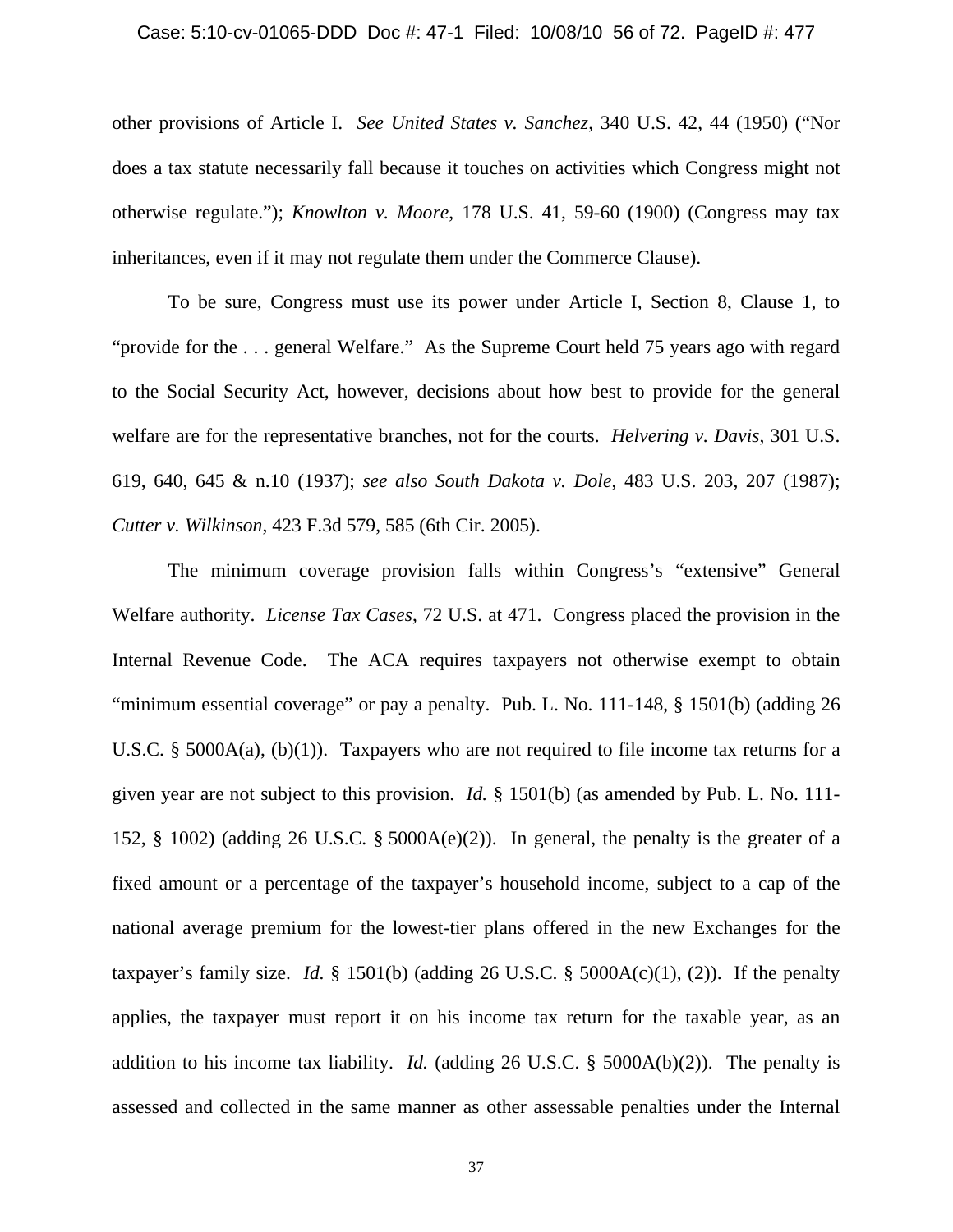Revenue Code.<sup>16</sup> As the Joint Committee on Taxation noted, the penalty was to be "accounted for as an additional amount of Federal tax owed." *See* JOINT COMM. ON TAXATION, JCX-18-10, TECHNICAL EXPLANATION OF THE REVENUE PROVISIONS OF THE "RECONCILIATION ACT OF 2010," AS AMENDED, IN COMBINATION WITH THE "PATIENT PROTECTION AND AFFORDABLE CARE ACT" 33 n.68 (Mar. 21, 2010).<sup>[17](#page-56-1)</sup> Moreover, during the floor debates, Congressional leaders explicitly defended the provision as an exercise of the taxing power as well as an exercise of the commerce power. *See, e.g.*, 156 Cong. Rec. H1854, H1882 (daily ed. Mar. 21, 2010) (statement of Rep. Miller); 156 Cong. Rec. H1824, H1826 (daily ed. Mar. 21, 2010) (statement of Rep. Slaughter); 155 Cong. Rec. S13,751, S13,753 (daily ed. Dec. 22, 2009) (statement of Sen. Leahy); 155 Cong. Rec. S13,558, S13,581-82 (daily ed. Dec. 20, 2009) (statement of Sen. Baucus).

That the provision has a regulatory purpose does not place it beyond the General Welfare Clause power.<sup>[18](#page-56-2)</sup> Sanchez, 340 U.S. at 44 ("[A] tax does not cease to be valid merely

 $\overline{\phantom{0}}$ 

<sup>&</sup>lt;sup>16</sup> The Secretary of the Treasury may not collect the penalty through notice of federal tax liens or levies, and may not bring a criminal prosecution for a failure to pay it. Pub. L. No. 111-148, § 1501(b) (adding 26 U.S.C. § 5000A(g)(2)). Revenues from the minimum coverage penalty are paid into general revenues.

<span id="page-56-0"></span> $17$  The Joint Committee on Taxation is "a nonpartisan committee of the United States Congress, originally established under the Revenue Act of 1926" that "is closely involved with every aspect of the tax legislative process." *See Overview*, JOINT COMMITTEE ON TAXATION, http://www.jct.gov/about-us/overview.html (last visited Oct. 8, 2010); *see also* 26 U.S.C. §§ 8001-23.

<span id="page-56-2"></span><span id="page-56-1"></span> $18$  Congress has long used the taxing power as a regulatory tool, in particular, in regulating how health care is paid for in the national market. HIPAA, for example, imposes a tax on any group health plan that fails to comply with limits on exclusions or terminations of applicants with pre-existing conditions. 26 U.S.C. §§ 4980D, 9801-03. In addition, the Internal Revenue Code requires group health plans to offer COBRA continuing coverage to terminated employees, and similarly imposes a tax on any plan that fails to comply. 26 U.S.C. § 4980B.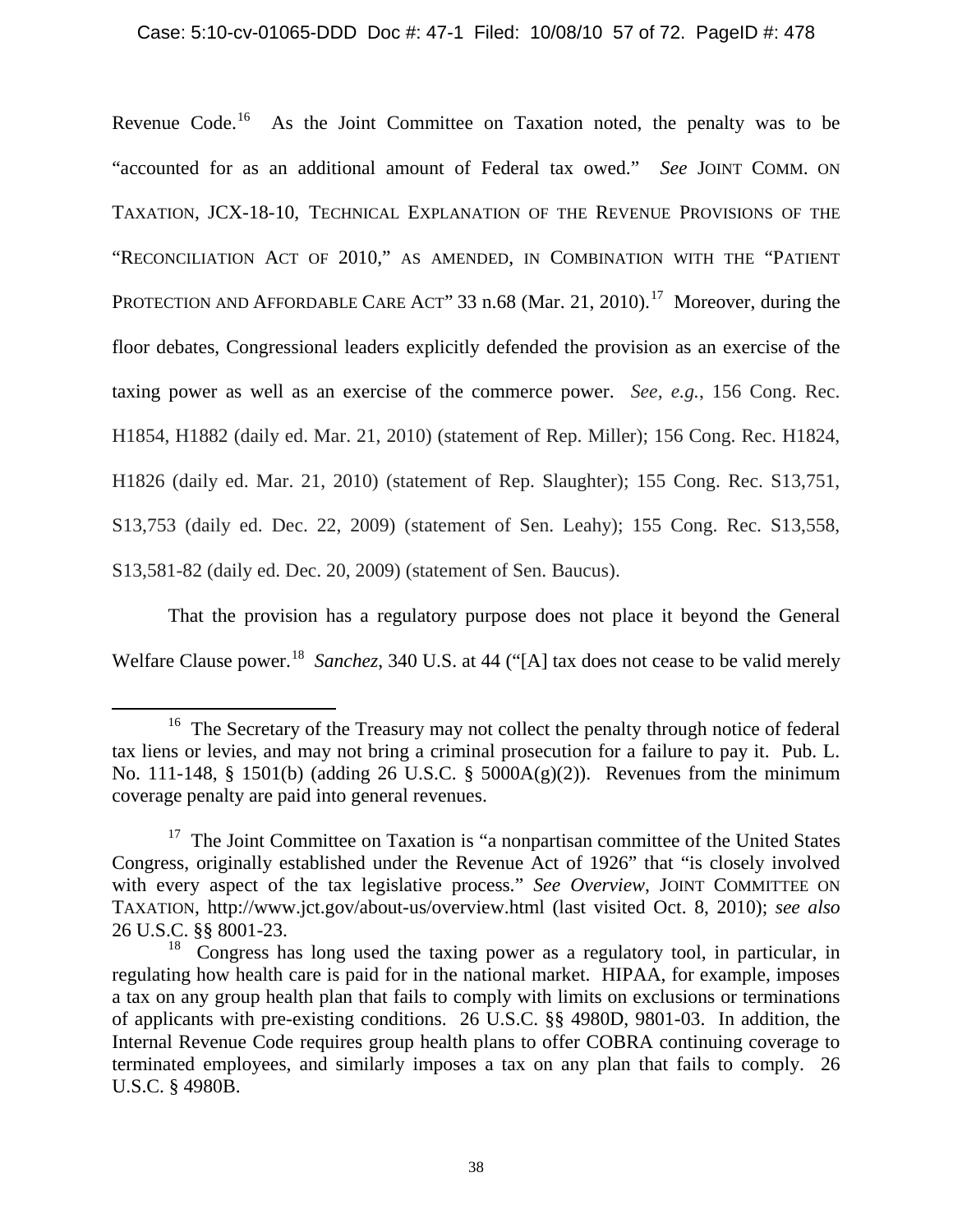#### Case: 5:10-cv-01065-DDD Doc #: 47-1 Filed: 10/08/10 58 of 72. PageID #: 479

because it regulates, discourages, or even definitely deters the activities taxed."); *see United States v. Kahriger*, 345 U.S. 22, 27-28 (1953); *cf. Bob Jones Univ.*, 416 U.S. at 741 n.12 (noting that the Court has "abandoned" older "distinctions between regulatory and revenue-raising taxes").<sup>[19](#page-57-0)</sup> So long as a statute is "productive of some revenue," courts will not second-guess Congress's exercise of these powers, and "will not undertake, by collateral inquiry as to the measure of the regulatory effect of a tax, to ascribe to Congress an attempt, under the guise of taxation, to exercise another power denied by the Federal Constitution." *Sonzinsky v. United States*, 300 U.S. 506, 514 (1937); *see also United States v. Thompson*, 361 F.3d 918, 922 (6th Cir. 2004) (upholding statute that was not "utterly devoid of a taxing purpose"); *United States v. Birmley*, 529 F.2d 103, 106 (6th Cir. 1976).

The minimum coverage provision easily meets this standard. The Joint Committee on Taxation included the provision in its review of the "Revenue Provisions" of the Act and the Reconciliation Act, analyzing it as a "tax," an "excise tax," and a "penalty." *See* JOINT COMM. ON TAXATION, at 31. Moreover, the Joint Committee, along with the CBO, repeatedly predicted how much revenue the provision would raise and considered that amount in determining the impact of the bill on the deficit. The CBO estimated that the minimum coverage provision would produce about \$4 billion in annual revenue. CBO Letter to Rep. Pelosi at tbl. 4 at 2. Thus, the minimum coverage provision produces revenue alongside its regulatory purpose, which is all that Article I, Section 8, Clause 1 requires.

l

<span id="page-57-0"></span><sup>&</sup>lt;sup>19</sup> Nor does the statutory label of the provision as a "penalty" matter. "I[n] passing on the constitutionality of a tax law [the Court is] concerned only with its practical operation, not its definition or the precise form of descriptive words which may be applied to it." *Nelson v. Sears, Roebuck & Co.*, 312 U.S. 359, 363 (1941) (citation and internal quotation omitted).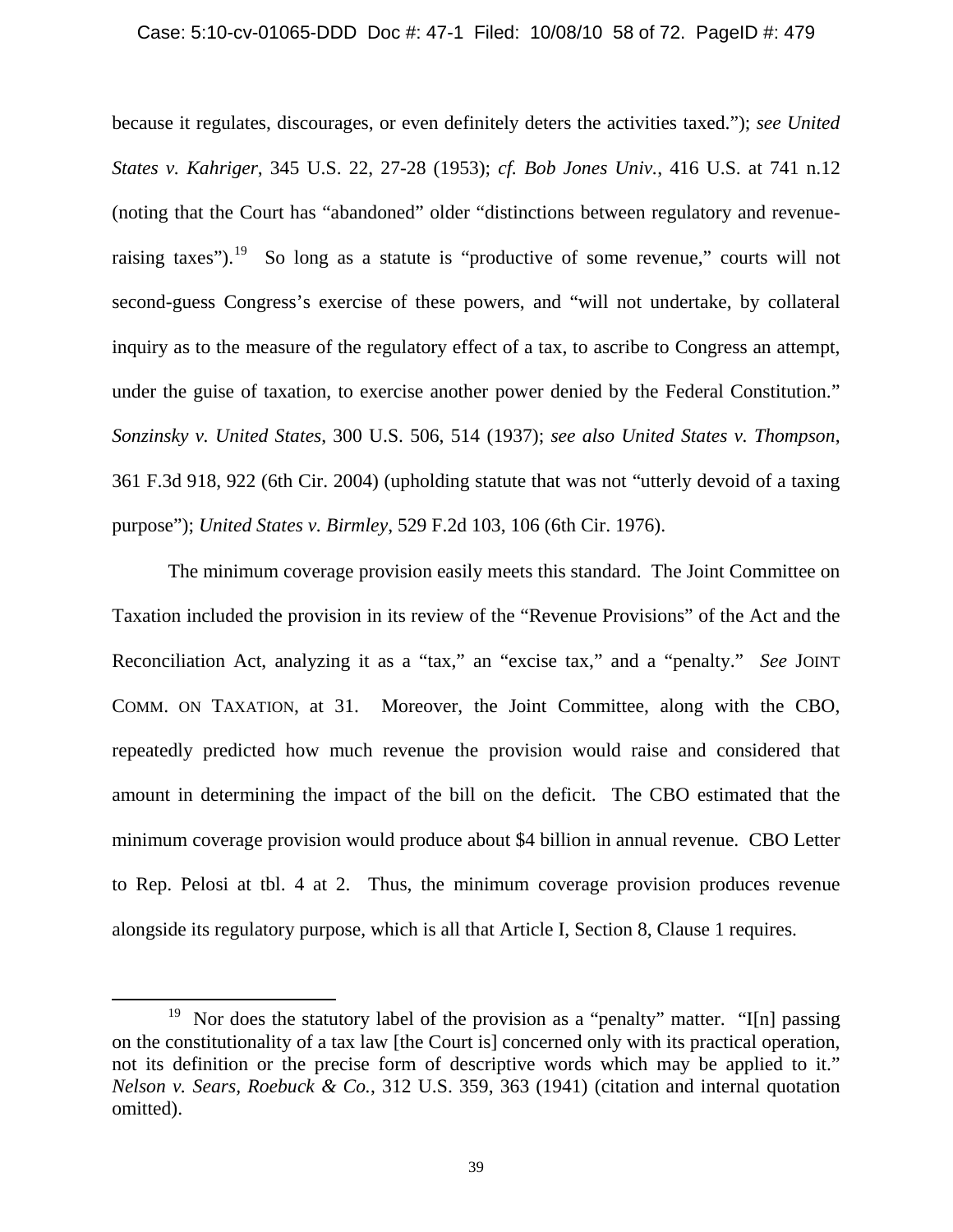# **III. THE MINIMUM COVERAGE PROVISION DOES NOT VIOLATE THE CONSTITUTION'S PROTECTION OF FREE ASSOCIATION**

In Count II, plaintiffs allege that the ACA "infringes Plaintiff USCA members' freedom of expressive and intimate association guaranteed by the First and Fifth Amendments." SAC  $\P$  42. This Court lacks jurisdiction to reach these claims, as explained above. But, even if the Court were to reach their merits, the ACA threatens neither of the "two distinct" associations protected by the Constitution. *See Roberts*, 468 U.S.at 617–18; *accord Anderson v. City of LaVergne*, 371 F.3d 879, 881 (6th Cir. 2004).

## **A. The Minimum Coverage Provision Does Not Infringe on Plaintiffs' First Amendment Right of Expressive Association**

Plaintiffs' invocation of the First Amendment is unavailing. Plaintiffs claim that the minimum coverage provision compels USCA's individual members "to associate with and finance [qualified health insurance] plans against their will," in violation of their First Amendment right "not to associate," SAC  $\P$  5, 42, 43. Plaintiffs misunderstand basic First Amendment principles. The First Amendment protects the right to speak, to petition the government, and to worship. *Roberts*, 468 U.S. at 622. The right of expressive association is the "correlative freedom to engage in group effort towards those ends." *Id.*; *see also Rumsfeld v. Forum for Academic & Institutional Rights, Inc.* (*"FAIR"*), 547 U.S. 47, 68 (2006) ("If the government were free to restrict individuals' ability to join together and speak, it could essentially silence views that the First Amendment is intended to protect."). To qualify for this protection, "a group must engage in some form of expression, whether it be public or private." *Boy Scouts of Am. v. Dale*, 530 U.S. 640, 648 (2000). If the group is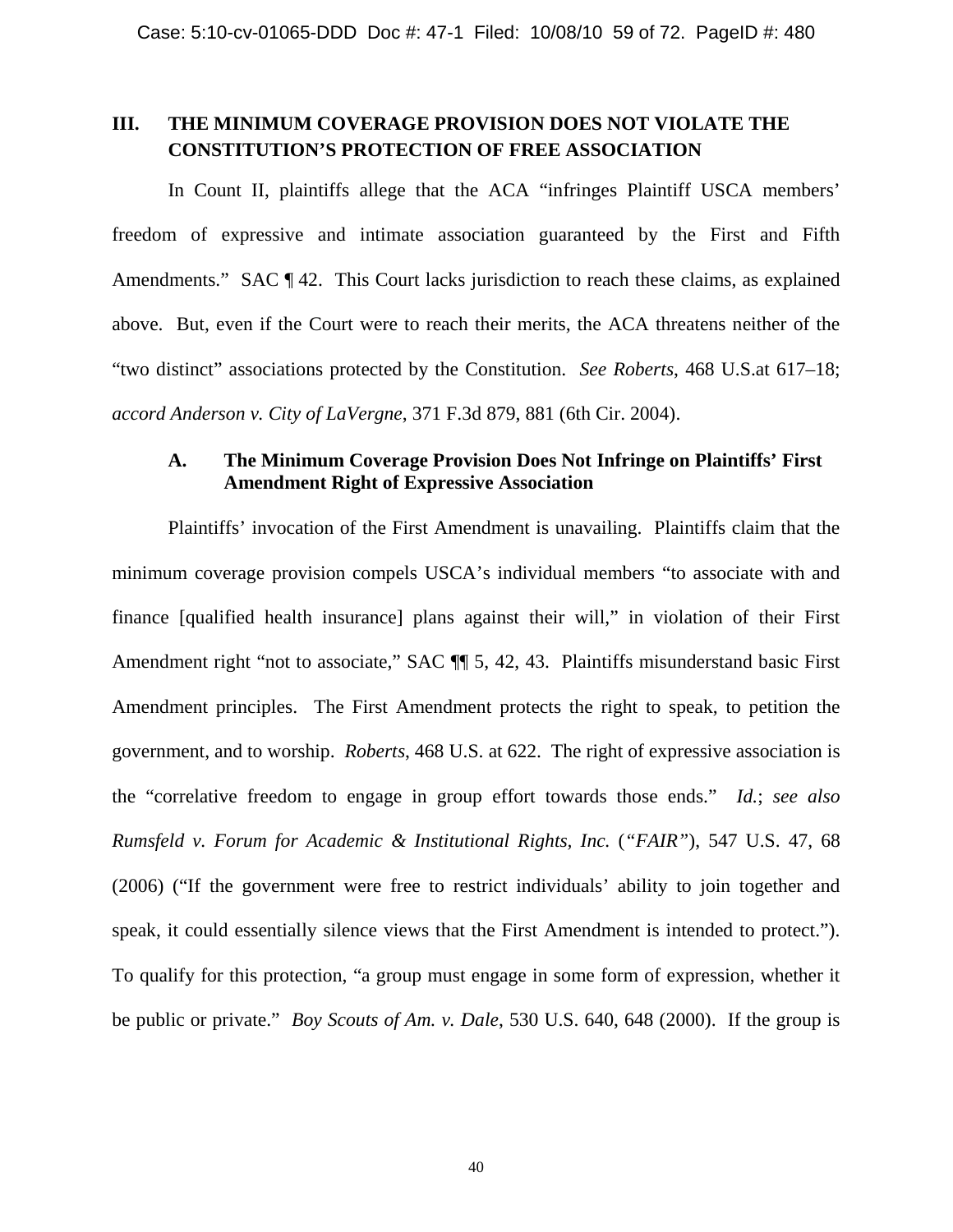engaged in expressive association, a law that "affects in a significant way the group's ability to advocate public or private viewpoints" is subject to strict scrutiny. *Id.*

Contrary to plaintiffs' assertion, the First Amendment protection of association does not contain a blanket "freedom not to associate." The "freedom not to associate" described in *Roberts* refers to a right to avoid a compelled association that "may impair the ability" of a group or an individual to express a message. *Roberts*, 468 U.S. at 623.[20](#page-59-0) If that ability to express a message, by the individual or the group, is not impaired by a regulation, the freedom of expressive association is not implicated at all. *See Glickman v. Wileman Bros. & Elliott, Inc.*, 521 U.S. 472, 470-71 (1997) (the Court's "compelled speech case law" is inapplicable where the challenged regulation "does not require respondents to repeat an objectionable message out of their own mouths[,]" "use their own property to convey an antagonistic ideological message[,]" "force them to respond to a hostile message when they 'would prefer to remain silent,'" or "require them to be publicly identified or associated with another's message" (citation and internal quotation omitted)). Here, the minimum coverage provision does not implicate expressive activities. Rather, if it applies to plaintiffs at all, it would simply require them either to secure qualifying insurance coverage by 2014 or to pay a penalty. *See* Pub. L. No. 111-148, § 1501(b) (adding 26 U.S.C. § 5000A(a), (b)).

Absent any plausible allegation that the statute has impaired plaintiffs' ability to express a message, this "mere association" does not violate the First Amendment. *FAIR*, 547

 $\overline{\phantom{0}}$ 

<span id="page-59-0"></span><sup>20</sup> Plaintiffs rely on *Thomas S. by Brooks v. Flaherty*, 699 F. Supp. 1178 (W.D.N.C. 1988), apparently for the proposition that the freedom "not to associate" is absolute whether or not expressive activity is involved. Their reliance is doubly mistaken. First, *Thomas S.* did not involve a claimed right "not to associate", but instead a claimed right by institutionalized persons to associate with persons outside the institution. Second, *Roberts* and subsequent cases establish that the right protected by the freedom of association is a right to engage (or not) in expressive activities, not a blanket right to avoid economic regulation.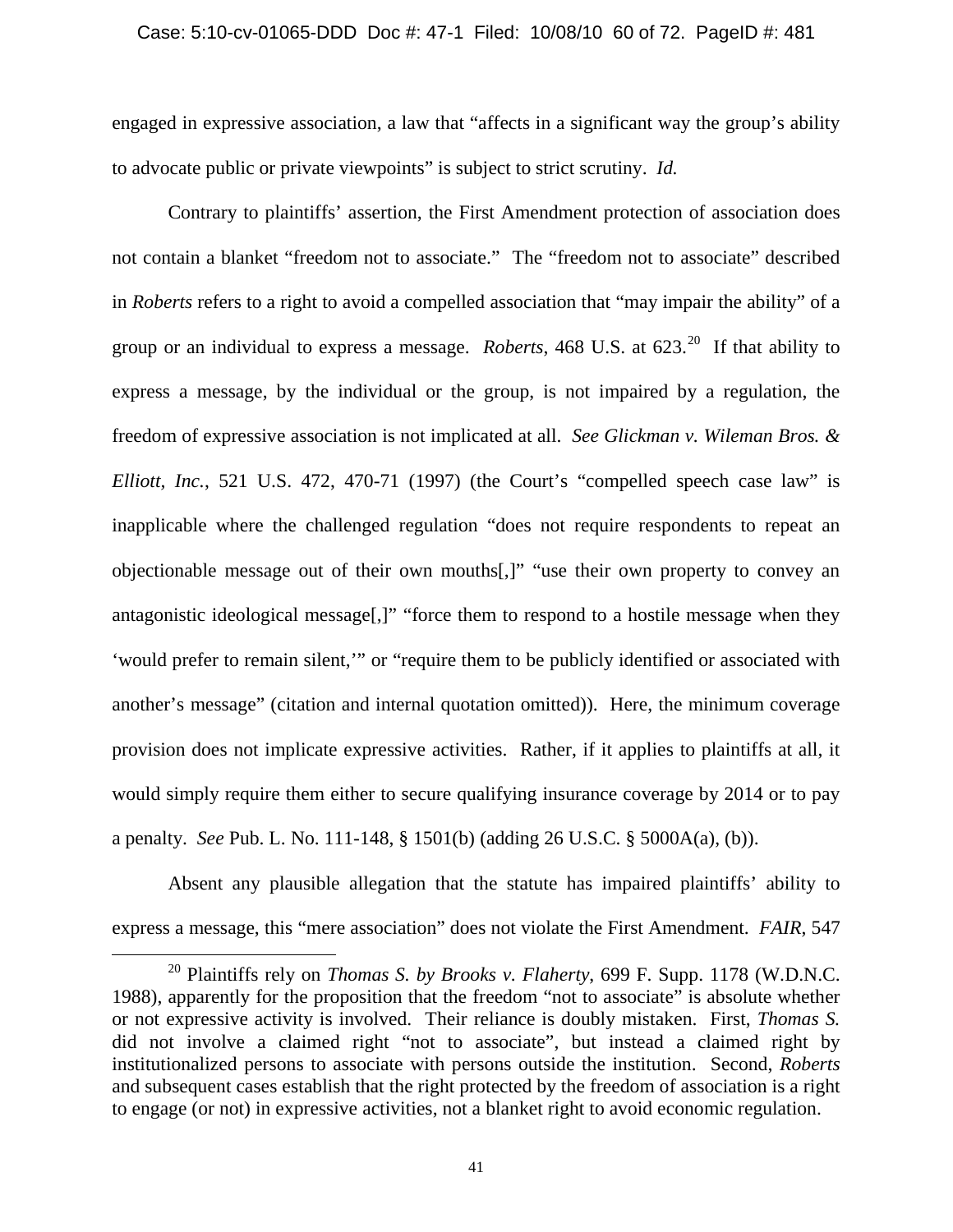U.S. at 69-70 (rejecting First Amendment "freedom of association" challenge to the Solomon Amendment—which requires law schools to allow military recruiters on campus or lose federal funding—reasoning that "mere association" did not impair law schools' ability "to voice their disapproval of the military's message"). As the foregoing demonstrates, because the ACA does not prohibit plaintiffs from joining together to advance their views on any subject, including the challenged provision, but, at most, simply requires individuals to "associate" with health insurers, plaintiffs have failed to state a valid First Amendment claim. *See id.*; *see also NAACP v. Alabama ex rel. Patterson*, 357 U.S. 449, 460 (1958).

## **B. The Minimum Coverage Provision Does Not Infringe on Plaintiffs' Constitutionally Protected Intimate Associations**

Plaintiffs' claim that the ACA violates the Constitution's protection of intimate association. Their claims are twofold: First, they argue that the Constitution's protection of intimate association is violated when they are forced "to associate with doctors who, and insurers that cover, methods or approaches rejected by Plaintiffs." SAC ¶ 44 [sic]. Second, they assert that the ACA places an undue burden on their intimate association by "depriv[ing] Plaintiffs of the resources they need to associate with private practitioners" who do not accept insurance. *Id.* ¶ 44. Neither claim has merit.

First, the Constitution's protection of intimate association does not extend to the relationships at issue here. Intimate associations are "highly personal relationships" characterized by "relative smallness, a high degree of selectivity in decisions to begin and maintain the affiliation and seclusion from others in critical aspects of the relationship." *Roberts*, 468 U.S. at 618-20*.* Marriage, childbirth, and co-habitation with one's relatives

42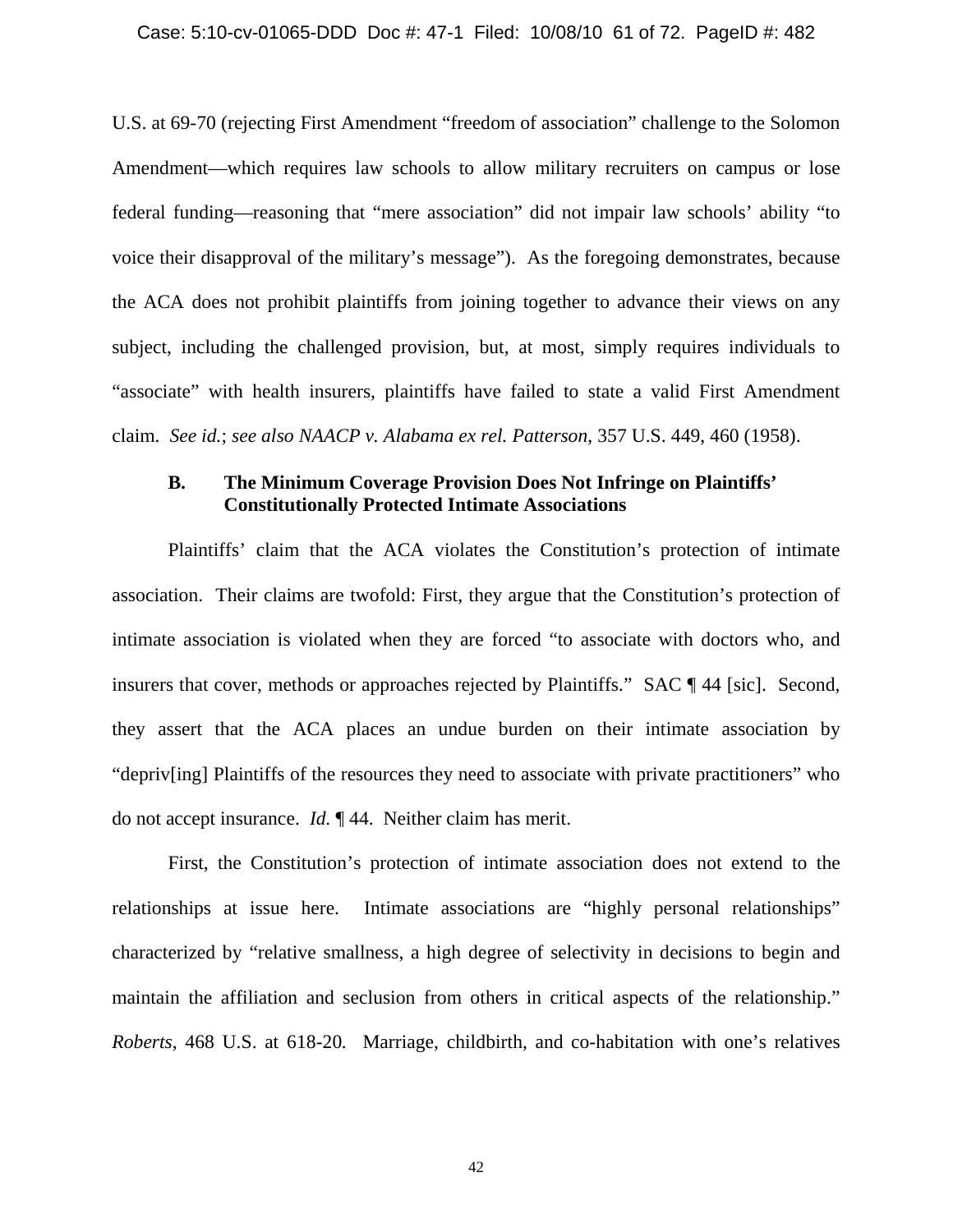qualify as such associations. *Id.* at  $617, 619$ <sup>[21](#page-61-0)</sup> Plaintiffs' relationships with health insurers, "a large business enterprise[]," are not protected intimate associations; business relationships "seem[] remote from the concerns giving rise to this constitutional protection." *Id.* at 620. Nor does the protection cover plaintiffs' relationships with medical practitioners. *See Nat'l Ass'n for Advancement of Psychoanalysis v. Cal. Bd. of Psychology*, 228 F.3d 1043 (9th Cir. 2000). Those relationships are not necessarily characterized by "a high degree of selectivity in decisions to begin and maintain the affiliation," *see Anderson*, 371 F.3d at 881, as doctors generally accept patients for appointments before meeting them and hospitals accept patients who walk through the door. Nor does that relationship presuppose a "deep attachment[] and commitment[]" to the practitioner such that the patient shares "a special community of thoughts, experiences, and beliefs." *Roberts*, 468 U.S. at 619-20.

Second, even if the medical practitioner-patient relationship qualifies as an "intimate human relationship," *id.* at 617, the ACA does not burden it. Plaintiffs cite nothing in the ACA that "compels Plaintiffs to associate with medical providers they wish to avoid." SAC ¶ 44. Plaintiffs may be required to either secure qualifying insurance coverage by 2014 or pay a penalty, but they are not required to obtain medical care, or to obtain such care from practitioners not of their liking. *See* Pub. L. No. 111-148, § 1501(b) (adding 26 U.S.C. § 5000A(a), (b)). Nor does the ACA burden plaintiffs' relationships with medical practitioners who do not accept insurance.<sup>[22](#page-61-1)</sup> They claim that the ACA empties their coffers to such an extent that they will not have the "resources they need" to associate with these

l

 $21$  The protection is derived from the Due Process Clause but is "related to" the First Amendment. *See Anderson*, 371 F.3d at 881 (citing *Roberts*, 468 U.S. at 617-18).

<span id="page-61-1"></span><span id="page-61-0"></span> $22$  In any event, this injury is unripe as plaintiffs cannot know now whether their medical practitioners will be associated with the relevant health insurance plans in 2014.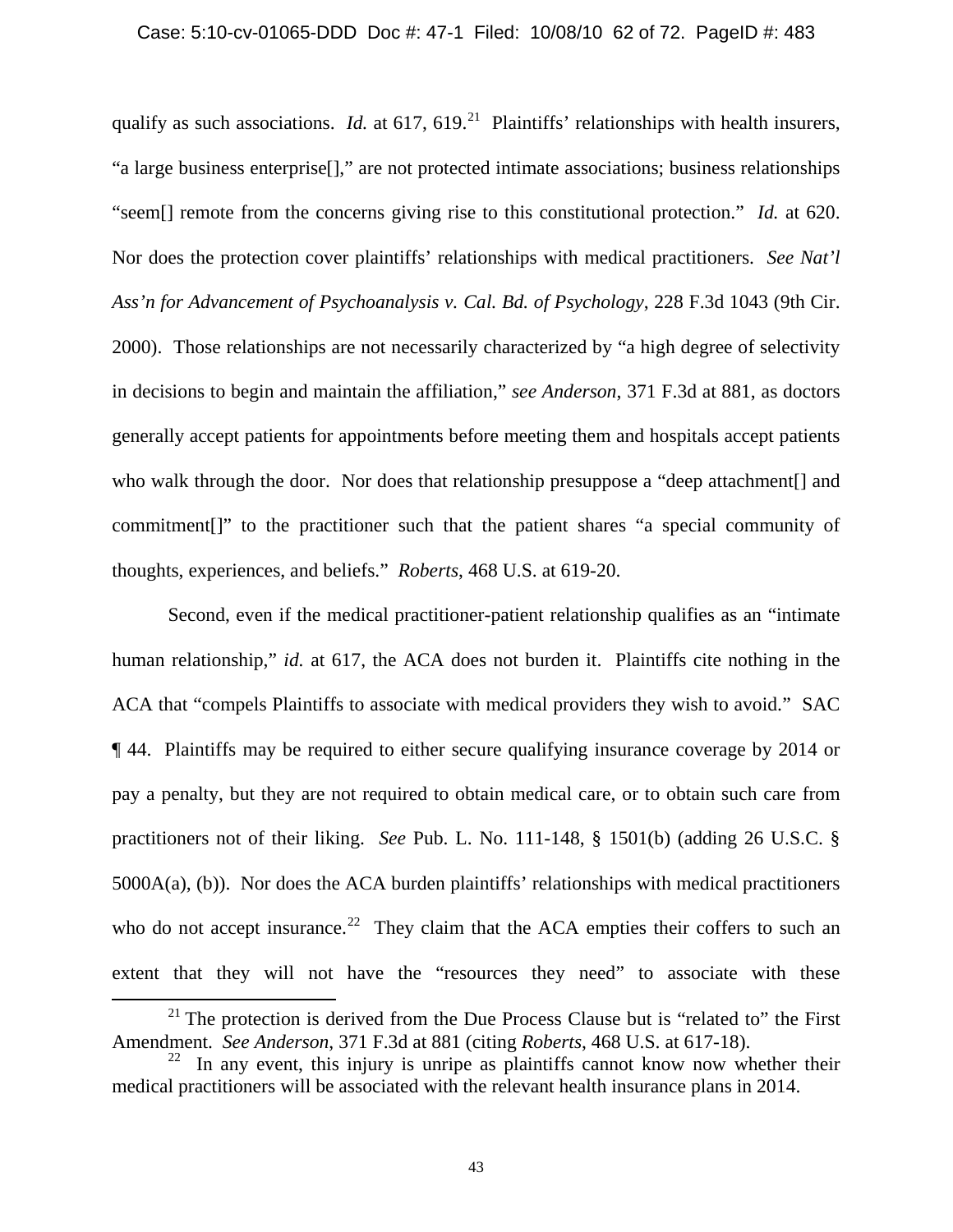#### Case: 5:10-cv-01065-DDD Doc #: 47-1 Filed: 10/08/10 63 of 72. PageID #: 484

nonparticipating practitioners. SAC  $\P$  44. However, "[h]ere the regulation in question ... does not impact" the "precise . . . associational right in question." *Angstadt v. Midd-West Sch. Dist.*, 377 F.3d 338, 343-44 (3d Cir. 2004). Under the ACA, plaintiffs can continue to associate with nonparticipating practitioners and the cost for that association is unchanged. Money is fungible; the ACA no more burdens plaintiffs' ability to associate with nonparticipating practitioners than would any regulation that could cost plaintiffs money.<sup>23</sup> If this attenuated impact was the type of burden that could result in an intimate association claim, plaintiffs could also claim that tax increases, failure to raise the minimum wage, or mandatory car insurance injure their marriages. *See Christensen v. Cnty. of Boone, Ill.*, 483 F.3d 454, 463-64 (7th Cir. 2007) (claim fails if "effect on intimate association is incidental").

ı

<span id="page-62-0"></span> $23$  Even if the ACA did burden this purported intimate association, such a burden is constitutionally permissible. "A 'direct and substantial interference' with intimate associations is subject to strict scrutiny, while lesser interferences are subject to rational basis review." *Anderson*, 371 F.3d at 882. There is no direct and substantial interference here because neither "a large portion of those affected by the rule are absolutely or largely prevented from [forming intimate associations]," nor are "those affected by the rule are absolutely or largely prevented from [forming intimate associations] with a large portion of the otherwise eligible population." *Vaughn v. Lawrenceburg Power Sys.*, 269 F.3d 703, 710 (6th Cir. 2001). Rather, if any burden even exists, it is only "economically burdensome to [associate with] a small number of " practitioners. *Id.* at 712; s*ee also Anderson*, 371 F.3d at 882. As such, rational basis review applies and the ACA easily meets this standard, *see infra*  Part IV.A.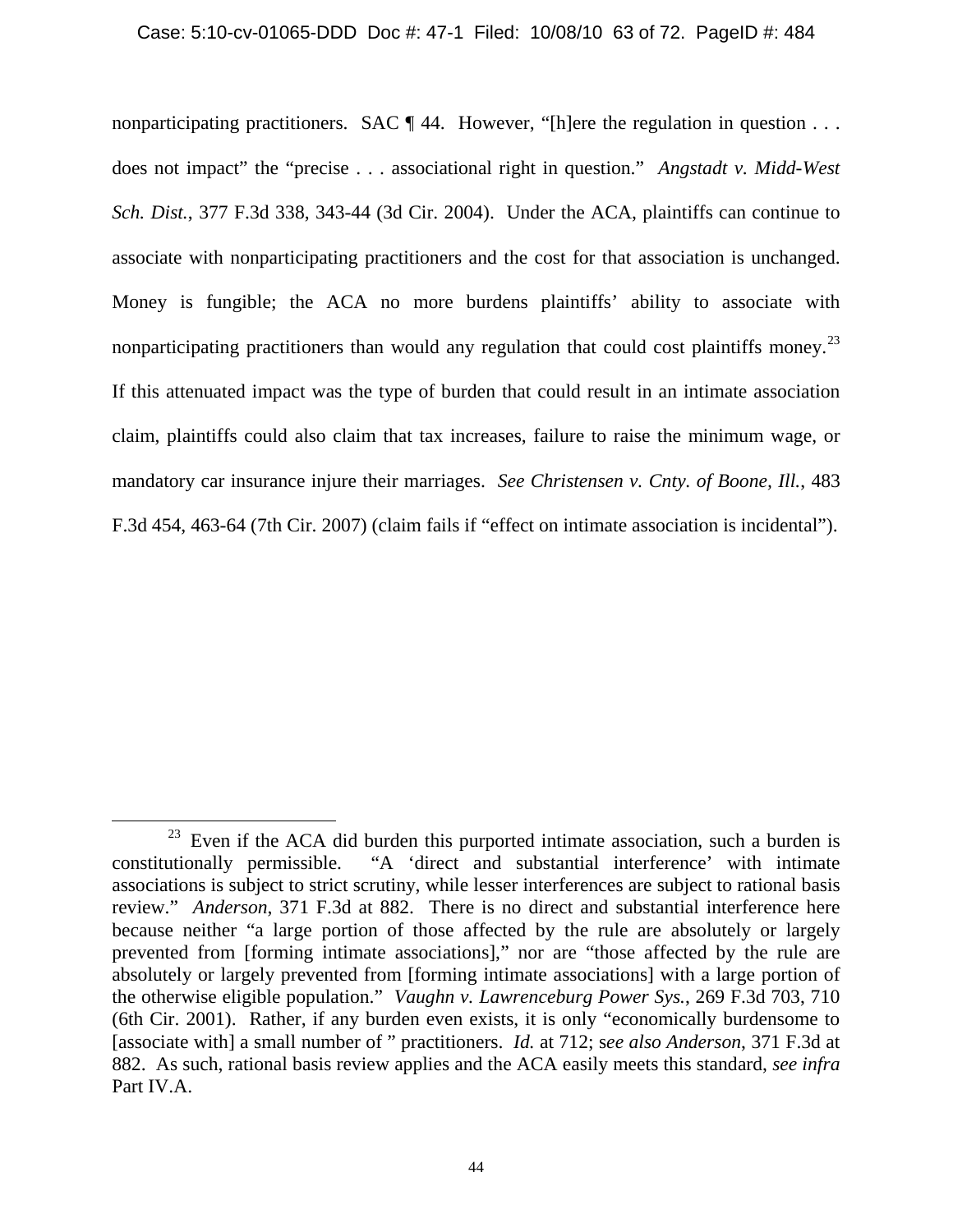## **IV. THE MINIMUM COVERAGE PROVISION IS CONSISTENT WITH DUE PROCESS**

In Counts Three and Four, plaintiffs allege that the minimum coverage provision violates the substantive due process protections of the Fifth Amendment, because it infringes either on their right "not to pay for unwanted [medical] treatment[]," SAC ¶ 48, and on their right not to disclose private medical information to insurers, SAC ¶¶ 53-55. As noted above, plaintiffs lack standing to bring these unripe challenges to the minimum coverage provision. Even if they had standing, the Anti-Injunction Act would bar this attempt to forestall the penalty. On the merits, their due process challenge fails.  $24$ 

## **A. The Minimum Coverage Provision Does Not Violate a Purported Due Process Right to Forego Insurance**

In its modern jurisprudence, the Supreme Court has made clear that a plaintiff must provide "a 'careful description' of the asserted fundamental liberty interest" when raising a substantive due process claim. *Chavez v. Martinez*, 538 U.S. 760, 775-76 (2003); *see also Doe v. Mich. Dep't of State Police*, 490 F.3d 491, 500 (6th Cir. 2007). Plaintiffs' asserted right "not to pay for unwanted [medical] treatment[]," SAC ¶ 48, is not such a careful description, as nothing in the ACA compels plaintiffs to receive unwanted medical treatment. A more precise description of plaintiffs' asserted right is that they prefer not to purchase insurance to cover their health care expenses, and instead to take the chance that their out-ofpocket expenditures, coupled with the health care system's provision of uncompensated care

 $\overline{\phantom{0}}$ 

<span id="page-63-0"></span> $24$  Plaintiffs seem to allege that the ACA violates their substantive due process rights "not to receive medical treatment or treatment of a particular kind." SAC ¶ 48; *see also id.*  ¶¶ 19, 28 ("unwanted medical care"). To the extent plaintiffs raise such a claim, they cite no provision of the ACA that infringes on any of these rights. No such provision exists.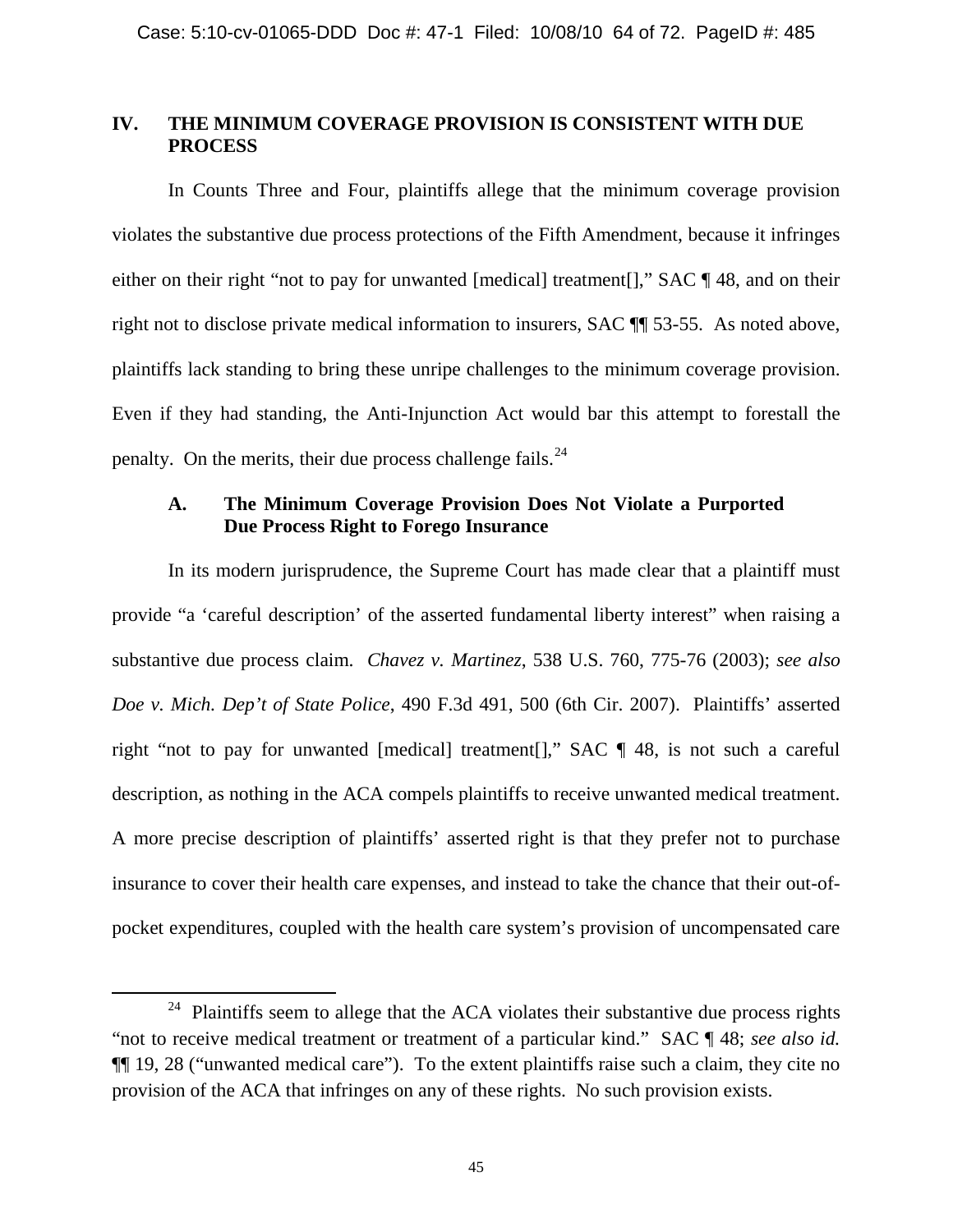#### Case: 5:10-cv-01065-DDD Doc #: 47-1 Filed: 10/08/10 65 of 72. PageID #: 486

to the uninsured, will suffice to meet their medical needs. That is to say, plaintiffs' claimed right would be one that seeks to maintain the benefits of the ACA—namely, the guarantee that an insurance policy will issue to them when their medical needs so require, with no possibility that a policy will be denied to them for any pre-existing conditions—and to shift the costs of maintaining such a system onto other market participants.

Contrary to plaintiffs' view, there is no fundamental right not to purchase health insurance. The Due Process Clause protects only those fundamental liberty interests that are "objectively, deeply rooted in this Nation's history and tradition, and implicit in the concept of ordered liberty, such that neither liberty nor justice would exist if they were sacrificed." *Washington v. Glucksberg*, 521 U.S. 702, 720-21 (1997) (citation and internal quotation omitted). These freedoms include the "rights to marry," "to have children," "to direct the education and upbringing of one's children," "to marital privacy," "to use contraception," "to bodily integrity," "to abortion," and possibly "to refuse unwanted lifesaving medical treatment." *Id.* at 720. The Supreme Court has cautioned against recognizing new fundamental rights, "lest the liberty protected by the Due Process Clause be subtly transformed into the policy preferences of the Members of this Court." *Id.*; *see also Blau v. Fort Thomas Pub. Sch. Dist.*, 401 F.3d 381, 393-94 (6th Cir. 2005).

No ostensible "right" to forgo health insurance and, as a result, to shift one's health care costs to third parties falls into any of these categories. No such right is "deeply rooted in this Nation's history and tradition." No such right is a prerequisite to liberty. *Glucksberg*, 521 U.S. at 720. Indeed, plaintiffs' purported interest in forgoing insurance coverage is purely economic. Plaintiffs' due process claim harks back to the Supreme Court's *Lochner*era decisions that treated contract rights as absolute, *see Adair v. United States*, 208 U.S. 161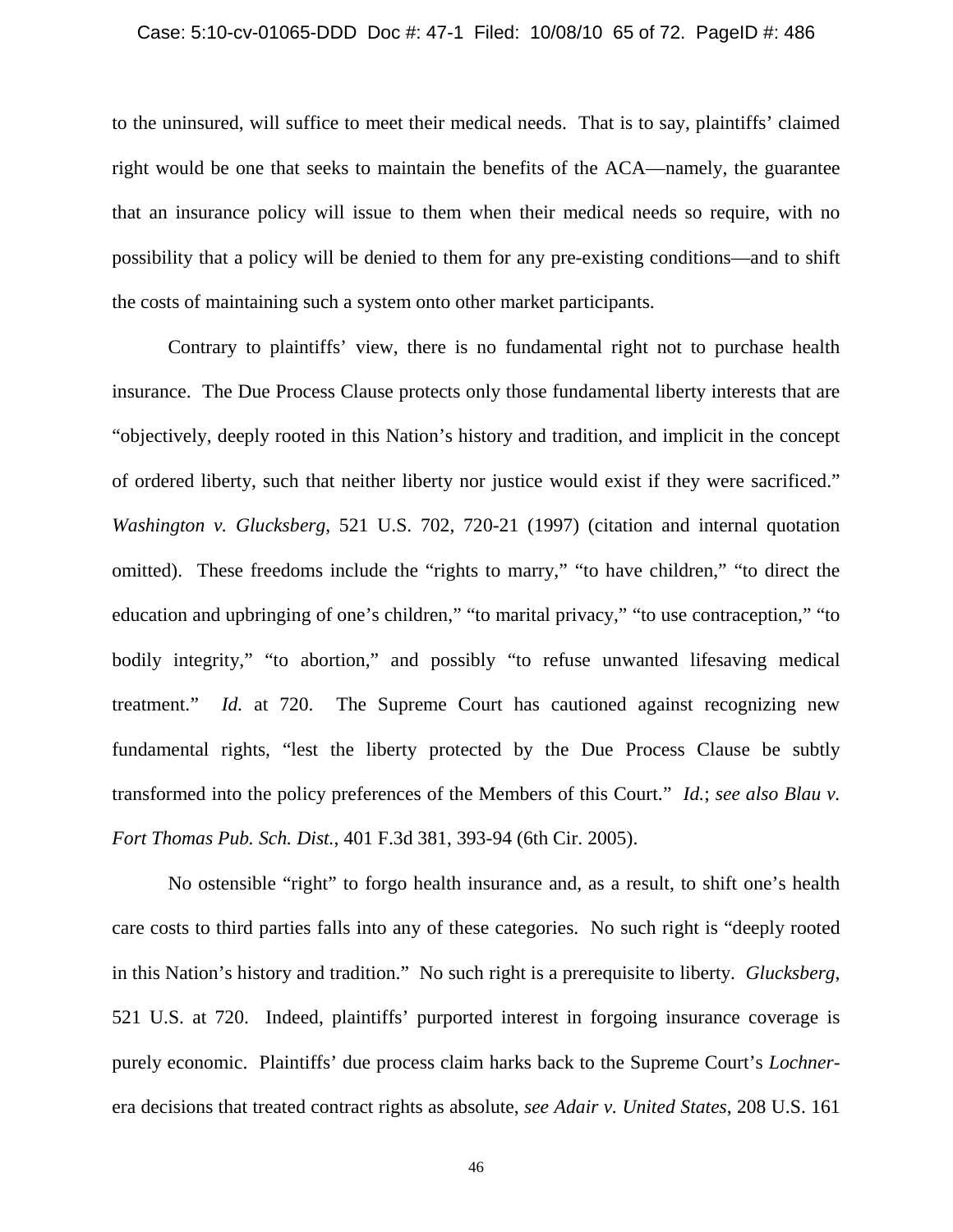#### Case: 5:10-cv-01065-DDD Doc #: 47-1 Filed: 10/08/10 66 of 72. PageID #: 487

(1908), but the Court has long since repudiated those precedents, *see, e.g.*, *Lincoln Fed. Labor Union v. Nw. Iron & Metal Co.*, 335 U.S. 525, 536 (1949) ("The Court . . . has steadily rejected the due process philosophy enunciated in the *Adair*-*Coppage* line of cases."); *W. Coast Hotel Co. v. Parrish*, 300 U.S. 379, 392 (1937) ("[F]reedom of contract is a qualified and not an absolute right. . . . Liberty implies the absence of arbitrary restraint, not immunity from reasonable regulations.").

Because any liberty or property interests the ACA may affect are not "fundamental," plaintiffs' due process claim is subject to rational basis review. It is well established that legislative acts "adjusting the burdens and benefits of economic life come to the Court with a presumption of constitutionality, and that the burden is on one complaining of a due process violation to establish that the legislature has acted in an arbitrary and irrational way." *Usery v. Turner Elkhorn Mining Co.*, 428 U.S. 1, 15 (1976). Accordingly, the Supreme Court has not invalidated any economic or social welfare legislation on substantive due process grounds since the 1930s. ERWIN CHEMERINSKY, CONSTITUTIONAL LAW 625 (3d ed. 2006).

The ACA as a whole, and the minimum coverage provision in particular, easily meets the rational basis standard. Under this "highly deferential" standard of review, the statute "need only be rationally related" to "any *conceivable* legitimate governmental interest." *Fednav, Ltd. v. Chester*, 547 F.3d 607, 624 (6th Cir. 2008) (internal quotations and citations omitted); *see also Lenscrafters, Inc. v. Robinson*, 403 F.3d 798, 806 (6th Cir. 2005). Congress passed the ACA to address the mounting costs imposed on the economy, the government, and the public as a result of the inability of millions of Americans to obtain affordable health insurance and health care services. Without question, these are legitimate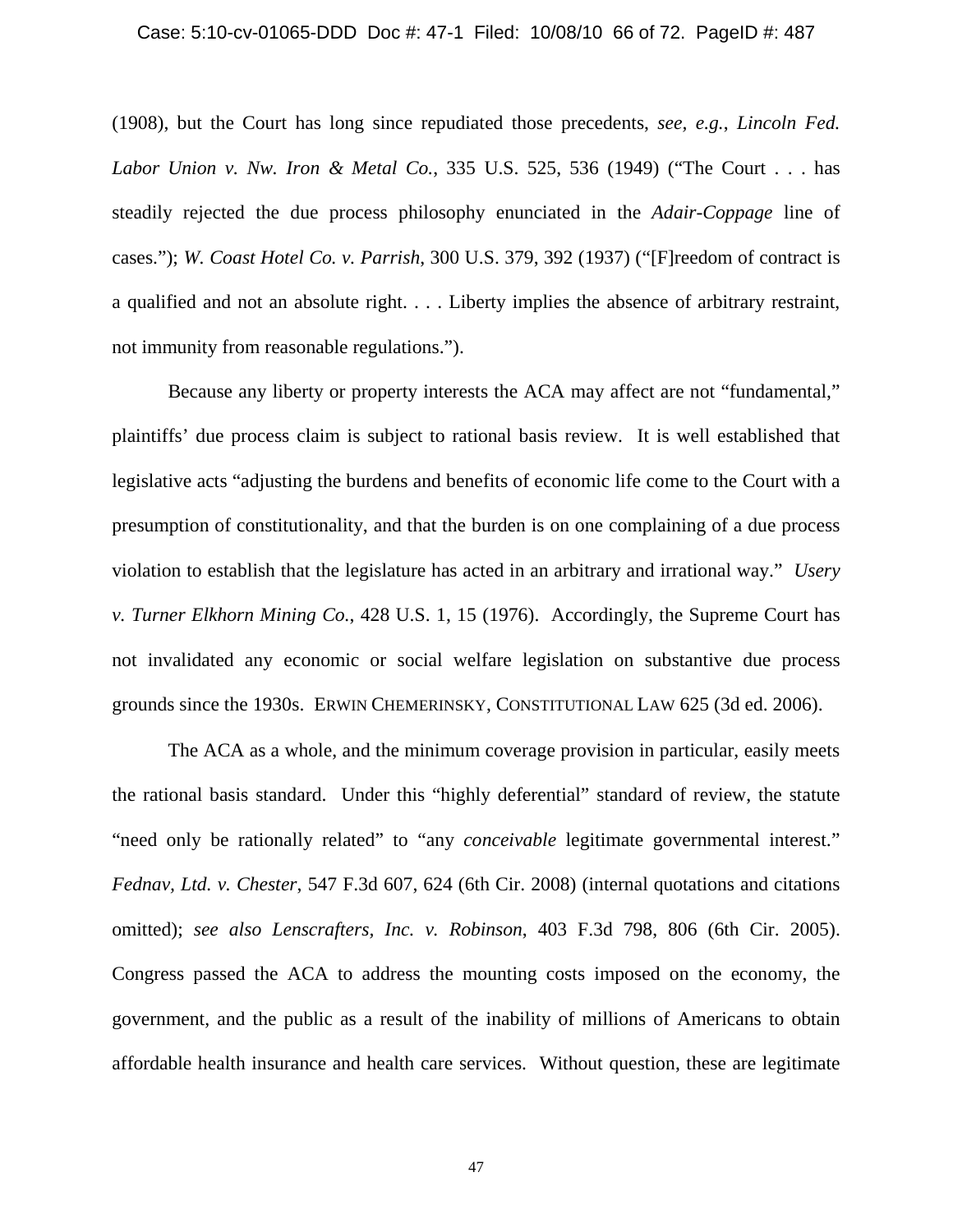legislative aims. And, as noted, Congress sensibly found that, without the minimum coverage provision, the Act's insurance market reforms would be counterproductive, Pub. L. No. 111-148, §§ 1501(a)(2)(A), 10106(a), while, with it, the reforms would reduce administrative costs and lower premiums, *id.* §§ 1501(a)(2)(I), (J), 10106(a). Because Congress's objectives were plainly legitimate and its chosen means were rational, under the deferential standard of review applied to substantive due process challenges to economic and social welfare legislation, *Turner Elkhorn*, 428 U.S. at 15, the inquiry ends there.

## **B. The Minimum Coverage Provision Does Not Violate a Purported Due Process Right of Nondisclosure of Medical Information**

Plaintiffs fare no better by recasting their due process theory as one asserting a right not to disclose medical information to insurers. SAC ¶¶ 53-55. Nothing in the ACA requires plaintiffs to disclose such information, or requires insurers to seek disclosure; the ACA in no way weakens the stringent laws protecting medical privacy. Plaintiffs thus do not challenge any governmental action whatsoever, but only the possibility that private insurers will in the future ask them for personal information. But actions by private parties may be attributed to the government, and thereby become subject to a constitutional challenge, only in narrow circumstances. *See Wilcher v. City of Akron*, 498 F.3d 516, 519-21 (6th Cir. 2007) (describing "public function," "compulsion," and "symbiotic relationship" tests for state action). Any hypothetical insurer that asks for personal information from enrollees would not exercise a public function traditionally reserved to the state. *See id.* at 519. Nor would that future insurer act under any governmental compulsion requiring it to seek personal information. *See id.* at 519-20. And there could be no claim of a "symbiotic relationship" in which that insurer is acting as the government's agent in order to gather personal medical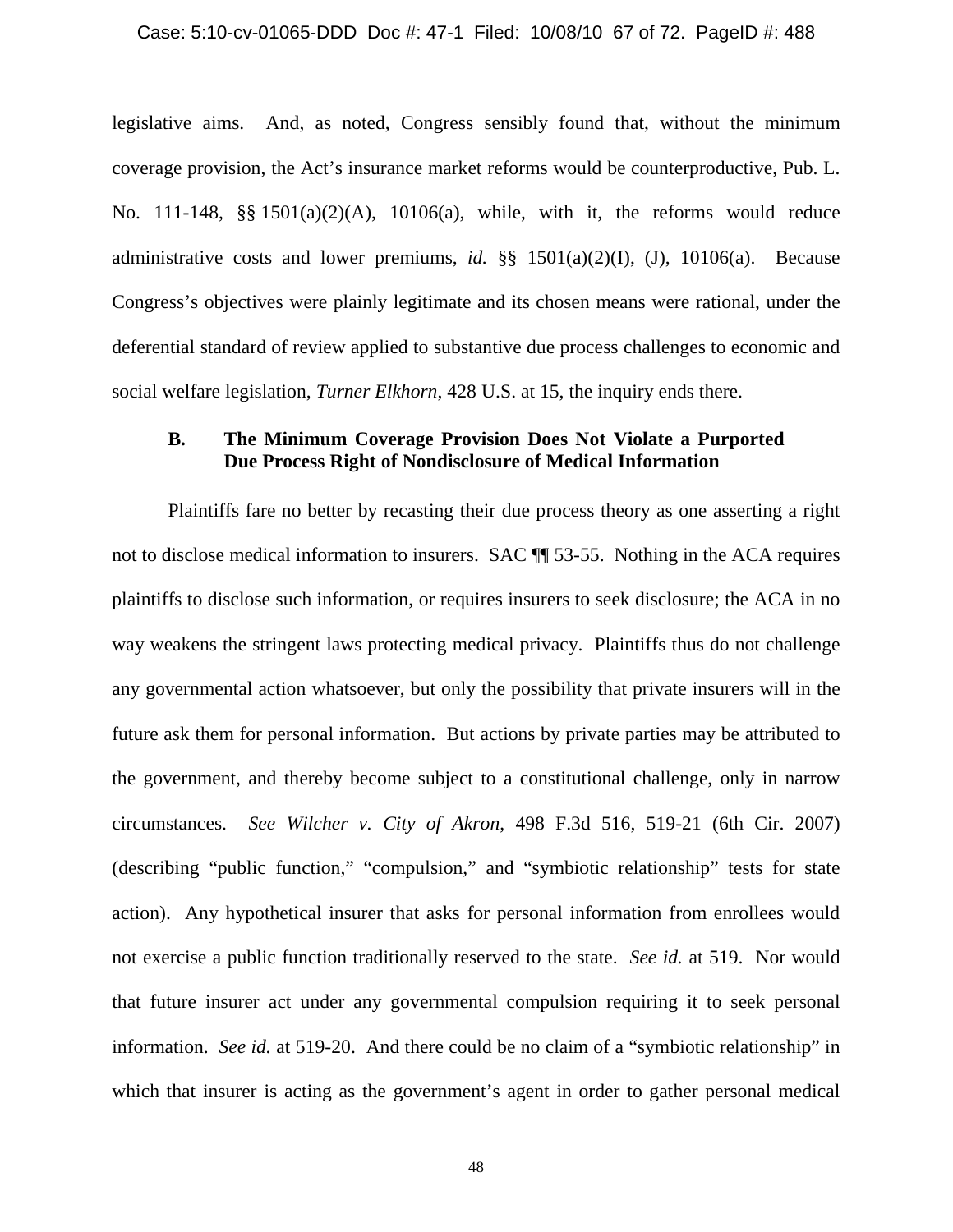information. *See id.* at 520-21; *see also American Mfrs. Mut. Ins. Co. v. Sullivan*, 526 U.S. 40, 57-58 (1999) (challenged decisions of insurers were not state action even though insurers are "extensively regulated"). Any link between the statute and the possibility that insurers will seek medical information is thus far too attenuated for the insurers to be deemed state actors. *See also Citizens for Health v. Leavitt*, 428 F.3d 167, 182 (3d Cir. 2005) (disclosures of medical information for routine uses by private insurers did not constitute state action).[25](#page-67-0)

In any event, "the Constitution does not encompass a general right to nondisclosure of private information." *Wilson v. Collins*, 517 F.3d 421, 429 (6th Cir. 2008) (citation and internal quotation omitted). "The Sixth Circuit has narrowly construed the informationalprivacy right to apply only to those personal rights that can be deemed fundamental or implicit in the concept of ordered liberty." *Summe v. Kenton Co. Clerk's Office*, 604 F.3d 257, 270 (6th Cir. 2010); *see also Lambert v. Hartman*, 517 F.3d 433, 443 (6th Cir. 2008). Thus far, the court has found that a claimed right to informational privacy rises to a

 $\overline{\phantom{0}}$ 

<span id="page-67-0"></span> $25$  Plaintiffs can only speculate as to what information insurers would seek from them in the future. This speculation demonstrates that their informational privacy claim is, at a minimum, unripe. The nature of the information that insurers might request in the future is unclear. When § 1201 of the ACA goes into effect, insurers will be prohibited from denying coverage or setting premiums based on pre-existing conditions. Thus, plaintiffs' allegations regarding the practices of private insurers under current law, *see* SAC ¶ 54, provide no basis to believe that future insurers will require detailed medical information from enrollees. Further, the content of enrollment forms for plans in the Exchanges will be subject to regulations to be issued by the Secretary of HHS. Pub. L. No. 111-148,  $\S$  1311(c)(1)(F). Neither those regulations nor those forms exist yet. There is no reason to assume that, come 2014, plaintiffs will be unable to find an insurer that does not seek their medical information (let alone blood samples or DNA samples) during the enrollment process. Their claim thus rests upon "contingent future events that may not occur as anticipated, or indeed may not occur at all," and is not ripe. *Thomas*, 473 at 580-81; *see also Wilson v. Collins*, 517 F.3d 421, 430 (6th Cir. 2008) (rejecting due process claim where concerns about possible future disclosure of DNA sample "are purely speculative").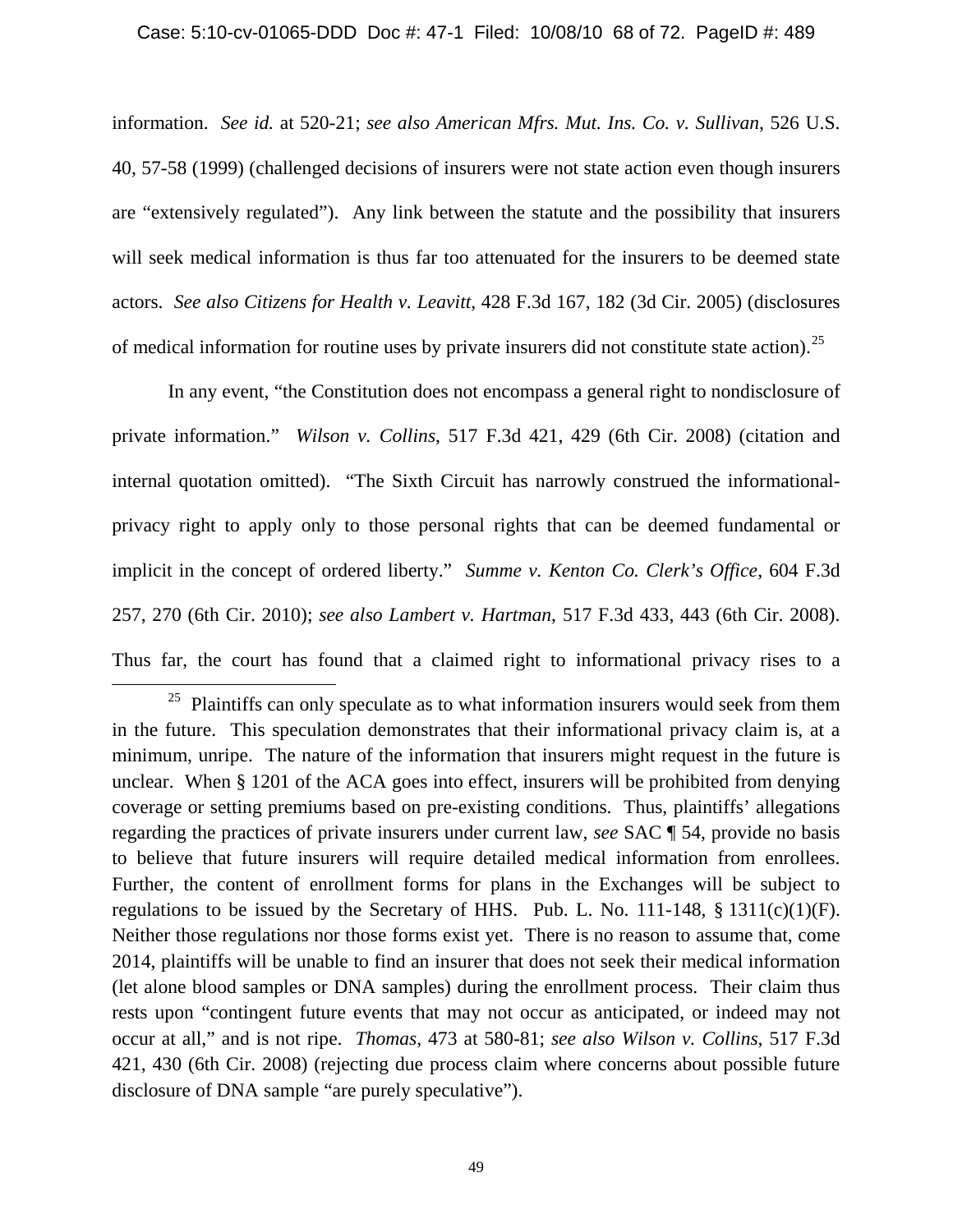#### Case: 5:10-cv-01065-DDD Doc #: 47-1 Filed: 10/08/10 69 of 72. PageID #: 490

constitutional level "in only two cases: (1) where the release of personal information could lead to bodily harm, and (2) where the information released was of a sexual, personal, and humiliating nature." *Summe*, 604 F.3d at 270 (citing *Bloch v. Ribar*, 156 F.3d 673, 683 (6th Cir. 1998), and *Kallstrom v. City of Columbus*, 136 F.3d 1055 (6th Cir. 1988)). If plaintiffs could show that a specific disclosure of particular private information fell into one of these categories and thus infringed upon a fundamental right, the Court would then need to balance the governmental interest in the disclosure with the individual's interest in keeping information private. *See Lambert*, 517 F.3d at 440.

Plaintiffs do not allege any interest in privacy akin the interests at issue in *Kallstrom*  or *Bloch*. There can be no plausible assertion that the completion of an insurer's enrollment form would subject the plaintiffs to bodily harm, or that insurers' enrollment forms would cause plaintiffs to be humiliated by the public disclosure of personal, sexual information. Indeed, there is no realistic threat of public disclosure of any information at all, because another federal statute, HIPAA, strictly limits the manner in which private insurers may use individuals' medical information. 42 U.S.C. § 1320d, *et seq.*; *see also* 45 C.F.R. § 164.502. Absent any real threat of public disclosure, plaintiffs can identify no actual, impending, or potential violation of the Due Process Clause. *See Whalen v. Roe*, 429 U.S. 589, 600-02 (1977) (rejecting due process claim where statute required creation of a database, but information in that database was not made publicly available).

### **CONCLUSION**

For the foregoing reasons, defendants' motion to dismiss should be granted and this case should be dismissed in its entirety.

50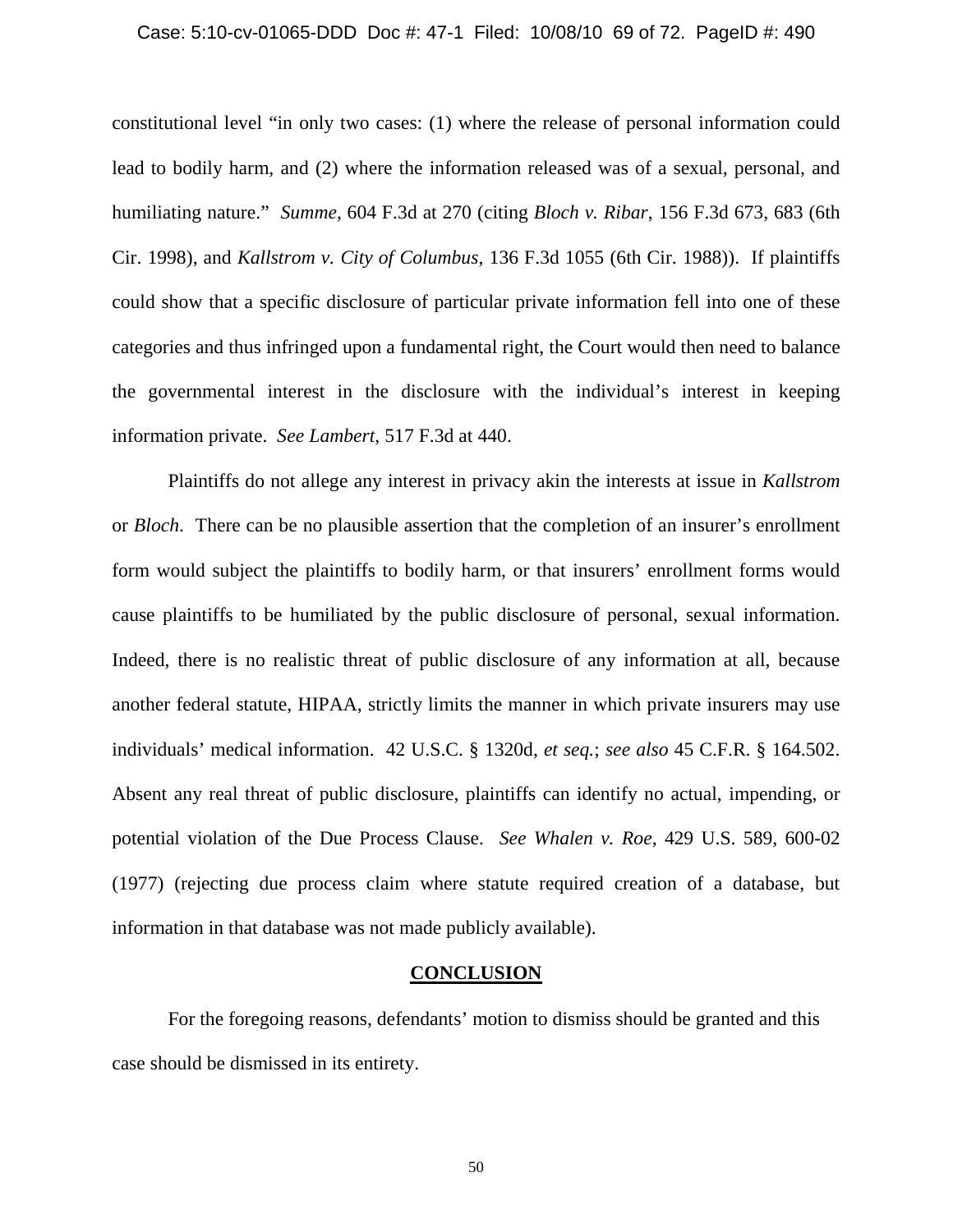Dated: October 8, 2010 Respectfully submitted,

TONY WEST Assistant Attorney General

IAN HEATH GERSHENGORN Deputy Assistant Attorney General

STEVEN M. DETTELBACH United States Attorney

JENNIFER RICKETTS RIVERA **Director** 

SHEILA LEIBER Deputy Director

LYNNE H. BUCK KATHLEEN MIDIAN Assistant United States Attorneys

/s/ Karen P. Seifert

JOEL McELVAIN (D.C. Bar #448431) TAMRA T. MOORE (D.C. Bar #488392) KAREN P. SEIFERT (N.Y. Bar) Attorneys United States Department of Justice Civil Division, Federal Programs Branch 20 Massachusetts Avenue, N.W. Washington, D.C. 20001 Ph: (202) 305-0891 Fax: (202) 616-8202 karen.p.seifert@usdoj.gov

*Counsel for Defendants*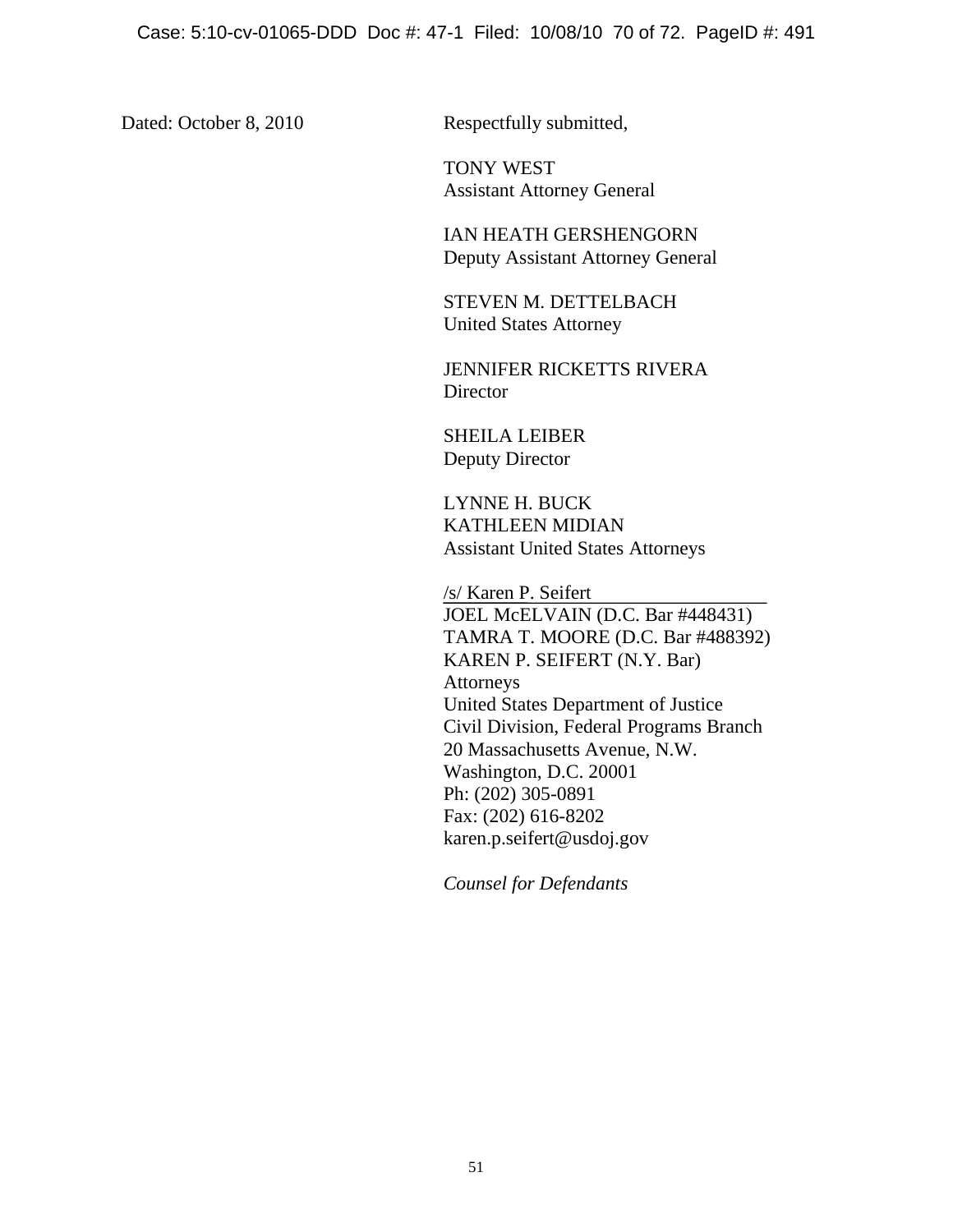### **CERTIFICATION**

This case has been assigned to the standard track. However, the page limitations applicable to this memorandum have been modified by order of Judge Dowd. This memorandum is less than 50 pages in length and complies with that modification.

Dated: October 8, 2010 Respectfully submitted,

/s/ Karen P. Seifert KAREN P. SEIFERT (N.Y. Bar) Attorney United States Department of Justice Civil Division, Federal Programs Branch 20 Massachusetts Avenue, N.W. Washington, D.C. 20001 Ph: (202) 305-0891 Fax: (202) 616-8202 karen.p.seifert@usdoj.gov

*Counsel for Defendants*